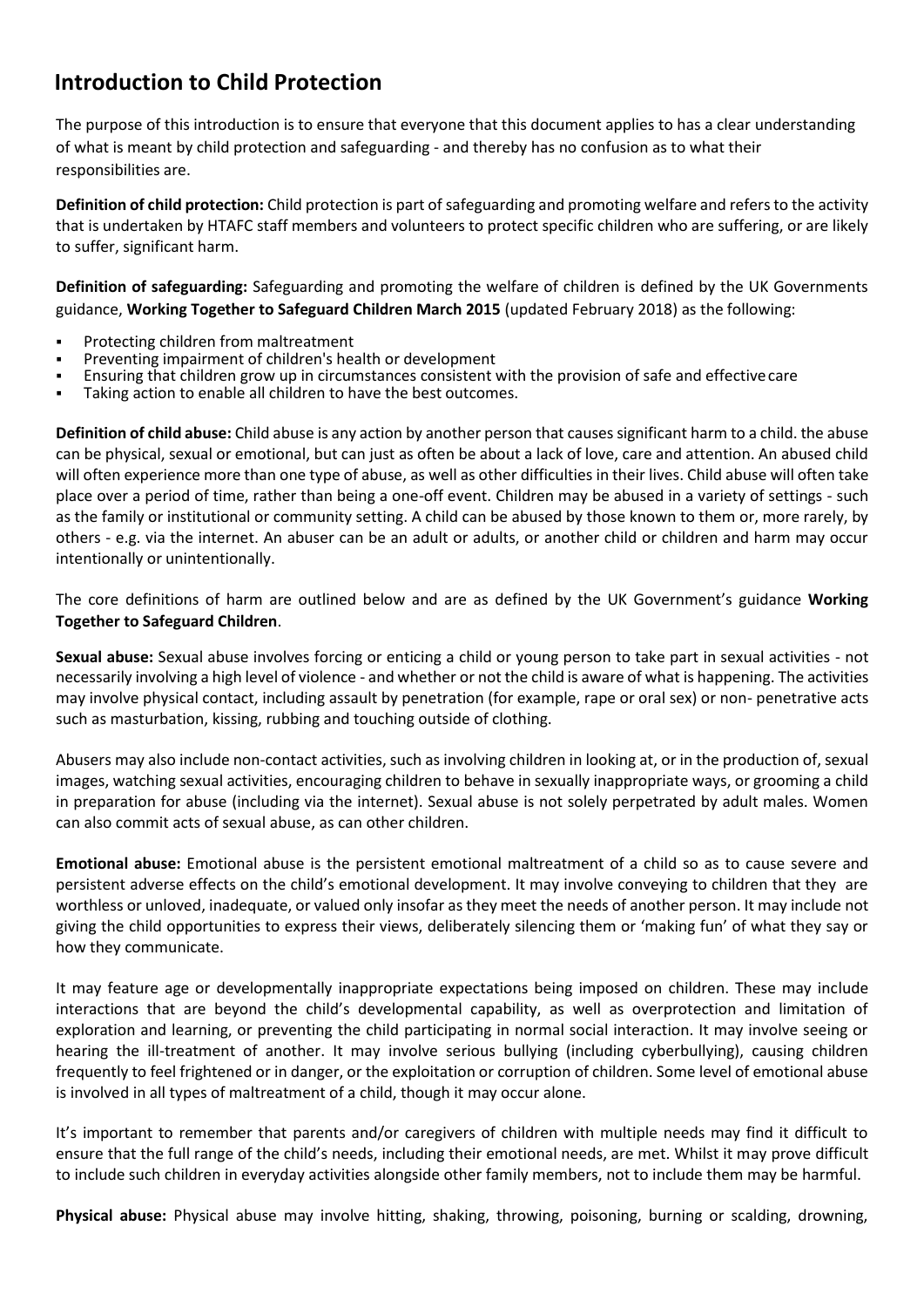suffocating, or otherwise causing physical harm to a child or young person. Physical harm may also be caused when a parent or carer fabricates the symptoms of, or deliberately induces, illness in a child.

**Neglect:** Neglect is the persistent failure to meet a child's basic physical and/or psychological needs and which is likely to result in the serious impairment of the child's health or development. Neglect may occur during pregnancy as a result of maternal substance abuse. Once a child is born, neglect may involve a parent or caregiver failing to:

- Provide adequate food, clothing or shelter including exclusion from home or abandonment
- Protect a child from physical and emotional harm or danger
- Ensure adequate supervision including the use of inadequate care-givers
- Ensure access to appropriate medical care or treatment.

It may also include neglect of, or unresponsiveness to, a child's basic emotional needs. However, what is known, is that neglect - in whatever form it takes - can be just as damaging to a child as physical abuse.

Although these four categories of abuse in this introduction are those detailed in the UK Government's guidance "Working Together to Safeguard Children", there are numerous more detailed categories of abuse that it is important all HTAFC staff members and volunteers are aware of. The next section "Recognising the Signs of Child Abuse" provide a fuller breakdown of all the recognised categories and further guidance on how to help safeguard and protect children.

#### **Reviewed & Updated: September 2019**

**HTAFC will review this Introduction to Child Protection at least annually.**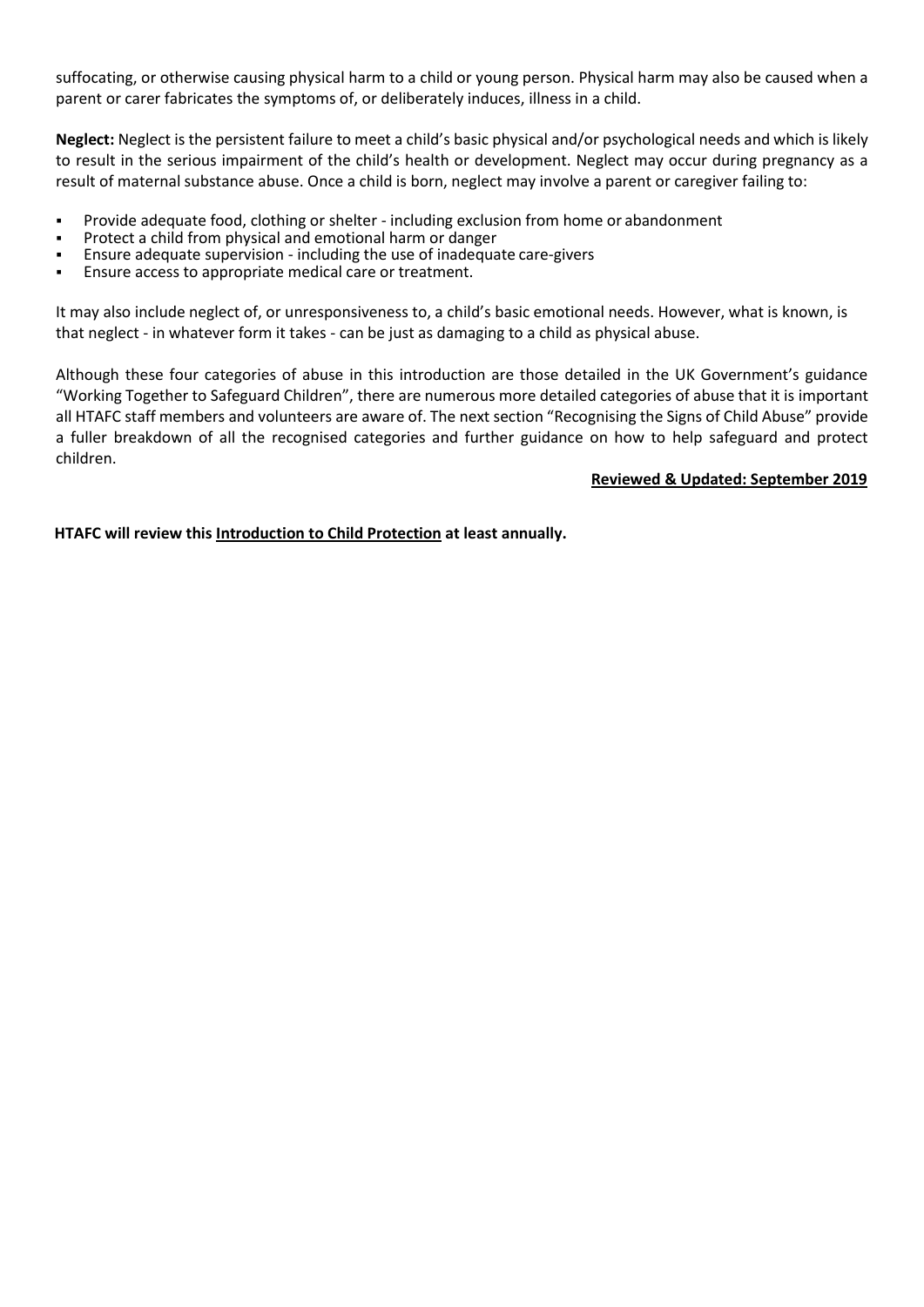# **(18) Recognising the Signs of Child Abuse**

Recognising child abuse is not easy. HTAFC does not believe it is the responsibility of its staff members or volunteers to decide whether or not child abuse has taken place - or if a child is at significant risk of harm from someone. However, every HTAFC staff member and volunteer has both a responsibility and duty - as set out in this Handbook - to act in order that the appropriate agencies can investigate and take any necessary action to protect a child.

This section starts by providing greater detail about the four core categories of abuse detailed in the UK Government's guidance "Working Together to Safeguard Children". This Handbook provides more specific guidance on how to help safeguard and protect children in relation to many of the other recognised types of child abuse. The following information is provided to help all HTAFC staff members and volunteers to be more alert to the signs of possible abuse.

**Sexual abuse:** A child is sexually abused when they are forced or persuaded to take part in sexual activities. This doesn't have to be physical contact and it can happen online. Sometimes the child won't even understand that what's happening to them is abuse - or that it is wrong.

**Defining child sexual abuse:** There are two different types of child sexual abuse - "contact abuse" and "non- contact abuse". Further information on each type is detailed below:

- **Contact abuse** involves touching activities where an abuser makes physical contact with a child, including penetration. **It includes the following:**
	- **a)** Sexual touching of any part of the body whether the child's wearing clothes or not
	- **b)** Rape or penetration by putting an object or body part inside a child's mouth, vagina or anus
	- **c)** Forcing or encouraging a child to take part in sexual activity
	- **d)** Making a child take their clothes off, touch someone else's genitals or masturbate
- **Non-contact abuse** involves non-touching activities, such as grooming, exploitation, persuading children to perform sexual acts over the internet and flashing. **It includes the following:**
	- **a)** Encouraging a child to watch or hear sexual acts
	- **b)** Not taking proper measures to prevent a child being exposed to sexual activities by others
	- **c)** Meeting a child following sexual grooming with the intent of abusingthem
	- **d)** Online abuse including making, viewing or distributing child abuseimages
	- **e)** Allowing someone else to make, view or distribute child abuse images showing pornography to achild
	- **f)** Sexually exploiting a child for money, power or status (This is known as child exploitation and is covered in further detail later in this section)

#### **Changes in behaviour which can indicate sexual abuse include:**

- Staying away from certain people
- Avoiding being alone with people, such as family members or friends
- Seeming frightened of a person or a reluctance to socialise with them
- Showing sexual behaviour that's inappropriate for their age
- Becoming sexually active at a young age
- **Being promiscuous**
- Using sexual language or knowing information that you wouldn't expect them to
- Having physical symptoms such as anal or vaginal soreness, an unusual discharge, sexually transmitted infection (STI) and/or pregnancy

**Emotional abuse:** Children who are emotionally abused suffer ongoing emotional maltreatment or emotional neglect. Emotional abuse can involve deliberately trying to scare or humiliate a child or isolating or ignoring them. It's sometimes called psychological abuse and can seriously damage a child's emotional health and development as well as causing serious harm.

**Defining emotional abuse:** Emotional abuse is the ongoing emotional maltreatment or emotional neglect of a child.

#### **Children who are emotionally abused are usually suffering another type of abuse or neglect at the same time - but**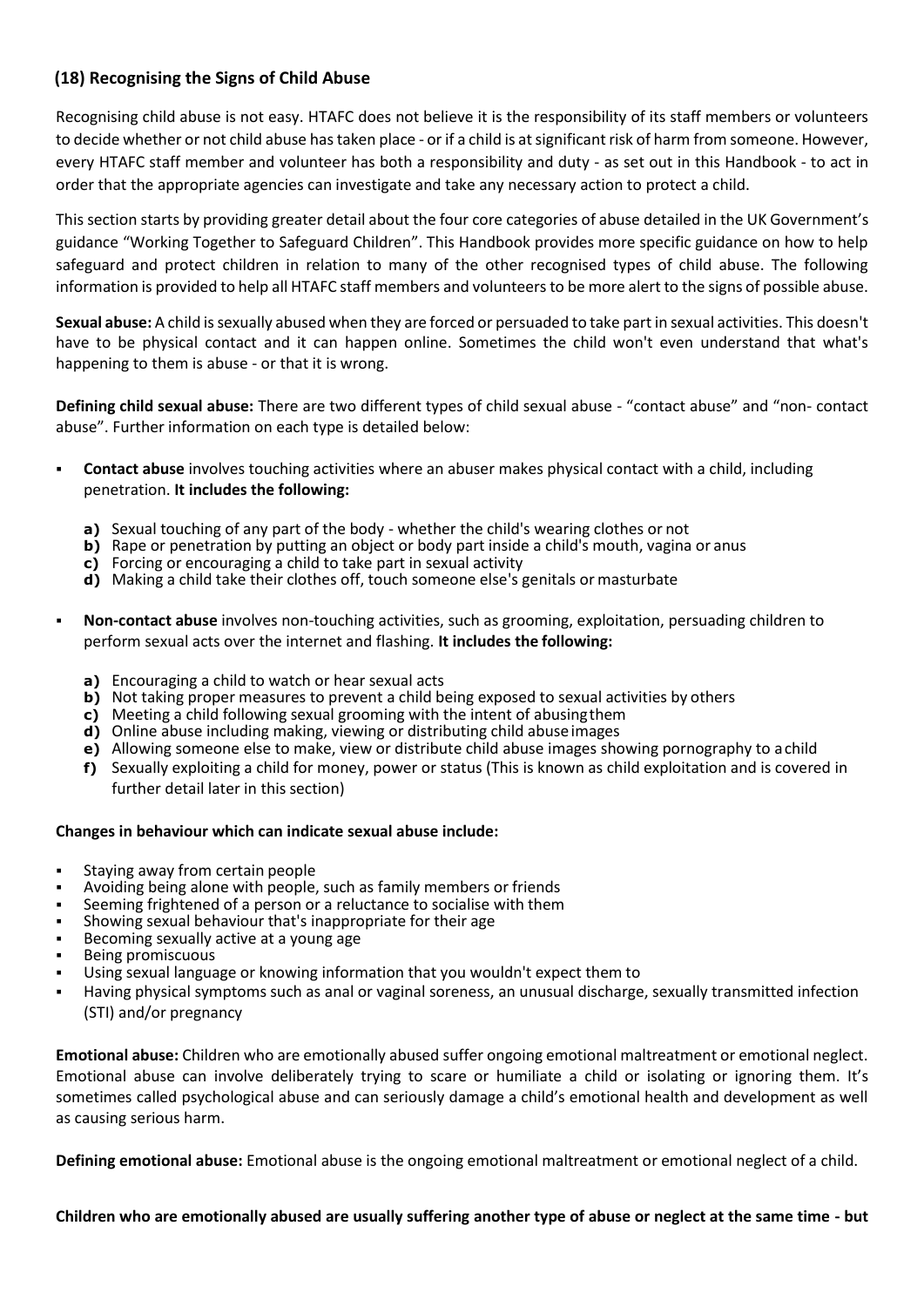#### **this may not always be the case.**

**Physical abuse:** It isn't accidental - children who are physically abused suffer violence such as being hit, kicked, poisoned, burned, slapped or having objects thrown at them.

**Defining physical abuse:** Physical abuse is deliberately hurting a child and causing injuries such as bruises, broken bones, burns or cuts. There's no excuse for physically abusing a child. It causes serious, and often long- lasting, harm and in severe cases, death. Shaking or hitting babies can cause non-accidental head injuries (NAHI). Sometimes parents or carers will make up or cause the symptoms of illness in their child, perhaps giving them medicine they don't need and making the child unwell - this is known as fabricated or induced illness (FII).

**Neglect:** Neglect is the ongoing failure to meet a child's basic needs. It's dangerous and children can suffer serious and long-term harm and neglect is the most common form of child abuse. A child may be left hungry or dirty, without adequate clothing, shelter, supervision, medical or health care. A child may be put in danger or not protected from physical or emotional harm. They may not get the love, care and attention they need from their parents or carers. A child who is neglected will often suffer from other abuse as well. Neglect is dangerous and can cause serious, longterm damage - even death.

**Defining neglect:** There are four specific types of neglect and each is listed below with further detail:

- **1. Physical neglect:** This is failing to provide for a child's basic needs such as food, clothing or shelter. It is also failing to adequately supervise a child, or provide for their safety.
- **2. Educational neglect:** Failing to ensure a child receives an education.
- **3. Emotional neglect:** Failing to meet a child's needs for nurture and stimulation, perhaps by ignoring, humiliating, intimidating or isolating them. This form of neglect is often the most difficult to prove.
- **4. Medical neglect:** Failing to provide appropriate health care, including dental care and refusal of care or ignoring medical recommendations.

Neglect can have serious and long-lasting effects. It can be anything from leaving a child home alone to the very worst cases where a child dies from malnutrition or being denied the care they need. In some cases, it can cause permanent disabilities. Neglect can be really difficult to identify, making it hard even for professionals to take early action to protect a child.

**Changes in behaviour which can indicate neglect:** Having one of the signs or symptoms below doesn't necessarily mean that a child is being neglected. However, if HTAFC staff members or volunteers ever notice multiple - or persistent - signs then it could indicate that there is a serious problem. Children who are neglected may have:

- Poor appearance and hygiene
- Health and development problems
- Housing and family issues

**Reviewed & Updated: September 2019**

**HTAFC will review this Recognising the Signs of Child Abuse at least annually.**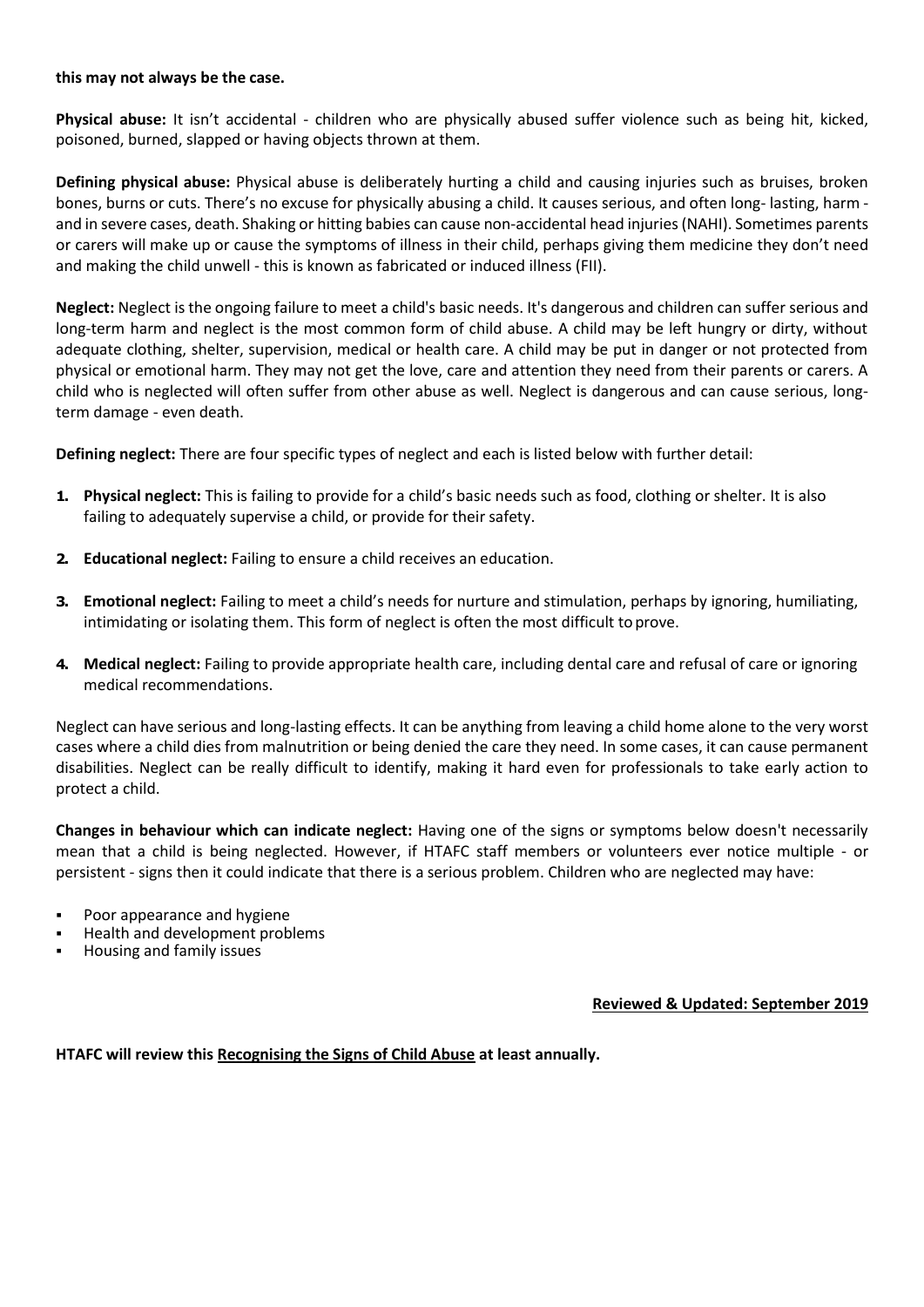# **(19) Child Abuse: Domestic Abuse**

**Domestic abuse:** Domestic abuse is any type of controlling, bullying, threatening or violent behaviour between people in a relationship. However, domestic abuse isn't just physical violence - it also includes any emotional, physical, sexual, financial or psychological abuse. It can happen in any relationship, and even after the relationship has ended. Both men and women can be abused or abusers. Witnessing domestic abuse is also child abuse. Teenagers can also suffer domestic abuse in their relationships. Domestic abuse can seriously harm children and young people.

**Defining domestic abuse:** Domestic abuse can include the following:

- Sexual abuse and rape
- Punching, kicking, cutting, hitting with an object
- Withholding money or preventing someone from earning money
- Not letting someone leave the house
- Reading emails, text messages or letters
- **•** Threatening to kill or harm them, another family member or pet

**Reviewed & Updated: September 2019**

**HTAFC will review this Child Abuse: Domestic Abuse at least annually.**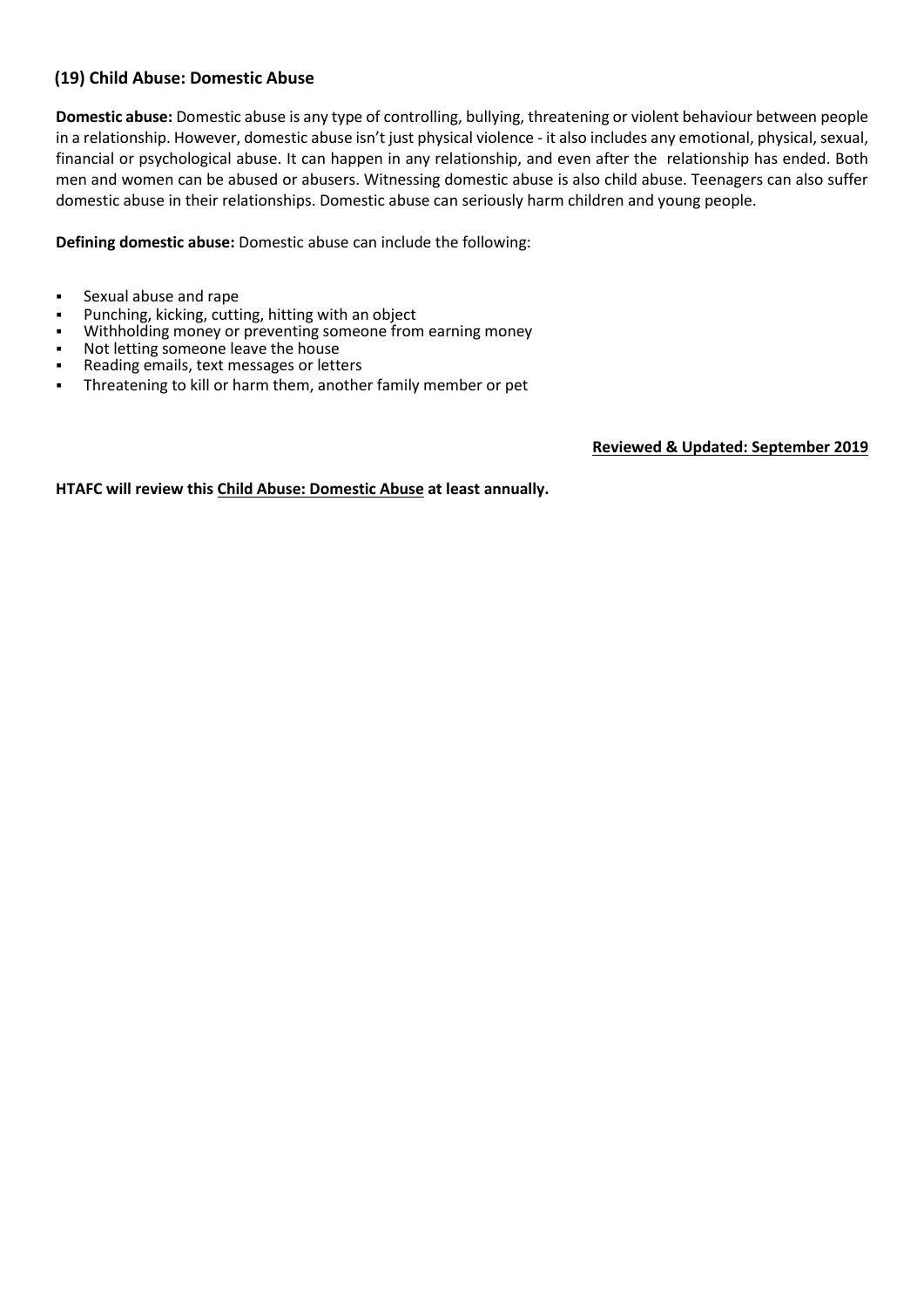# **(20) Child Abuse: Grooming & Online Abuse**

**Grooming:** Many children do not understand that they have been groomed; or that what has happened is abuse. Children can be groomed online, or in the real world - and this can take place by a stranger or by someone they know - for example a family member, friend or professional. Groomers may be male or female and they can be any age.

**Defining grooming:** Grooming is when someone builds an emotional connection with a child to gain their trust for the purposes of sexual abuse or exploitation.

**How grooming happens:** Grooming happens both online and in person. Groomers will hide their true intentions and may spend a long time gaining a child's trust. They may also try to gain the trust of the whole family so they can be alone with the child. Groomers manage to do this by:

- Pretending to be someone they are not e.g. saying they are the same age online
- Offering advice or understanding
- **Buying gifts**
- Giving the child attention
- Using their professional position or reputation
- Taking them on trips, outings or holidays.
- Using secrets and intimidation to control children

Once a groomer has established trust, they then exploit the relationship by isolating the child from friends or family and making the child feel dependent on them. They will use any means of power or control to make a child believe they have no choice but to do what the groomer wants. Groomers may introduce 'secrets' as a way to control or frighten the child. Sometimes they will blackmail the child, or make them feel ashamed or guilty, to stop them telling anyone about the abuse.

**Online grooming:** It's easy for groomers to hide their identity online. They may pretend to be a child and then chat and become 'friends' with children they are targeting. Groomers can use social media sites, instant messaging apps including teen dating apps, or online gaming platforms to connect with a young person or child. They can spend time learning about a young person's interests from their online profiles and then use this knowledge to help them build up a relationship. **Groomers may look for:**

- Usernames or comments that are flirtatious or have a sexual meaning
- Public comments that suggest a child has low self-esteem or is vulnerable

Groomers don't always target a particular child. Sometimes they will send messages to hundreds of young people and wait to see who responds. Groomers no longer need to meet children in real life to abuse them. Increasingly, groomers are sexually exploiting their victims by persuading them to take part in online sexual activity.

**Online abuse:** Children may experience cyberbullying, grooming, sexual abuse, sexual exploitation or emotional abuse. Children can be at risk of online abuse from people they know, as well as from strangers. Online abuse may be part of abuse that is taking place in the real world - for example bullying or grooming. However, it may also be that the abuse only happens online e.g. persuading children to take part in sexual activity online. A real problem is that children can feel like there is no escape from online abuse, as abusers can contact them at any time of the day or night. Online abuse results in children being abused in what should be considered safe places like their bedrooms - and images and videos can be stored and shared with other people.

**Defining online abuse:** Online abuse is any type of abuse that happens on the web, whether through social networks, playing online games or using mobile phones.

#### **Reviewed & Updated: September 2019**

**HTAFC will review this Child Abuse: Grooming & Online Abuse at least annually.**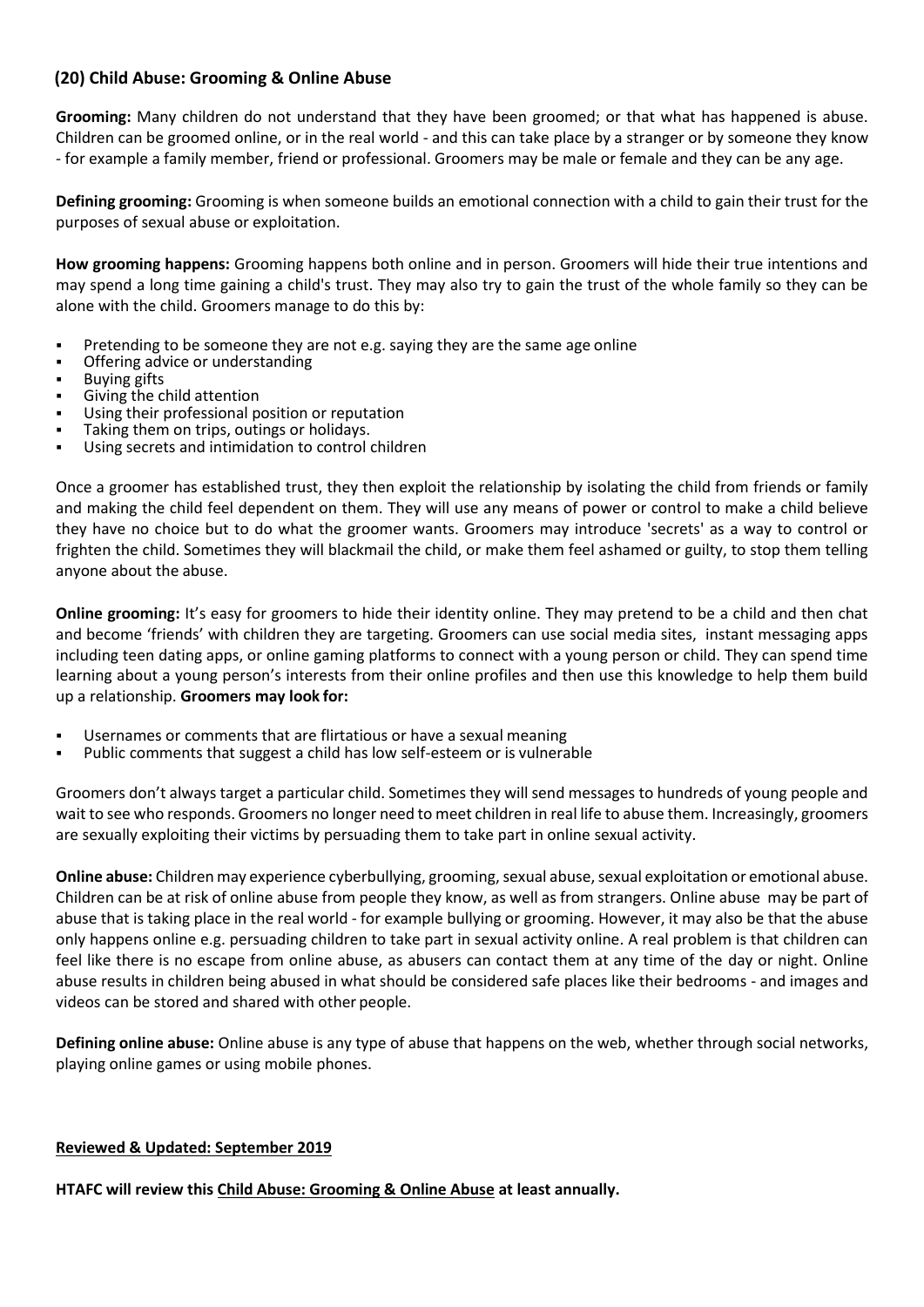# **(21) Child Abuse: Child Sexual Exploitation & Child Trafficking**

**Child sexual exploitation (CSE):** Child sexual exploitation is a type of sexual abuse in which children are sexually exploited for money, power or status. Children may be tricked into believing they're in a loving, consensual relationship. They might be invited to parties and given drugs and alcohol. They may also be groomed online. Some children are trafficked into - or within the UK - for the purpose of sexual exploitation. Sexual exploitation can also happen to young people in gangs.

**Defining child sexual exploitation:** Sexual exploitation of children and young people under 18 involves exploitative situations, contexts and relationships where young people - or a third person or persons - receive 'something' (e.g. food, accommodation, drugs, alcohol, cigarettes, affection, gifts, money) as a result of them performing, and/or another or others performing on them, sexual activities.

Child sexual exploitation can occur through the use of technology without the child's immediate recognition e.g. being persuaded to post sexual images on the Internet and via mobile phones without immediate payment or gain.

In all cases, those exploiting the child have power over them by virtue of their age, gender, intellect, physical strength and/or economic or other resources. Violence, coercion and intimidation are common. Involvement in exploitative relationships being characterised in the main by the child's limited availability of choice resulting from their social/economic and/or emotional vulnerability.

**Child trafficking:** Child trafficking is child abuse and is a type of abuse where children are recruited, moved or transported and then exploited, forced to work, or sold. They are often subject to multiple forms of exploitation. Children are trafficked for many reasons which include:

- Child sexual exploitation
- **Benefit fraud**
- Forced marriage
- Domestic servitude such as cleaning, childcare, cooking
- Forced labour in factories or agriculture
- Criminal activity such as pickpocketing, begging, transporting drugs, working on cannabis farms, selling pirated DVDs and bag theft

Many children are trafficked into the UK from abroad, but children can also be trafficked from one part of the UK to another. Trafficked children experience multiple forms of abuse and neglect because physical, sexual and emotional violence are often used to control victims of trafficking. Children who are trafficked are also likely to be physically and emotionally neglected.

**Defining child trafficking:** The recruitment, transportation, transfer, harbouring or receipt of a child for the purpose of exploitation shall be considered 'trafficking in human beings'. **Official definition of child trafficking produced by the Council of Europe and ratified by the UK government in 2008**

#### **Reviewed & Updated: September 2019**

**HTAFC will review this Child Abuse: Child Sexual Exploitation & Child Trafficking at least annually.**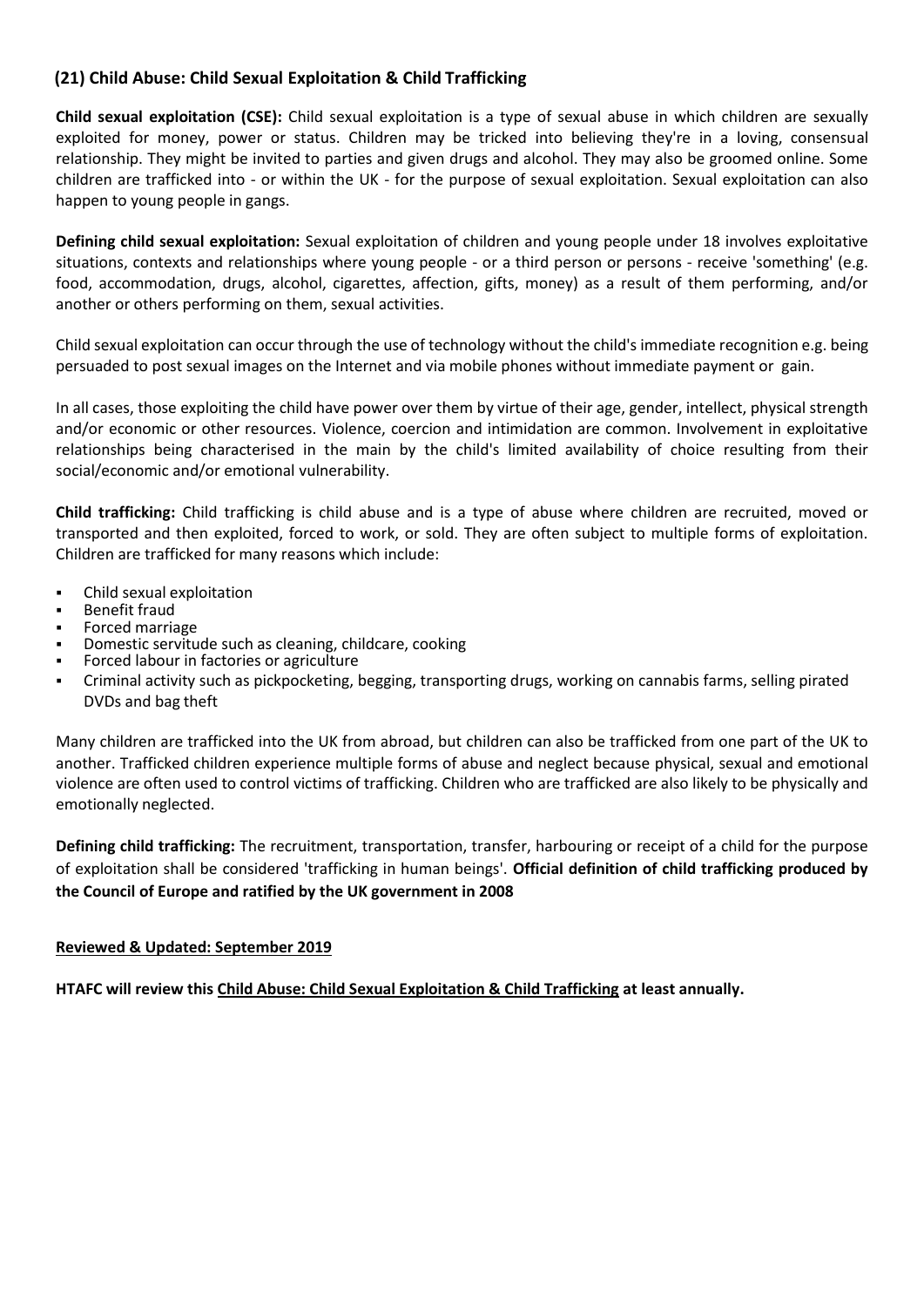# **(22) Child Abuse: Female Genital Mutilation**

**Female genital mutilation (FGM):** There are no medical reasons to carry out FGM. It doesn't enhance fertility and it doesn't make childbirth safer. It is used to control female sexuality and can cause severe and long-lasting damage to physical and emotional health. Religious, social or cultural reasons are sometimes given for FGM. However, FGM is child abuse. It's dangerous - as well as being a criminal offence.

**Defining female genital mutilation:** Female genital mutilation is the partial or total removal of external female genitalia for non-medical reasons. It's also known as female circumcision, cutting or sunna.

**The law and female genital mutilation:** FGM has been a criminal offence in the UK since 1985. In 2003 it also became a criminal offence for UK nationals or permanent UK residents to take their child abroad to have female genital mutilation. Anyone found guilty of the offence faces a maximum penalty of 14 years in prison. Since July 2015, anyone can apply to the court for an FGM Protection Order if they are concerned that someone is at risk of FGM. Breaching an FGM Protection Order is a criminal offence with a maximum sentence of five years' imprisonment.

Since October 2015, the FGM Act 2003 (as amended by section 74 of the Serious Crime Act 2015) introduced a mandatory reporting duty for all regulated health and social care professionals and teachers in England and Wales. **Professionals must make a report to the Police, if, in the course of their duties:**

- They are informed by a girl under the age of 18 that she has undergone an act of FGM
- They observe physical signs that an act of FGM may have been carried out on a girl under the age of 18

**Changes in behaviour which can indicate a child has undergone female genital mutilation:** A girl or woman who has had FGM may:

- Have difficulty walking, sitting or standing
- Spend longer than normal in the bathroom or toilet
- Have unusual behaviour after an absence from school or college
- Be particularly reluctant to undergo normal medical examinations
- Ask for help, but may not be explicit about the problem due to embarrassment or fear

**Changes to look out for which may indicate a child is at risk of undergoing female genital mutilation:** A girl at immediate risk of FGM may ask a teacher, or another adult for help if she suspects FGM is going to happen, or she may run away from home or miss school. Although the girl may not know what's going to happen, she might talk about:

- Being taken 'home' to visit family
- A special occasion to 'become a woman'
- An older female relative visiting the UK

### **Please note: Although this Handbook is specifically concerned with child protection and safeguarding, the following is relevant to this aim:**

There is no requirement for automatic referral of adult women with FGM to adult social services or the Police. Therefore, referral to the Police must not be introduced as an automatic response when identifying adult women with FGM - and each case has to therefore be individually assessed. Adult women with FGM should be supported by offering referral to community groups who can provide the appropriate support, and clinical intervention - or other services as appropriate e.g. through an NHS FGM clinic. However, the wishes of the woman concerned must be respected at all times.

Where this note becomes of relevance to HTAFC's child protection and safeguarding policies is that if the woman who has undergone FGM is pregnant - then the welfare of the unborn child or others in her extended family must be considered at this point - as these children are potentially at risk of FGM also and safeguarding action must be taken accordingly.

If any HTAFC staff member or volunteer is in any way concerned about a girl being at risk of FGM they must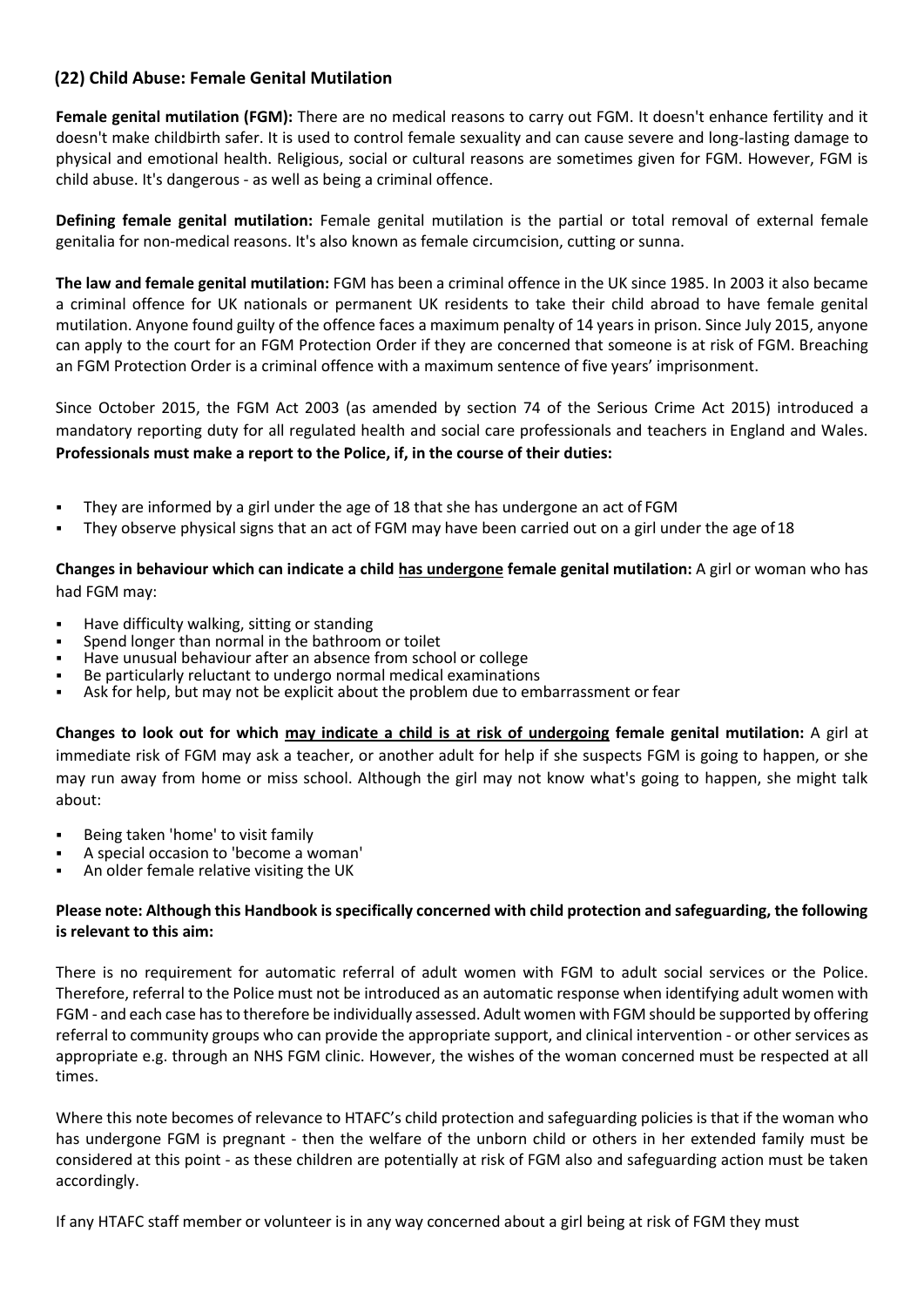immediately bring their concerns to the attention of HTAFC's Designated Safeguarding Officer.

# **Reviewed & Updated: September 2019**

**HTAFC will review this Child Abuse: Female Genital Mutilation at least annually.**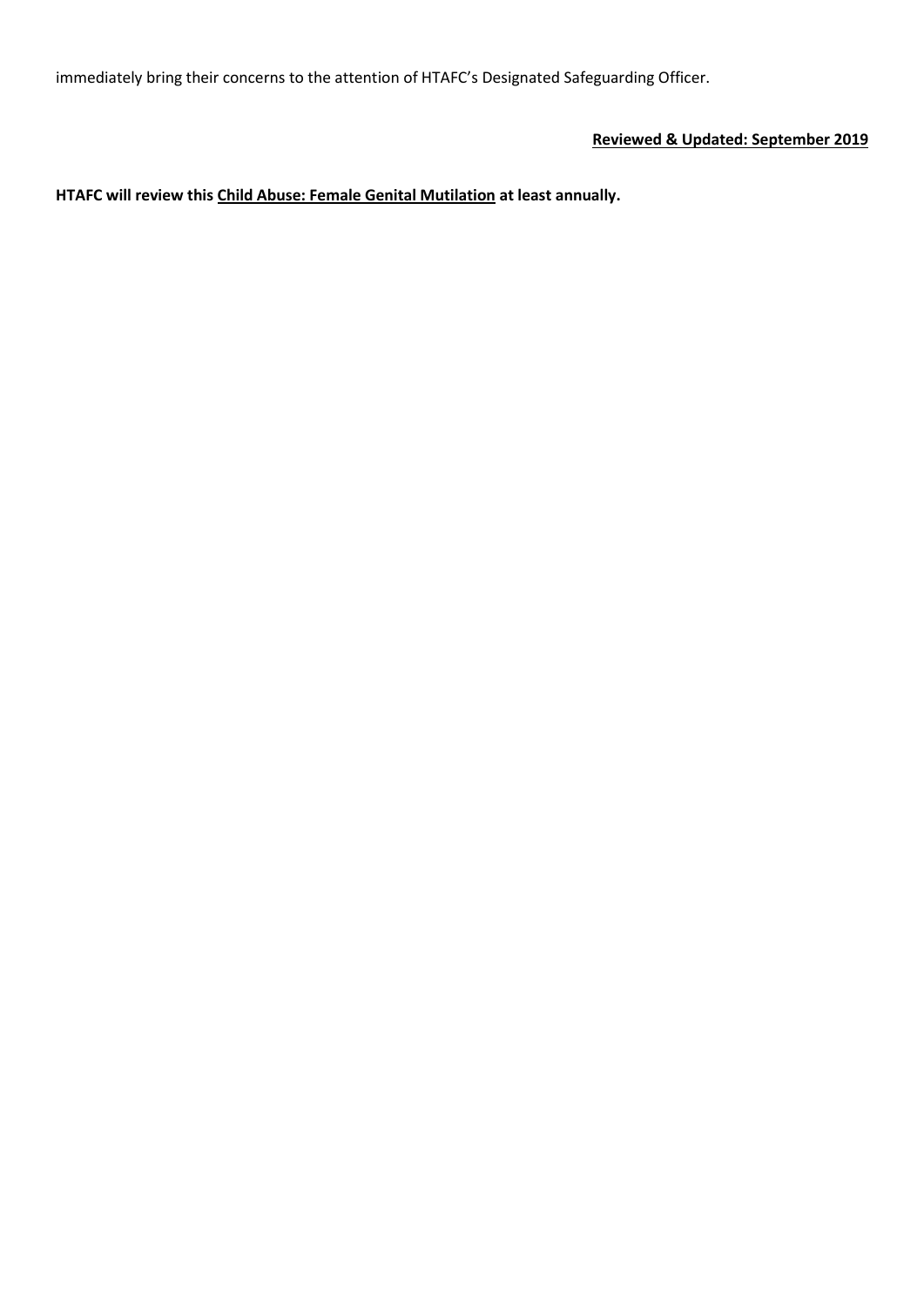# **(23) Child Abuse: Harmful Sexual Behaviour**

**Harmful sexual behaviour:** Children and young people who develop harmful sexual behaviour harm themselves and others. **Harmful sexual behaviour includes:**

- Using sexually explicit words and phrases
- **■** Inappropriate touching<br>■ Ilsing sexual violence of
- Using sexual violence or threats<br>■ Full penetrative sex with other c
- Full penetrative sex with other children or adults

Sexual behaviour between children is also considered harmful if one of the children is much older - particularly if there is more than two years' difference in age, or if one of the children is pre-pubescent and the other isn't. However, a younger child can abuse an older child, particularly if they have power over them - for example, if the older child is disabled.

**Why children develop harmful sexual behaviour:** Children and young people who develop harmful sexual behaviour have usually experienced abuse and neglect themselves. A 2013 study of children and young people with harmful sexual behaviour suggested that two-thirds had experienced some kind of abuse or trauma such as physical abuse, emotional abuse, sexual abuse, severe neglect, parental rejection, family breakdown, domestic violence, and parental drug and alcohol abuse. Around half of them had experienced sexual abuse.

**Reviewed & Updated: September 2019**

**HTAFC will review this Child Abuse: Harmful Sexual Behaviour at least annually.**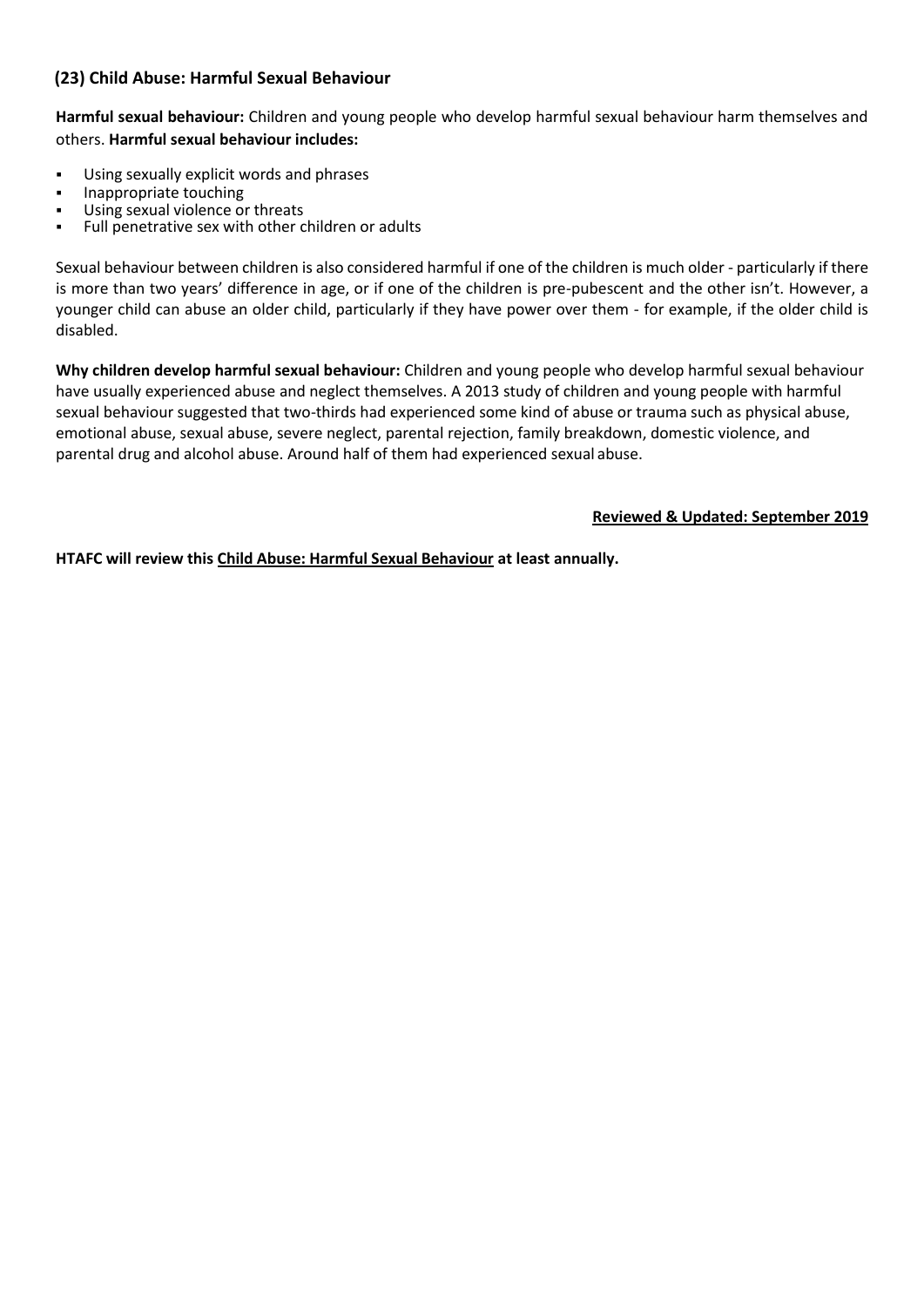# **(24) Child Abuse: Bullying & Cyberbullying**

There is clear evidence that bullying is abusive and will include at least one or more of the four core categories of abuse - sexual abuse, emotional abuse physical abuse and/or neglect. For this reason, bullying in all its forms has been included in HTAFC's Child Protection & Safeguarding Policy.

**Bullying and cyberbullying:** Bullying can happen anywhere - at school, at home or online. It's usually repeated over a long period of time and can hurt a child both physically and emotionally. Bullying that happens online, using social networks, games and mobile phones, is often called cyberbullying. A child can feel like there's no escape because it can happen wherever they are, at any time of day or night.

**Defining bullying:** Bullying is behaviour that hurts someone else - such as name calling, hitting, pushing,

spreading rumours, threatening or undermining someone. **Bullying includes the following:**

- **Verbal abuse** such as name calling and gossiping
- **Non-verbal abuse** such as hand signs or text messages
- **Emotional abuse** such as threatening, intimidating or humiliating someone
- **Exclusion** such as ignoring or isolating someone
- **Undermining by constant criticism or spreading rumours**
- **Controlling or manipulating** someone
- **Physical assaults** such as hitting and pushing
- **Making silent, hoax or abusive calls**
- **Online or cyberbullying further details are provided below**

**Defining online or cyberbullying:** Cyberbullying is an increasingly common form of bullying behaviour which happens on social networks, games and mobile phones. Cyberbullying can include spreading rumours about someone, or posting nasty or embarrassing messages, images or videos. Children may know who's bullying them online - as it may just be an extension of offline peer bullying they are already experiencing - or they may be targeted by someone using a fake or anonymous account. It's easy to be anonymous online and this may increase the likelihood of an individual engaging in bullying behaviour. Because cyberbullying can happen at any time or anywhere - a child can be bullied when they are alone in their bedroom - it can feel like there is no escape. **Cyberbullying includes the following:**

- Sending threatening or abusive text messages
- Creating and sharing embarrassing images or videos
- Trolling which is the sending of menacing or upsetting messages on social networks, chat rooms or online games
- Excluding children from online games, activities or friendship groups
- Setting up hate sites or groups about a particular child
- Encouraging young people to self-harm
- Voting for or against someone in an abusive poll
- Creating fake accounts, hijacking or stealing online identities with the aim to embarrass a young person or cause trouble using their name
- Sending explicit messages also known as sexting
- Pressuring children into sending sexual images or engaging in sexual conversations

# **Bullying can also be motivated by a discrimination towards the person being bullied. Further details of these types of bullying are provided below:**

- **Racial bullying** identified by the motivation of the bully, the language used, and/or by the fact that victims are singled out because of the colour of their skin, the way they talk, their ethnic grouping or by their religious or cultural practices
- **SEN & Disability bullying** this is where children are singled out because of a disability and which deaf children can be bullied more than other children with SEN's or disabilities
- **Sexual bullying** behaviour, which whether physical or non-physical, is based on a person's sexuality or gender; and is when sexuality or gender is used as a weapon by boys or girls towards other boys or girls. Sexual bullying is more prevalent towards girls than boys
- **Homophobic/Bi-phobic bullying** irrational dislike, hatred or fear of individuals that are, or are perceived to be lesbian, gay or bisexual
- **Transphobic bullying** transphobic is an umbrella term to describe people whose gender is not the same as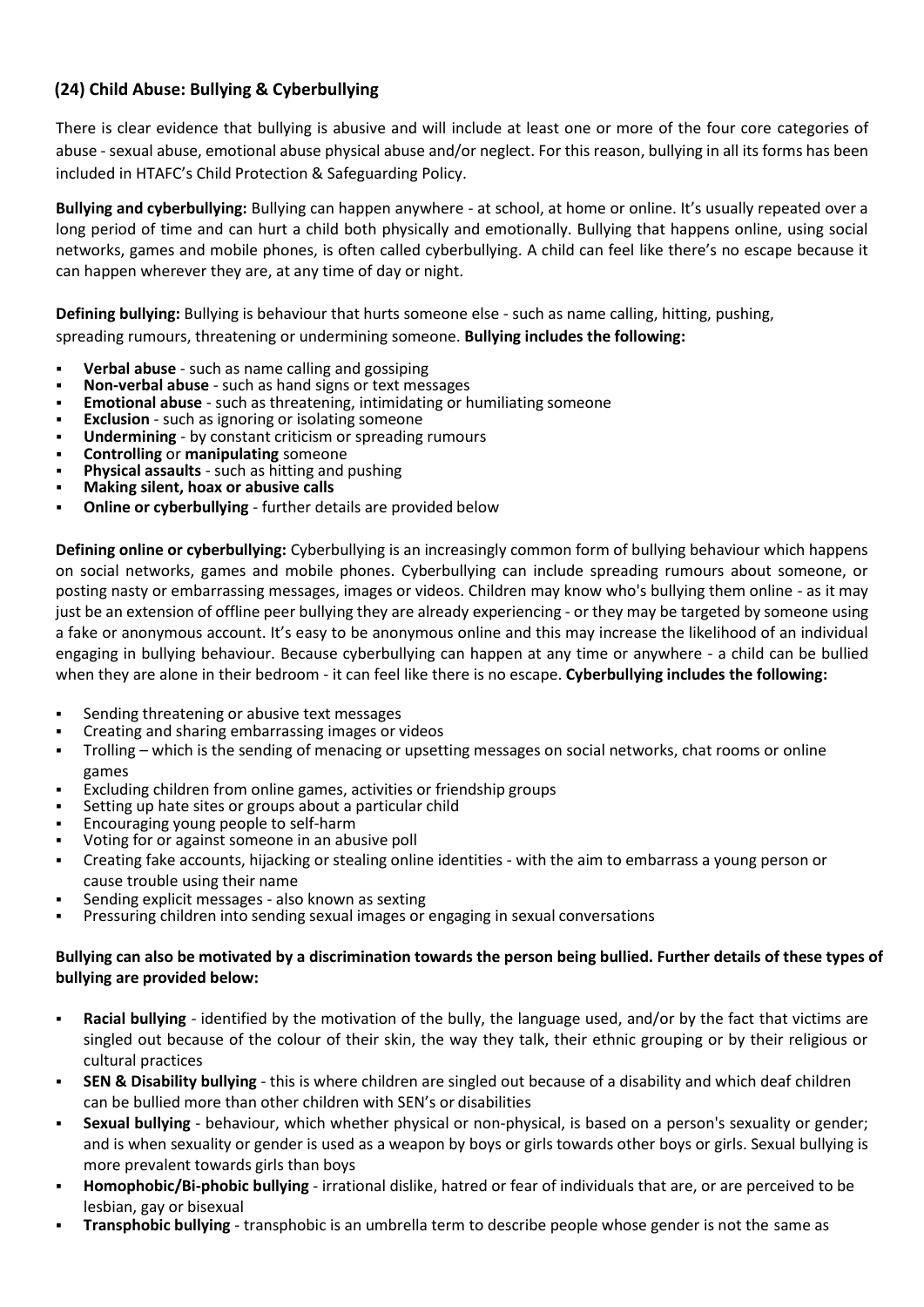- or does not sit comfortably with - the sex they were assigned at birth. Trans people may describe themselves using one or more of a wide variety of terms, including (but not limited to) transgender, cross dresser, non- binary, gender queer

**Changes in behaviour which can indicate a child is being bullied or cyberbullied:** It can be hard for adults, including parents, to know whether or not a child is being bullied. A child might not tell anyone because they're scared the bullying will get worse. They might think that they deserve to be bullied, or that it's their fault. However, the following should be looked out for by HTAFC staff members and volunteers:

- Belongings getting "lost" or damaged
- Physical injuries such as unexplained bruises
- Being afraid to go to school, being mysteriously 'ill' each morning, or skipping school
- Not doing as well at school
- Asking for, or stealing, money to give to a bully
- Being nervous, losing confidence, or becoming distressed and withdrawn
- Problems with eating or sleeping
- **Bullying others**

The damage inflicted by bullying can frequently be underestimated. It can cause considerable distress to children to the extent that it affects their health and development or, at the extreme, cause them significant harm (including self-harm). For this reason, HTAFC has put in place rigorously enforced anti-bullying strategies.

#### **Reviewed & Updated: September 2019**

**HTAFC will review this Child Abuse: Bullying & Cyberbullying at least annually.**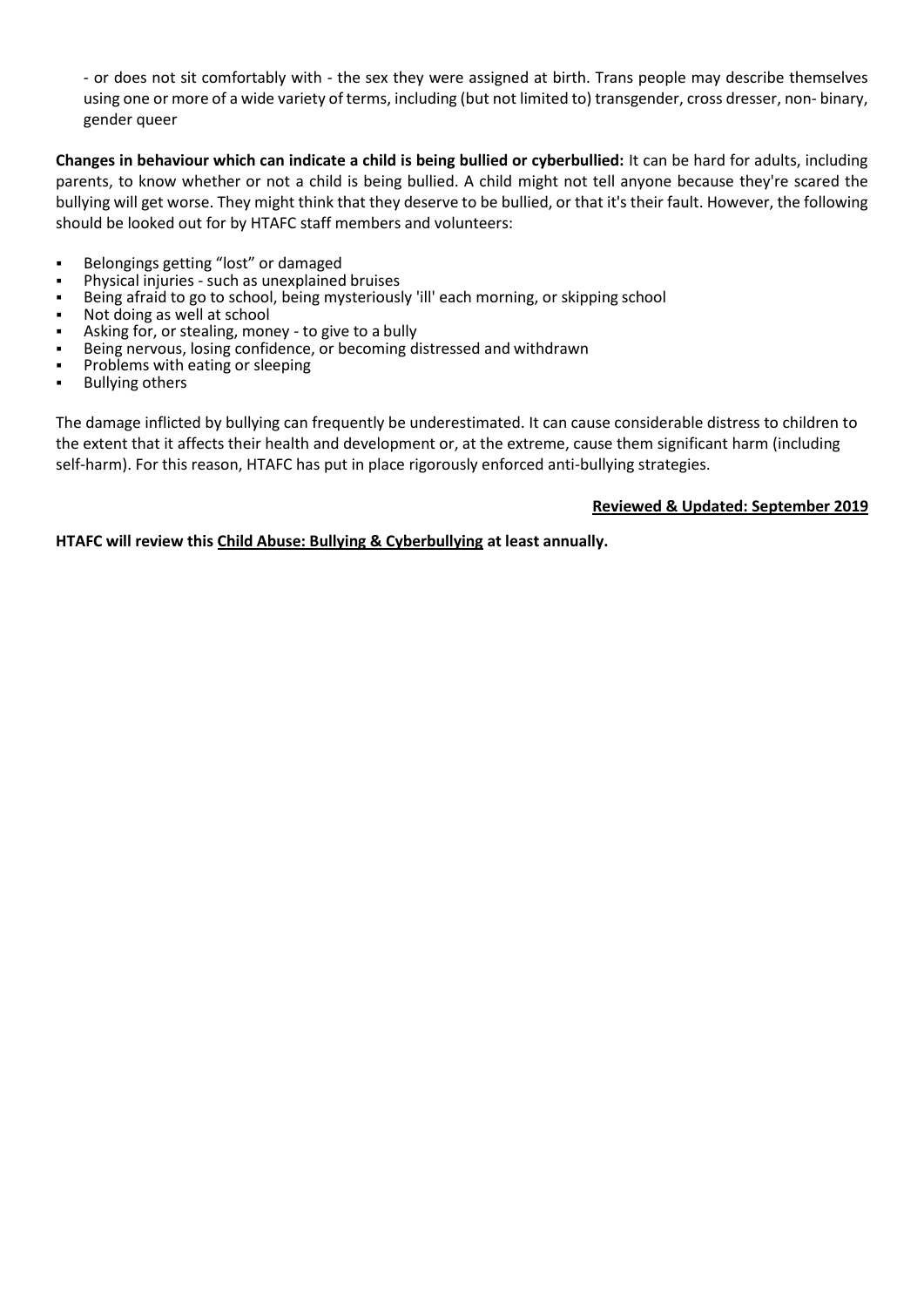# **(25) Code of Good Practice: Promoting Good Safeguarding Practice when Working with Children**

**Introduction:** Every staff member and volunteer associated with HTAFC has been selected to work with the organisation, because they have demonstrated a desire to provide a positive, fun and safe environment for children and young people. Any person working with young people is automatically placed in a position of trust - that carries with it authority, status, power and responsibility. It has been proven, that where adults are positive role models - and display high moral and ethical standards - the benefits to a young person's development can be significant.

**Duty of Care:** Every staff member and volunteer that works with HTAFC has a legal responsibility to provide a duty of care. This duty of care means that each and every individual adult must take all reasonable steps to ensure the safety of any child involved in an activity for which they and HTAFC are responsible. This duty of care is extended by a moral responsibility to work at developing a culture in which all young people can take part in activities in a safe and enjoyable environment.

**Relationship of Trust:** HTAFC recognises that genuine and appropriate relationships do occur between staff members/volunteers and the children and young people that use the organisations services. While the relationship of trust should always be nurtured, allowing appropriate relationships to lead into sexual, or inappropriate relationships, will always be wrong. HTAFC staff members and volunteers need to be aware of the power and influence that can be exercised over a young person. Where activities undertaken by HTAFC have an element of competitiveness **e.g.**  selection to play, mentoring, assessment etc., a child can become dependent on the adult - and thereby, be more vulnerable. Therefore, it is vital that staff members and volunteers recognise their responsibility - and ensure that they do nothing to abuse their position of trust.

**Good Safeguarding Practice:** Despite having the best safeguarding policies and procedures; and the most effective safeguarding induction training and refresher training - there can still be many situations, that an HTAFC staff member or volunteer may find themselves in, which could be misconstrued and/or misinterpreted by others. HTAFC wants to help reduce such situations from occurring - and which could be viewed from the outside as inappropriate, poor practice, or abusive. **Therefore:**

- By developing the following standards of good safeguarding practice, HTAFC is seeking to ensure that all of its **staff members and volunteers are protected from false allegations relating to child safeguarding concerns.**
- **By HTAFC staff members and volunteers following these standards of good safeguarding practice, we further live and breathe our mission of protecting all children and young people.**

Ultimately though, every staff member and volunteer should never believe that they can rely on their own good reputation; or the good reputation of HTAFC to protect them. All HTAFC staff members and volunteers should always behave and conduct themselves in such a way as to ensure that nothing they do can be misconstrued or misinterpreted.

**Underpinning Principles of HTAFC's Good Safeguarding Practice:** For the avoidance of doubt, the following forms an unequivocal and unalterable core standard and principle that applies to all staff members and volunteers that work with - and for – HTAFC, in any capacity:

- **Never develop or nurture an inappropriate relationship (or any form of inappropriate contact) with a child, that in any way falls outside of the work that you have been authorised to undertake on behalf of HTAFC.**
- An **inappropriate relationship** with a child also includes a sexual relationship, or any form of sexual contact.
- **N.B. Inappropriate contact** would include a breach of any of the good safeguarding practices detailed under any of the headings below, where contact is being made in breach of any instruction to thecontrary.

**Important note:** Even if a child is aged 16 years or older, it is forbidden for an HTAFC staff member or volunteer to have a sexual relationship; sexual contact; or an otherwise inappropriate relationship with them. Any such behaviour - by any HTAFC staff member or volunteer - towards any person under the age of 18 years of age, represents a serious breach of trust and is not acceptable under any circumstances.

**In circumstances, where the above underpinning principle is breached by a staff member, they will be subject to HTAFC's disciplinary procedures. Any breach of the above underpinning principle involving a volunteer - or**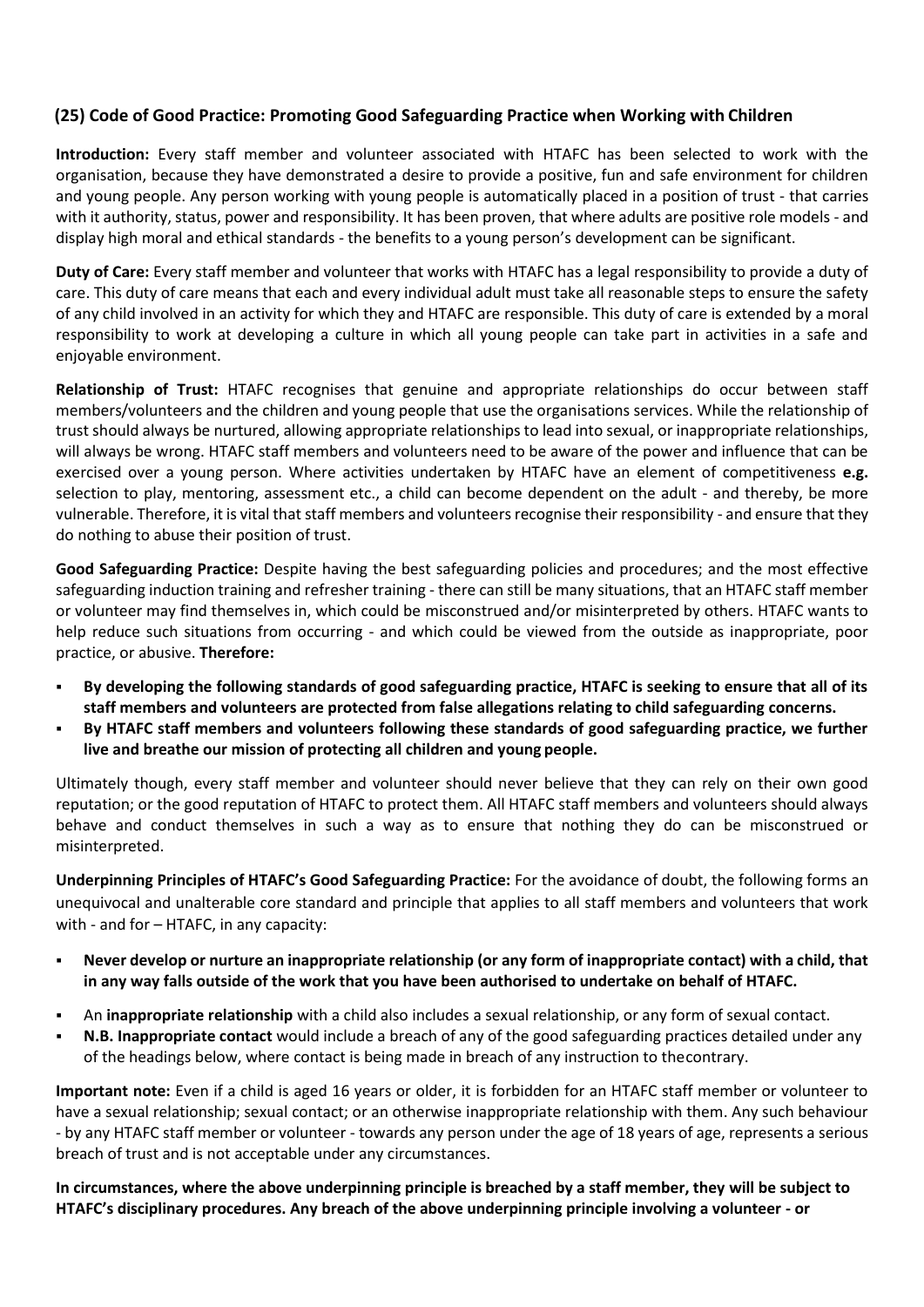## **member of staff from another organisation - will result in them being asked to leave HTAFC. Any such breaches of HTAFC's underpinning principle, by staff members or volunteers, will always result in a referral being made to one or more statutory agencies such as the Police, the Local Authority Children's Social Care Department, the FA and the Disclosure and Barring Service.**

Not-with-standing the above underpinning principle, it is HTAFC's intention to regularly review the following guidelines - relating to standards of good safeguarding practice - to ensure that they reflect the very latest best practice; and that they take account of the ever-changing safeguarding risks that children can face.

**General Good Safeguarding Practice:** HTAFC staff members and volunteers must adhere to the following:

- Never exaggerate or trivialise child abuse issues.
- Never make inappropriate promises to a child, particularly in relation to confidentiality.
- Do not ask a child to keep a secret.
- Do not jump to conclusions about others, without first checking the facts.
- Never allow allegations by a child to go unchallenged, unrecorded or in any way not acted upon.
- Never agree to meet a child or young person on their own on a one to one basis. If such a situation should be requested by a child or young person, then you are required to immediately speak with HTAFC's DSO.

### **Behaviour Good Safeguarding Practice:** HTAFC staff members and volunteers must adhere to the following:

- Never act in a way towards a child that can be perceived as threatening or intrusive. This includes verbal aggressiveness and shouting.
- Do nothing that would cause a child to lose self-esteem **e.g.** by embarrassing, humiliating, undermining them; or otherwise acting in a way that would reduce them to tears.
- Never make sarcastic, insensitive or derogatory comments (or gestures) to a child, even if this was meant to be in fun.
- Never make sexually suggestive comments (or gestures) to a child, even if this was meant to be in fun.
- Never patronise or treat a child as if they are silly.

**In addition to not behaving in any of the ways listed above, HTAFC staff members and volunteers should always be careful not to behave in any of the ways listed above either in front of - or within the presence of - a child, even though it is not intended to be directed towards the child.**

**Communication Good Safeguarding Practice:** HTAFC staff members and volunteers must adhere to the

following:

- Never use inappropriate language in the presence of a child.
- Do not allow children to use inappropriate language unchallenged.

#### **Personal Contact Good Safeguarding Practice**: HTAFC staff members and volunteers must adhere to the following:

- Never allow or take part in any form of inappropriate touching of a child.
- Never take part in any rough, physical, or sexually-provocative games which includes horseplay of anykind.
- Do not undertake things of a personal nature for a child which they can do for themselves, unless you have been requested to provide that assistance by their parent or carer.

**N.B.** It is recognised that some children may need help with such things as tying laces and this is acceptable. This element of good safeguarding practice does not preclude attending to an injured or ill child, or from rendering first aid.

#### **Personal Information Good Safeguarding Practice:** HTAFC staff members and volunteers must adhere to the following:

- Never let a child have your personal home address.
- Never let a child have your personal telephone number/s.
- Never contact a child via text message using a personal phone.
- Never email a child from a personal email address.

**N.B.** Where emailing or texting a children is an accepted and documented operational procedure of HTAFC, this email and/or text must at all times come from the authorised HTAFC email account or work mobile phone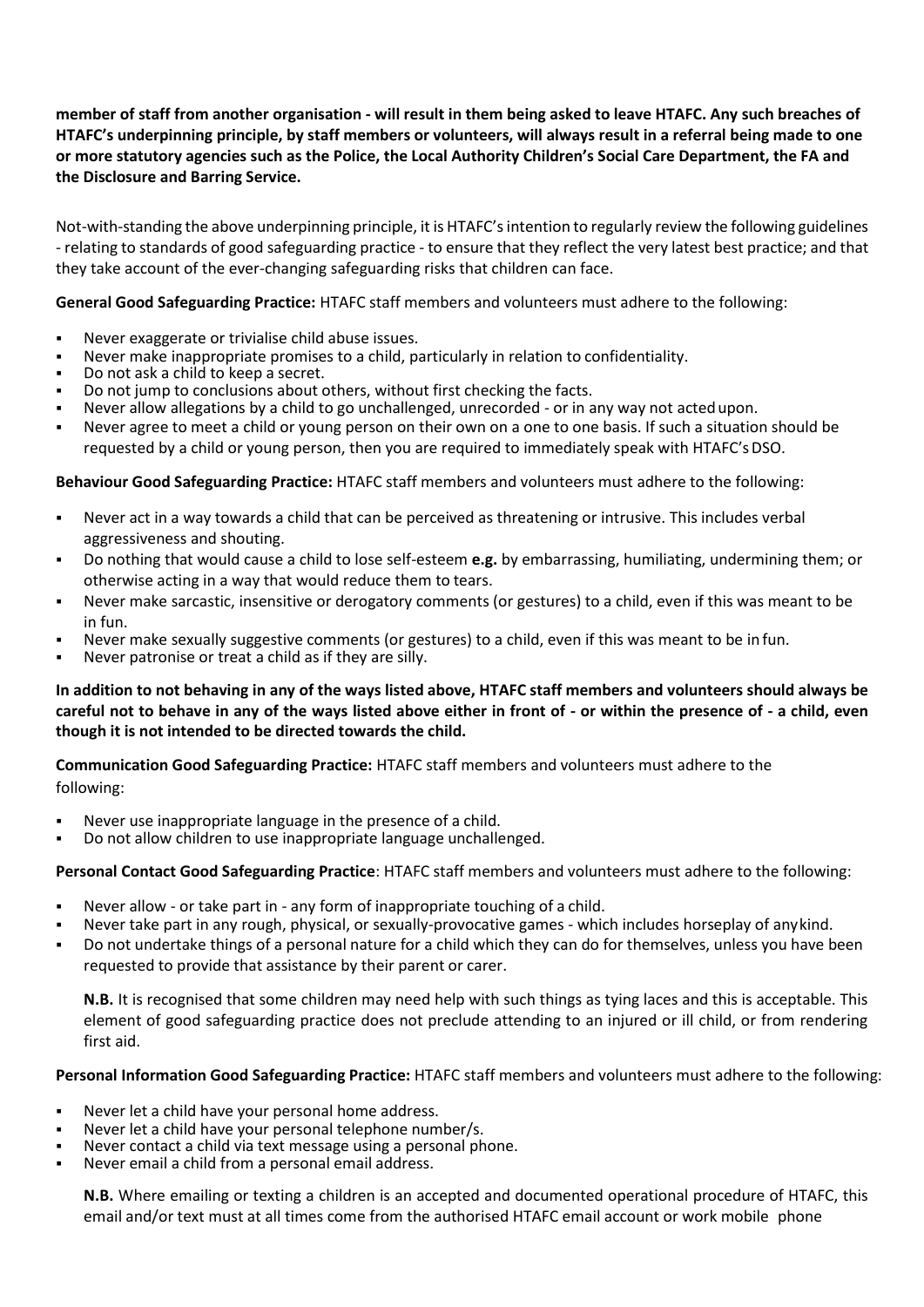- and each child's parent/carer must be copied into the email or text.

### **Physical Contact Good Safeguarding Practice:** HTAFC staff members and volunteer should only use appropriate physical contact if the sole aim is to:

- Develop sports skills techniques.
- Treat an injury.
- Prevent an injury or accident from occurring.
- To meet the professional requirements of the sport or activity being undertaken.

### **Acceptable physical contact - as outlined above - would always take place in an open or public environment; and would never take place in secret or out of sight of others.**

**N.B.** In all circumstances where physical contact is required, the adult must always explain the nature and reason for the physical contact; and reinforce the teaching or coaching skills being used. Unless the HTAFC staff member or volunteer is responding to an emergency situation, the adult must always seek the child's permission for initiating the required physical contact.

**Appropriate physical contact will never involve touching in or around the genital area, the buttocks and/or the breasts. In addition, any physical contact anywhere else on the body should not cause a child distress or embarrassment.**

**Positive Influence Good Safeguarding Practice:** HTAFC staff members and volunteers must adhere to the following:

- Never smoke in front of children or in any place that you could be seen smoking by them.
- Never consume alcohol in front of children or in any place that you could be seen drinking alcohol bythem.
- Never offer children drugs or other illegal substances.
- Never offer children sexual materials e.g. adult magazines, adult videos and/or adult website addressesetc.
- Never accept bullying, rule violations, cheating or the use of prohibited substances such as performance enhancers etc.

**Supervision Good Safeguarding Practice:** HTAFC staff members and volunteers must adhere to the following:

- Never leave a child unsupervised.
- Do not treat any child more favourably than others.
- Avoid spending too much time alone with any one particular child where you are away from otheradults.
- A child must never be taken to an adults home.
- Never go to a child's home where you would be alone with them.
- Do not be in a dressing room with a child on your own. If this is unavoidable, ensure the door remainsopen.
- Should circumstances require adults and children to share a dressing room, adults are required to provide the child with privacy and ensure that the adult showers and changes at a separate time to the child.
- Mobile phones and any technology capable of taken photos or videos are not permitted to be used in changing rooms.
- Never share a room with a child.

**Social Media Good Safeguarding Practice:** HTAFC staff members and volunteers must adhere to the following:

- Never contact or communicate with a child through social media sites; or via any other form of social media app or interface.
- Never permit a child to be added to your social media feed/s or social media apps.

**Where a child requests to be added to any personal social media feed or social media app, you must immediately refuse the request and communicate the attempt to connect with you through social media to HTAFC's DSO. HTAFC's DSO will explain to the child that staff members and volunteers are not permitted to have child participants on their social media feeds; and that they should not send such requests again.**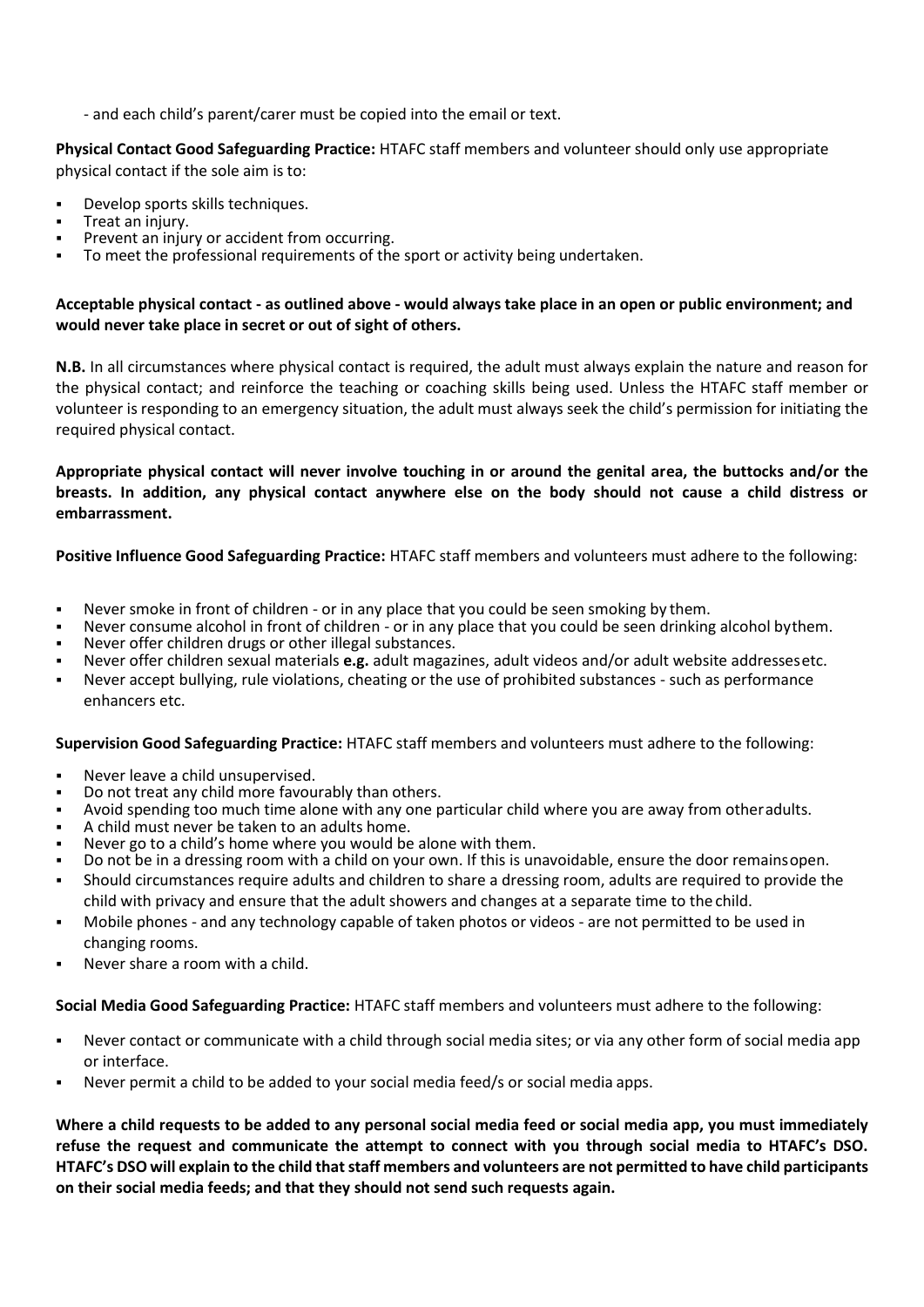**N.B.** There may be circumstances where an HTAFC staff member or volunteer may have a child participant on their social media feed - or on social media apps - as a consequence of appropriate contact prior to commencing work with HTAFC. In all circumstances, HTAFC staff members and volunteers should disclose this social media connection to the DSO and then delete all social media connections with that child. HTAFC's DSO will explain to the child and/or their parent/carer the reasons this action has been taken.

**Social media definition:** Social media is an interactive online media that allows users to communicate instantly with each other or to share data in a public forum. It includes social and business networking websites such as Facebook, Myspace, Reddit, Twitter and LinkedIn. Social media also covers video and image sharing and blogging websites such as YouTube, Instagram, Google+, Tumblr and Flickr, as well as personal blogs, any posts made on other people's blogs and all online forums and noticeboards. This is a constantly changing area with new websites and apps being launched on a regular basis and therefore this list is not exhaustive. This element of HTAFC's social media good safeguarding practice policy applies in relation to any social media that staff members and volunteers may use, regardless of whether it is specifically detailed in the definition above or not.

**Transport Good Safeguarding Practice:** HTAFC staff members and volunteers must adhere to the following:

- Never use a mobile phone while driving with a child or children whether or not the mobile phone meets handsfree legislation.
- No adult is permitted to transport a child or children if they are in an unregulated job category.
- Never transport a child or children if not in possession of the relevant licence entitlement; or the relevant insurances.
- You should not transport a child without another adult being present.

**N.B.** Where such a journey is unavoidable, then the staff member or volunteer required to transport the child **must** first speak to their line manager or HTAFC's DSO and gain the consent of that other person **prior** to making the journey. The staff member or volunteer must also ensure that they communicate with the parent/carer of the child to ensure that they are also fully aware that their child is being transported without another adult being present.

In all cases where the above procedure is used to transport a child without another adult being present, the staff member or volunteer must complete a journey log and submit this at the end of each week to HTAFC's DSO. HTAFC will monitor journey logs to further reduce situations where a child needs to be transported by a lone adult.

# **In all cases where a child is transported as a single passenger - without another adult being present - the child should sit in the back seat of the vehicle and wearing their seat belt.**

### **Reviewed & Updated: September 2019**

**HTAFC will review these Code of Good Practice: Promoting Good Safeguarding Practice when Working with Children and good practice at least annually.**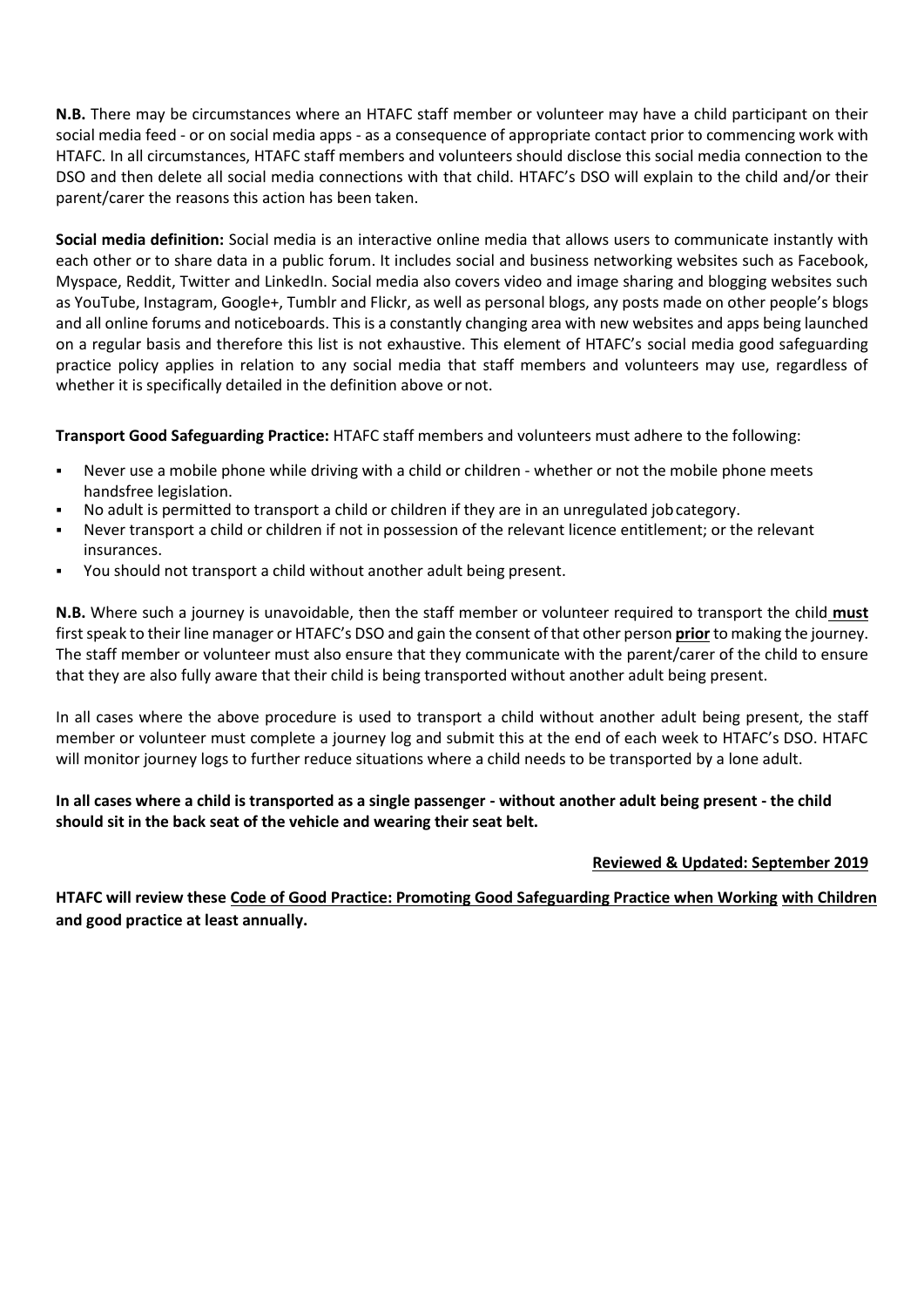# **(26) Whistle Blowing Policy**

**Policy statement:** Whistleblowing is quite simply when an HTAFC staff member or volunteer reports suspected wrongdoing at HTAFC. Officially this is called 'making a disclosure in the public interest'. HTAFC understands that sometimes things go wrong. If they do, then we ask you to tell us.

Purpose: The purpose of this Whistleblowing Policy is to make it clear that HTAFC staff members or volunteers can whistleblow without fear of victimisation, subsequent discrimination or disadvantage. This Whistleblowing Policy is therefore intended to encourage and enable everyone to raise serious concerns directly to HTAFC, rather than overlooking a problem or seeking a resolution of the problem outside of the organisation.

All HTAFC staff members and volunteers have a responsibility to maintain the highest standards of care towards everyone they come into contact with through their work with and for the organisation. This Whistleblowing Policy aims to ensure that serious concerns can be properly raised and addressed within the organisation and are recognised as a way of enabling the delivery of good practice - and which will help to ensure the protection of every child.

▪ **Responsibilities:** HTAFC believes that all staff members and volunteers are professional and skilful in the work and tasks they undertake. However, occasionally it may be that a staff member or volunteer has concerns about another person's conduct or standards of practice **e.g.** they may be worried that a child is not being cared for properly; is being abused; or even at serious risk. It could be that they have concerns about fraud; financial irregularity; or other issues they have become aware of within while working for HTAFC. All HTAFC staff members and volunteers have a responsibility to raise those concerns so that they can be resolved.

HTAFC acknowledges that raising concerns can be an extremely difficult and courageous thing to do. Any HTAFC staff member or volunteer who has good grounds on which to base their concerns - even if they do not have proof - will be listened to.

### **Please remember though, that it is not your responsibility to investigate the matter - this is HTAFC's responsibility.**

- **Procedure for raising concerns:** In most circumstances, staff members and volunteers wishing to raise their concerns, should ideally discuss the matter with their line manager. If this is not possible, perhaps because this person is thought to be involved or colluding in the suspected wrongdoing, another HTAFC manager or HTAFC's DSO or SSM should be contacted. The person that the staff member or volunteer raises their concerns to, will be responsible for ensuring the concerns are looked into or passed to the most appropriate person within HTAFC - in line with the organisations Disclosures in the Public Interest Policy contained in the Employee Handbook .
- **Follow-up:** Depending on the nature of the concern raised, a response regarding the action taken will be supplied to the staff member or volunteer raising it as soon as possible. However, it is important to be aware that it might not always be appropriate to reveal the full extent of the investigation, where this relates to personal issues involving a third party.
- **Never keep quiet about wrongdoing:** HTAFC staff members or volunteers who do not report bad practice or abuse, neglect or ill treatment of a child, young person or adult, or for that matter anything else illegal that they are suspicious about - may be seen as colluding with that unacceptable practice. Such collusion constitutes a disciplinary offence and will be dealt with in accordance with the Company's disciplinary procedure (for staff) and resolving problems with volunteers procedure (for volunteers) and could result in the termination of the working relationship - as well as the information being forwarded to the appropriate authorities.
- **False and/or malicious allegations:** No HTAFC staff member or volunteer will ever be penalised for whistleblowing - even if it is not upheld - unless they made a false accusation which they knew was both untrue and made with malice. If it is found that a false accusation was knowingly made, this would be treated as gross misconduct in accordance with the Company's disciplinary procedure (for staff) and resolving problems with volunteers procedure (for volunteers) and could result in the termination of the working relationship.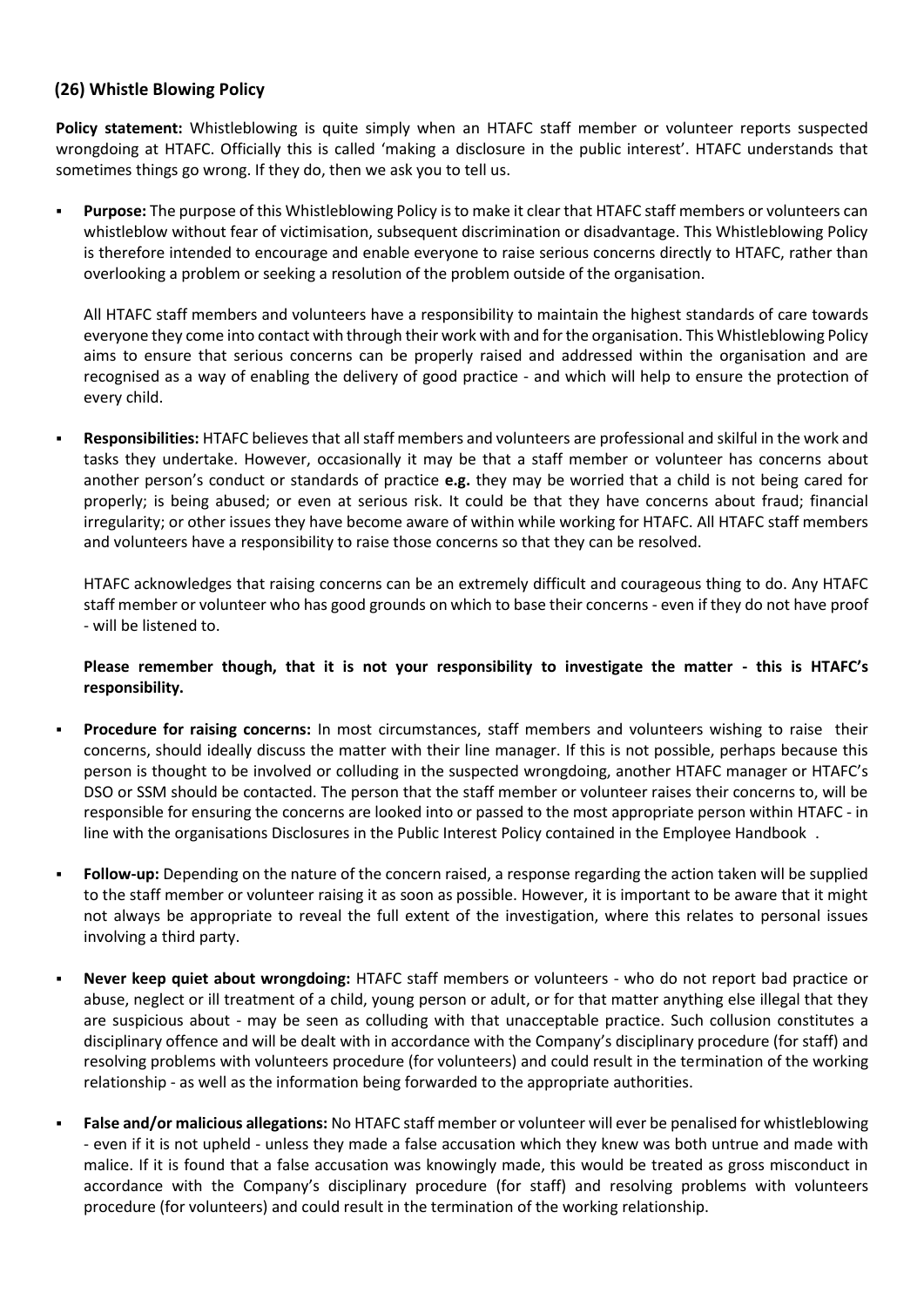**HTAFC will review this Whistle Blowing Policy and good practice at least annually.**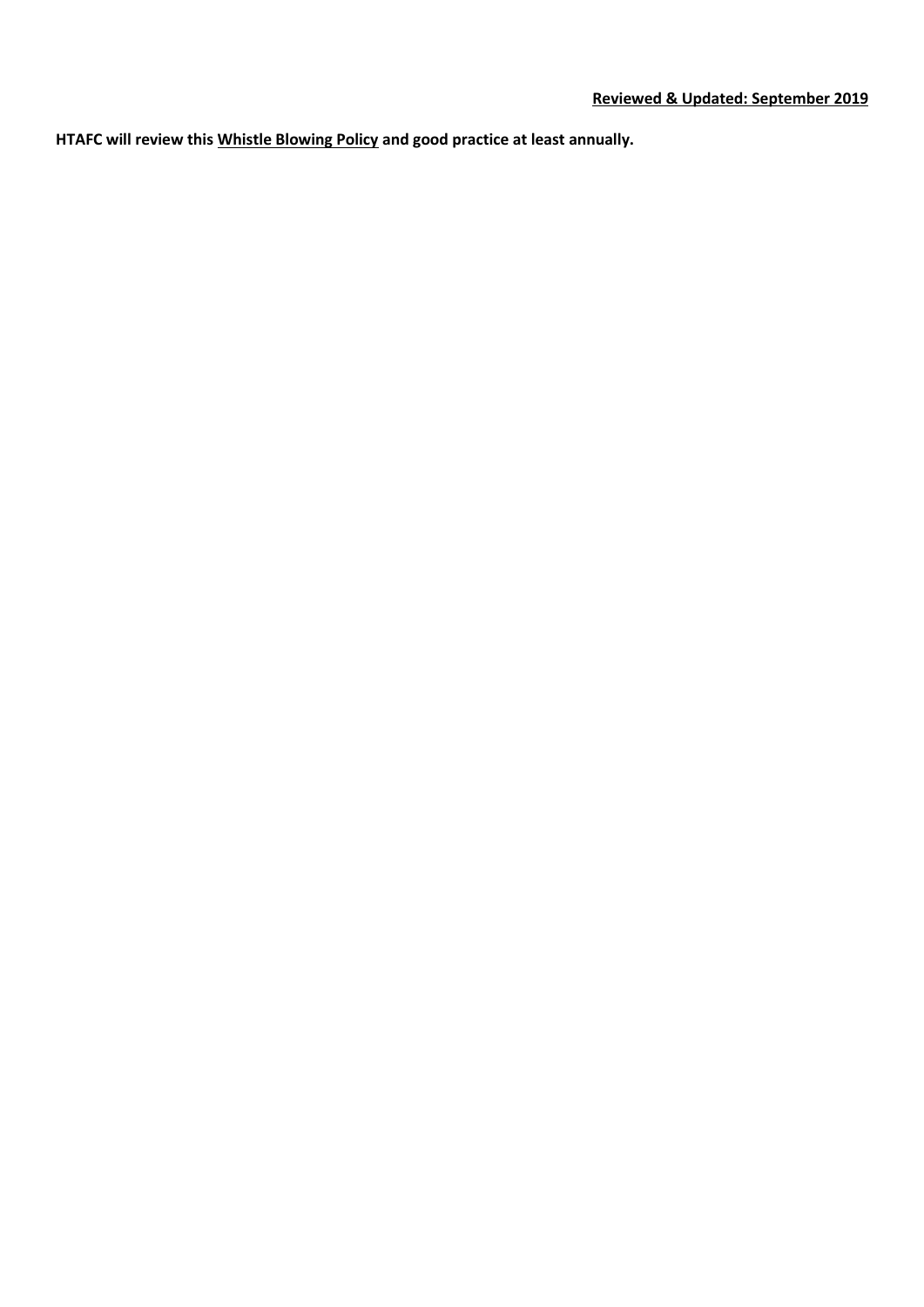# **(27) Procedure for Responding to Signs or Suspicions of Abuse**

The following procedure applies to any HTAFC staff member or volunteer who may be concerned about the safety and protection of a child. The different types of abuse have been detailed in sections 19 through to 24 of this Handbook. HTAFC staff members and volunteers should refer back to these sections when reading this procedure.

Where there is concern relating to a child being vulnerable to radicalisation, extremism, or that they are being drawn into extremism, please refer to section 34 of this Handbook which provides detailed guidance under HTAFC's Prevent Duty.

**Purpose and aim of procedure:** We aim to ensure that those children who attend and/or participate in activities or events organised by HTAFC, and any other children who may come to the attention of HTAFC, receive the protection and support they need if they are at risk of abuse or radicalisation. This procedure provides clear direction to staff and volunteers at HTAFC if they have concerns that a child is in need of protection. **Ways that abuse might be brought to your attention include:**

- A child might make a direct disclosure about him or herself
- A child might make a direct disclosure about another child
- A child might offer information that is worrying but not a direct disclosure
- A member of staff or volunteer might be concerned about a child's appearance or behaviour or about the behaviour of a parent or carer towards a child
- A parent or carer might make a disclosure about abuse that a child is suffering or at risk of suffering
- A parent might offer information about a child that is worrying but not a direct disclosure

### **When talking to a child - who has told you that they are/or another child is being abused - please take account of the following guidance:**

- **1.** Reassure the child that telling someone about it was the right thing to do
- **2.** Tell them that you now have to do what you can to keep them (or the child who is the subject of the allegation) safe
- **3.** Let the child know what you are going to do next and who else needs to know about it
- **4.** Let the child tell his or her whole story but don't try to investigate or quiz the child, but make sure that you are clear as to what they are saying.
- **5.** Ask the child what they would like to happen as a result of what they have said, but don't make or infer promises you can't keep.
- **6.** Give the child the **ChildLine** phone number which is **0800 1111**.

### **How to help a child in immediate danger or in need of emergency medical attention:**

- If the child is in immediate danger and is with you, remain with them and call the Police
- If the child is elsewhere, contact the Police and explain the situation to them
- If the child needs emergency medical attention, call an ambulance and while you are waiting for it to arrive, get help from HTAFC's first aider
- If a first aider is not available, use any first aid knowledge that you may have yourself to help the child
- You also need to contact your line manager or HTAFC's Designated Safeguarding Officer to let them know what is happening

A decision will need to be made about who should inform the child's family and the Local Authority Children's Social Care Department and when they should be informed. If you have involved the Police and/or the health services, they should be part of this decision. Consider the welfare of the child in your decision making as the highest priority. **Issues that will need to be taken into account are:**

- The child's wishes and feelings
- The parent's right to know unless this would place the child or someone else in danger, or would interfere with a criminal investigation
- The impact of telling or not telling the parent
- The current assessment of the risk to the child and the source of that risk
- Any risk management plans that currently exist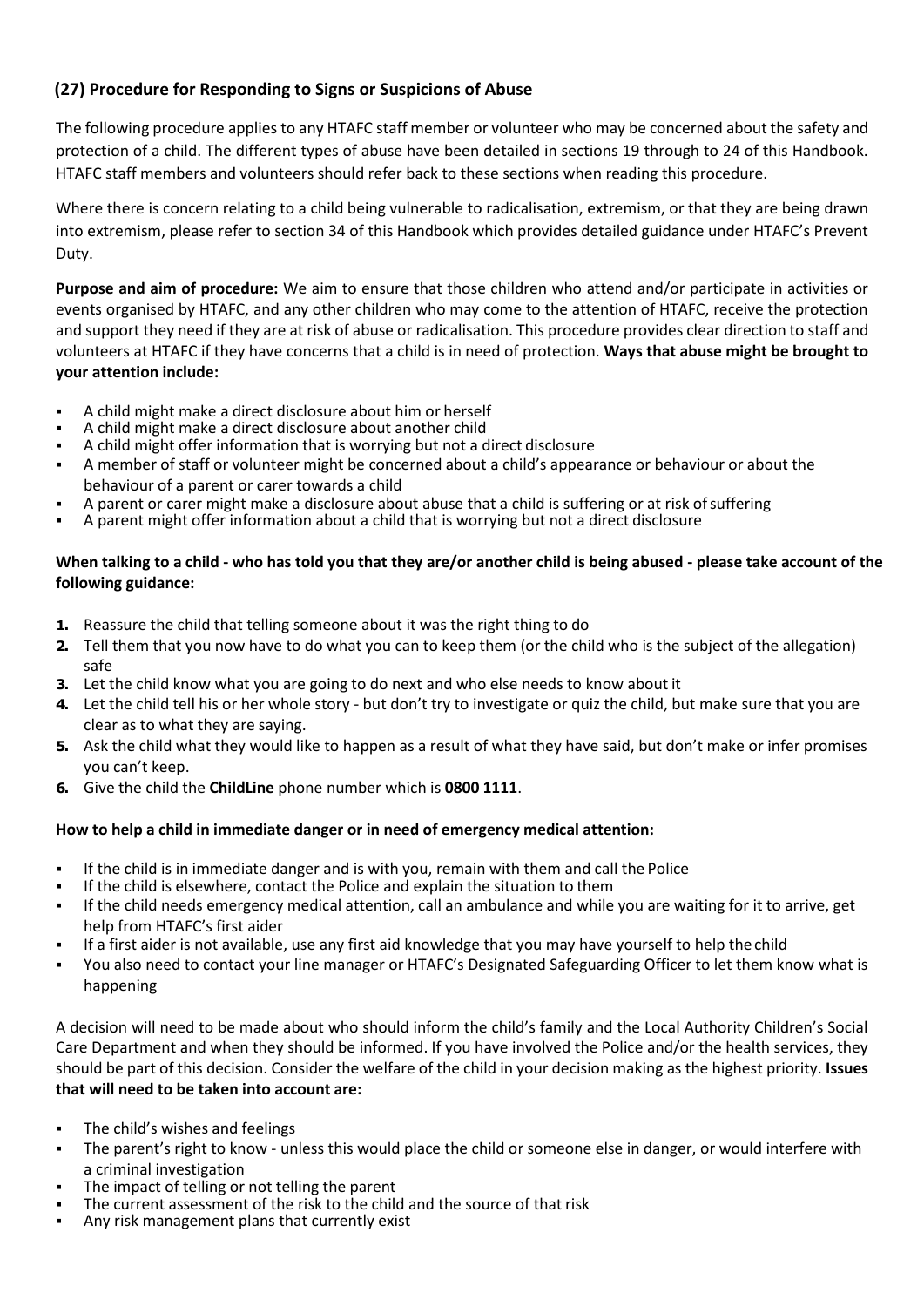Once any immediate danger or emergency medical need has been dealt with, follow the steps set out in the **Flow Chart to Follow when Responding to Signs of Abuse** in this Handbook.

**Keeping a record of your concerns:** Use the **Reporting Concerns about a Child Form** (available for HTAFC's Designated Safeguarding Officer). The relevant sections of the form should be completed and signed at each stage of the procedure. It can be used to forward information to the statutory child protection authorities if a referral to them is needed. The form should be signed and dated by all those involved in its completion and kept confidentially on the child's file and in line with HTAFC's Data Protection Policy. The name of the person making the notes should be written alongside each entry.

**Reporting child protection concerns:** If a child is in need of emergency medical attention or in immediate danger, follow the procedure set out in the earlier section above on **Helping a Child in Immediate Danger or in Need of Emergency Medical Attention**.

**How HTAFC will support employees and volunteers:** HTAFC recognises that employees and volunteers working for the organisation and who have become involved in supporting/working with a child who has suffered harm - or appears to be likely to suffer harm - may find the situation stressful and upsetting. It is HTAFC's paramount concern that all employees and volunteers receive all necessary support in these circumstances.

HTAFC will support all employees and volunteers who find themselves in this situation, by providing an opportunity to talk through any anxieties, concerns and worries with HTAFC's Designated Safeguarding Officer. In all cases - and where required or considered appropriate - HTAFC and the Designated Safeguarding Officer will seek-out further support. This could be provided by, for example, Occupational Health and/or a teacher/trade union representative as appropriate.

HTAFC will ensure that the Designated Safeguarding Officer and Deputy Designated Safeguarding Officer have access to support and appropriate workshops, courses or meetings as organised by the Local Authority and/or the FA to enable them to manage such situations.

**Any HTAFC employee or volunteer - who is struggling with any issues or concerns as a consequence of their safeguarding responsibilities - are encouraged to speak with the Designated Safeguarding Officer, who will be able to provide, or access, the appropriate support.**

**HTAFC staff members and volunteers should then take the steps set out in the flowchart on the following page to ensure the concern is dealt with...**

#### **Reviewed & Updated: September 2019**

**HTAFC will review this Procedure for Responding to Signs or Suspicions of Abuse and good practice at least annually.**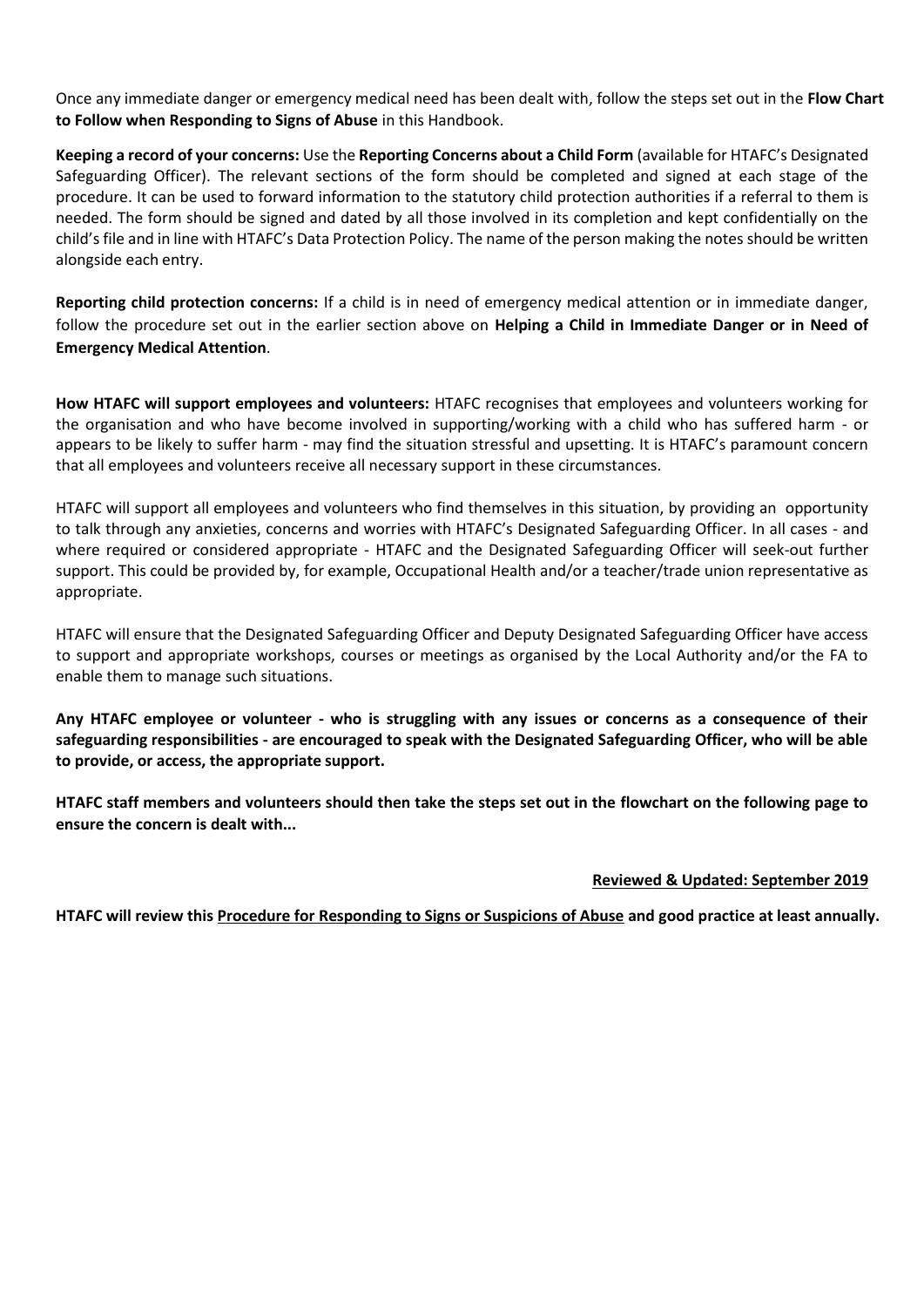#### **(28) Flow Chart to Follow when Responding to Signs of Abuse**



**Reviewed & Updated: September 2019**

**HTAFC will review this Procedure for Responding to Signs or Suspicions of Abuse and good practice at least annually.**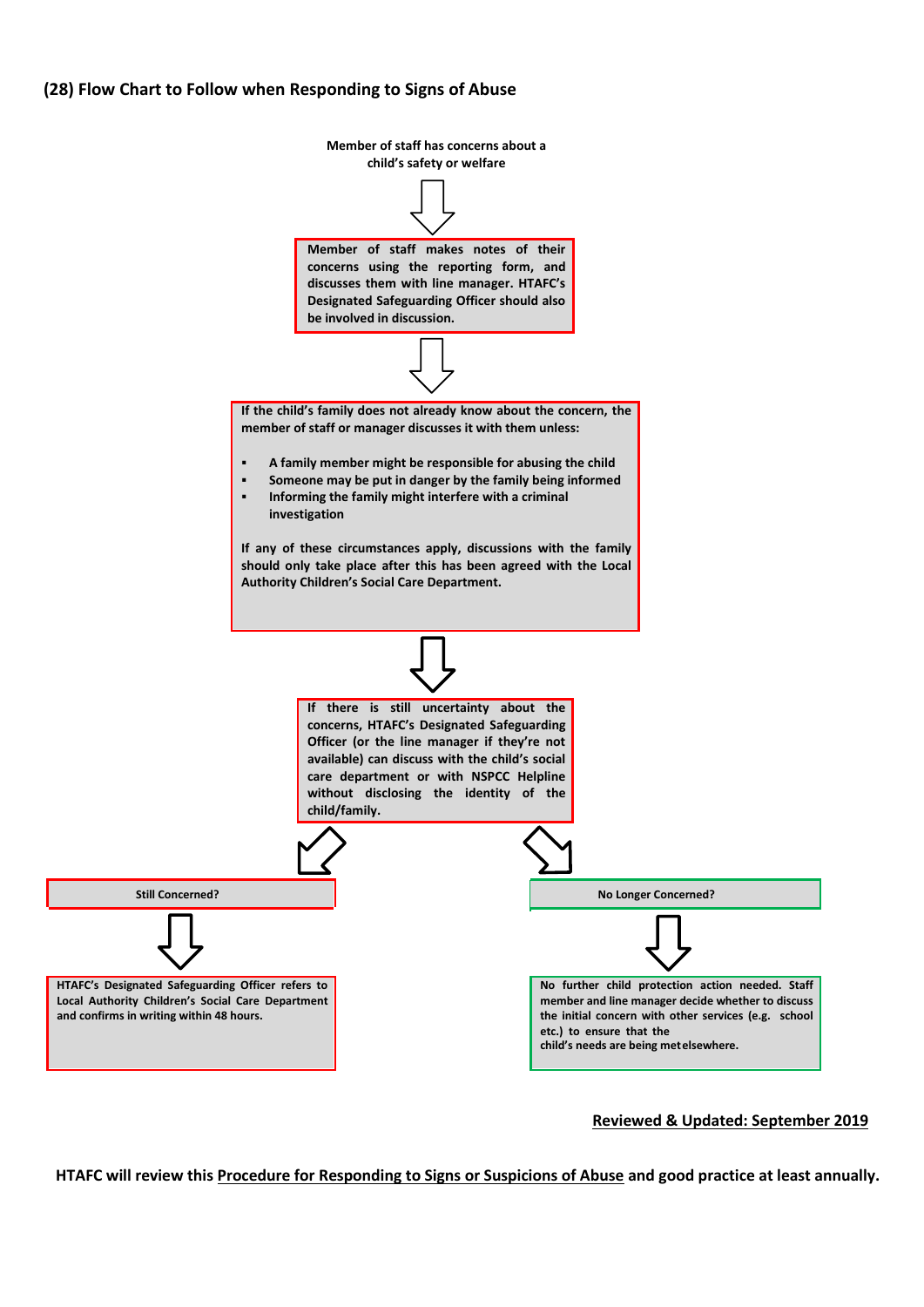# **(29) Code of Conduct for Children**

**This Code of Conduct has been developed in order to provide children with advice on the behaviour that is expected of them when attending and using the facilities and services of HTAFC. It has been shaped by the views of children and young people.**

**Purpose:** To ensure children are treated fairly by all adults working with them at HTAFC - and so they know what is expected of them.

**Basic principles:** This code of behaviour for children is intended to:

- Identify acceptable behaviour for children
- Promote self-respect and self-control
- Raise children's self-esteem and self confidence
- Encourage individual responsibility for behaviour and outline the consequences of poor behaviour
- Encourage children to recognise and respect the rights of others
- Encourage cooperation at all times and in all situations
- Promote the values of honesty, fairness and respect
- Anticipate and resolve any conflict that may arise
- Ensure that children are aware of when sanctions will be put into place

**Dos and don'ts**: Children are expected to:

- Co-operate with each other
- Be friendly
- Listen to each other
- Be helpful
- Follow this code of behaviour and other rules
- Stick to the e-safety agreement when using the internet, social networking sites, mobile phones etc.
- Have good manners
- Join in
- Respect each other's differences
- Treat all staff and volunteers with respect
- Report anything that worries or concerns them to HTAFC's Designated Safeguarding Officer

#### **Children shouldn't:**

- Pick on or make fun of each other
- **Bully each other**
- Stare at others
- Yell or shout at others
- Be abusive
- Use equipment to be abusive or to cyberbully e.g. by using mobile phones to send nasty messages, taking and sharing photos without permission, sending nasty emails, or 'trolling' (leaving unkind comments on a webpage or social network profile)

**Breach of this Code:** This Code of Conduct is only useful if it forms part of a process for guiding children to receive appropriate support. Therefore, it is the responsibility of HTAFC's Designated Safeguarding Officer to ensure that all children attending HTAFC are informed of this Code and to confirm with them that they have seen, understood and agreed to follow it. HTAFC will always ensure that all children are made aware of the consequences if they should breach the code. Following the traffic light system:

- **1.** If a child breaches the Code of Conduct, the most appropriate sanction for a minor or first time breach will be to remind them about the Code and ask them to comply with it. Children will be given the opportunity to reflect enabling them to plan a positive response - with support from either a staff member or volunteer.
- **2. If, having followed the above step, the child continues to exhibit inappropriate behaviour, they will be referred to the appropriate member of HTAFC staff - who will give them a formal, green light warning.**

**Supportive interventions may need to be identified at this stage. The action will also be recorded in the discipline book and parents/carers informed.**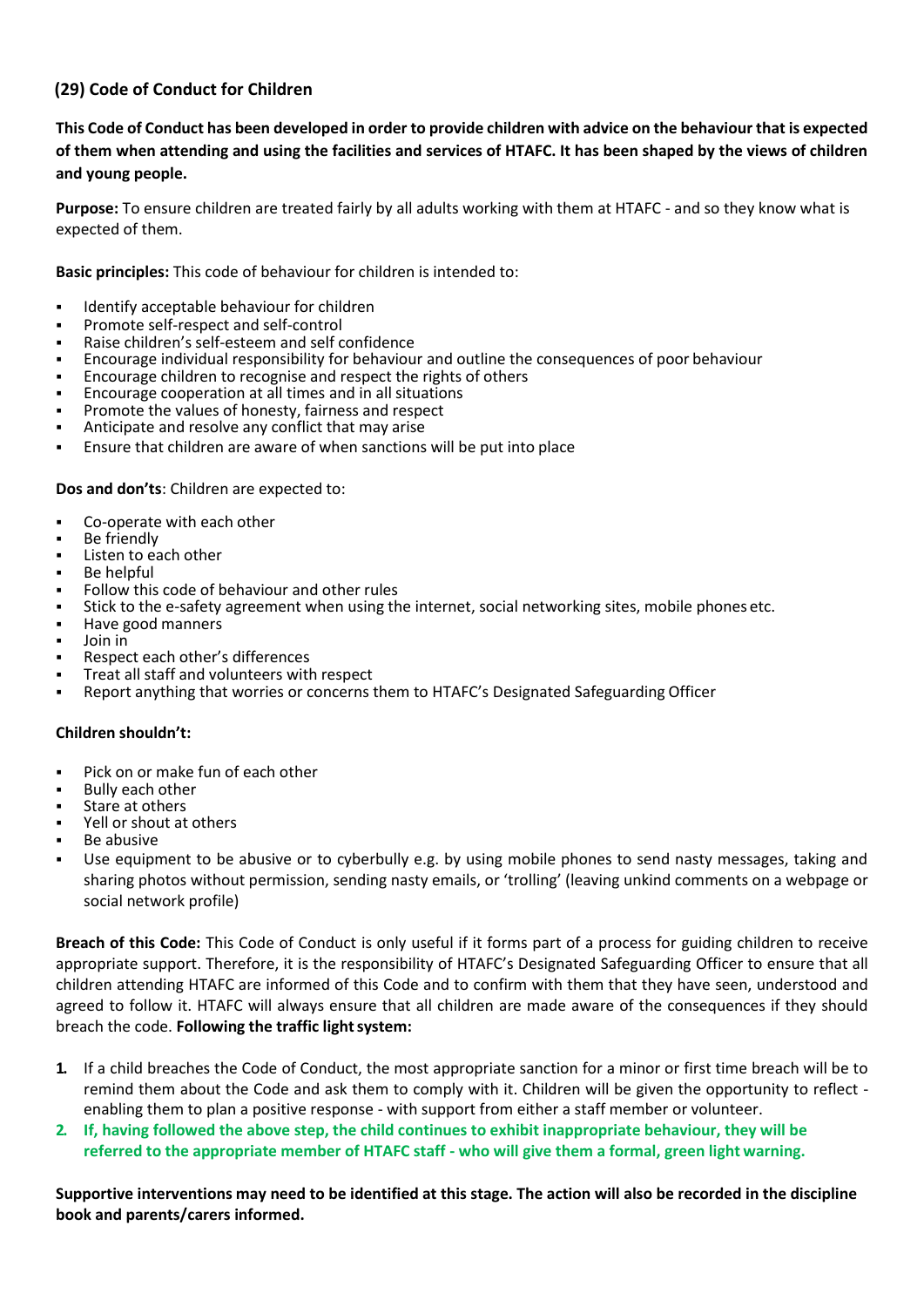**3. Any further persistent inappropriate behaviour will result in a more serious sanction being imposed e.g. restriction/suspension from HTAFC's facilities. This is the yellow light warning.**

**Again, supportive interventions may need to be identified at this stage. This action will also be recorded in the discipline book and parents/carers informed.**

**4. If these interventions are still not effective in helping the child to change their behaviour, a red light warning may be needed, with further sanctions. It may be that at this point, HTAFC will discuss with the child and their family a possible referral for further support from other services.**

**Use of child protection procedures:** If staff or volunteers at HTAFC become concerned that a child's behaviour suggests either that they may be at risk of significant harm - or that they may present a risk of significant harm to other children - HTAFC's child protection procedures will be followed and a referral may be made to the Local Authority Children's Social Care Department.

Such a referral will be discussed with the child and their family at the earliest possible opportunity, except in situations where this could possibly endanger a child's safety, or interfere with a Police investigation.

**Reviewed & Updated: September 2019**

**HTAFC will review all Code of Conducts and good practice at least annually.**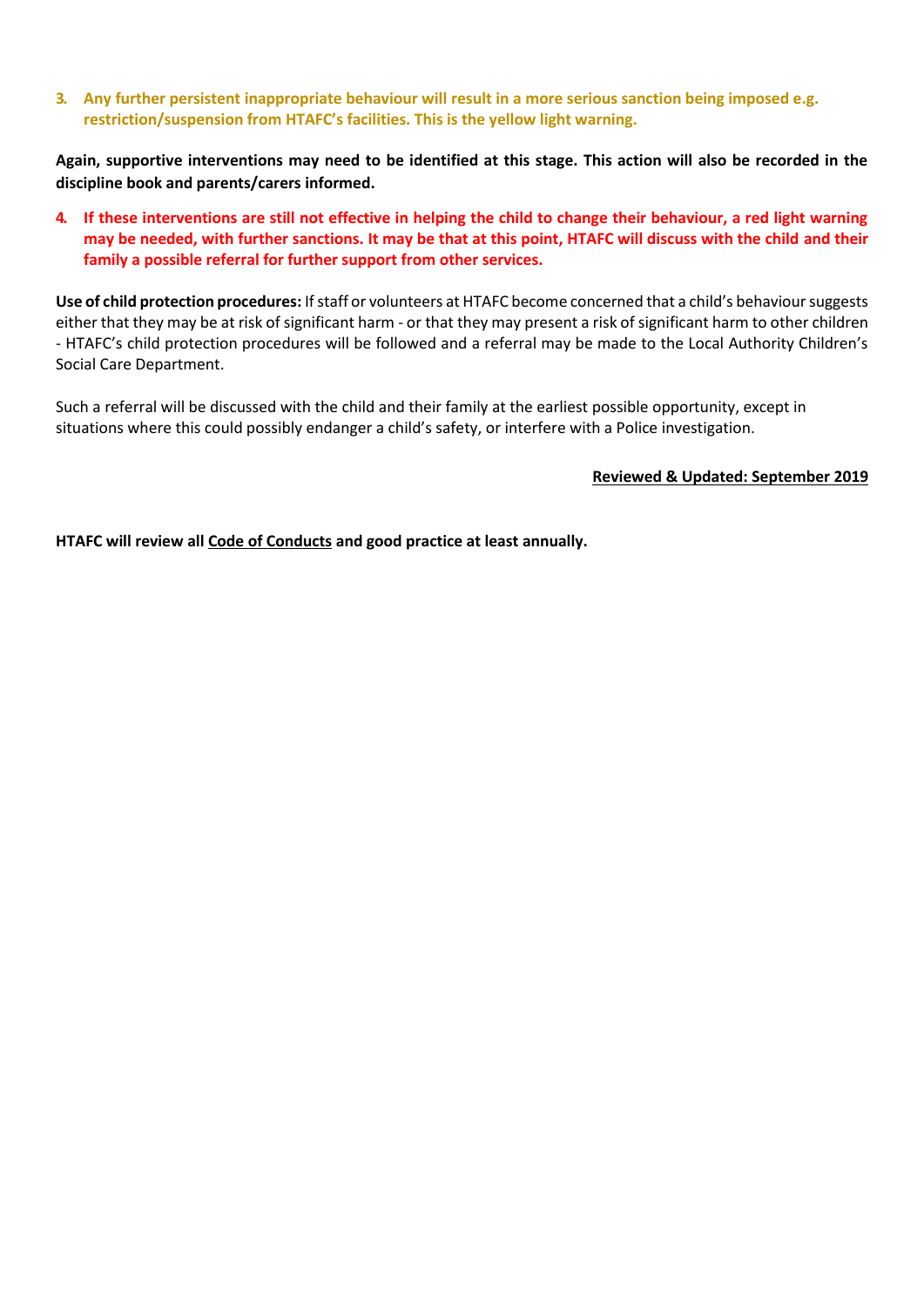# **(30) Dealing with Allegations of Abuse made against an Employee or Volunteer Policy**

**Policy statement:** HTAFC has developed clear policies and procedures for dealing with allegations against HTAFC employees or volunteers who work with children. Examples of allegations that would be covered by this policy, although no intended to be exhaustive, include:

- Behaviour that has, or may have, harmed a child
- Criminal acts against or related to a child
- Behaviour towards a child or children in a way that indicates they may pose a risk of harm to children

**Principles:** In the first instance, any such allegation against an HTAFC employee or volunteer must be reported immediately to HTAFC's Designated Safeguarding Officer. HTAFC's Designated Safeguarding Officer must immediately make HTAFC's Community Manager aware of the allegation; and the Community Manager will then be responsible for notifying the named Board Safeguarding Lead and the Senior Safeguarding Manager - if different from the Community Manager.

**Reporting time limits:** HTAFC's Designated Safeguarding Officer is accountable for contacting the Local Authority's Designated Officer and informing them of all allegations that have come to their attention **within 24 hours of the allegations being made**.

HTAFC's Designated Safeguarding Officer will notifyThe FA Case Management Team, where an allegation at HTAFC results in a safeguarding referral being made to any of the following:

- The Police
- The Local Authority Designated Officer
- Any other statutory agency, social care or Children's Services Directorate

HTAFC's Designated Safeguarding Officer is accountable for contacting The FA Case Management Team as soon as possible after the allegations have been made - but in any event **within 72 hours of the allegations being made**.

**DBS Referral:** Where any HTAFC employee or volunteer - working in regulated activity - is suspended from their duties as a consequence of concerns, allegations and/or internal investigations related to their work with children, then HTAFC's Designated Safeguarding Officer will notify The FA Case Management Team as soon as possible after the suspension takes place - but in any event **within 72 hours of the suspension happening**.

As a provider of Regulated Activity, HTAFC has a legal duty to make a referral to DBS in certain circumstances. HTAFC's Designated Safeguarding Officer - supported by HTAFC's Senior Safeguarding Manager - will seek support from The FA Case Management Team, when a DBS referral needs to be made.

#### **Information relating to a DBS referral as well as further advice relating to making a DBS referral being available here:**

### **<https://www.gov.uk/guidance/making-barring-referrals-to-the-dbs>**

#### **Reviewed & Updated: September 2019**

**HTAFC will review this Dealing with Allegations of Abuse made against an Employee or Volunteer Policy and good practice at least annually.**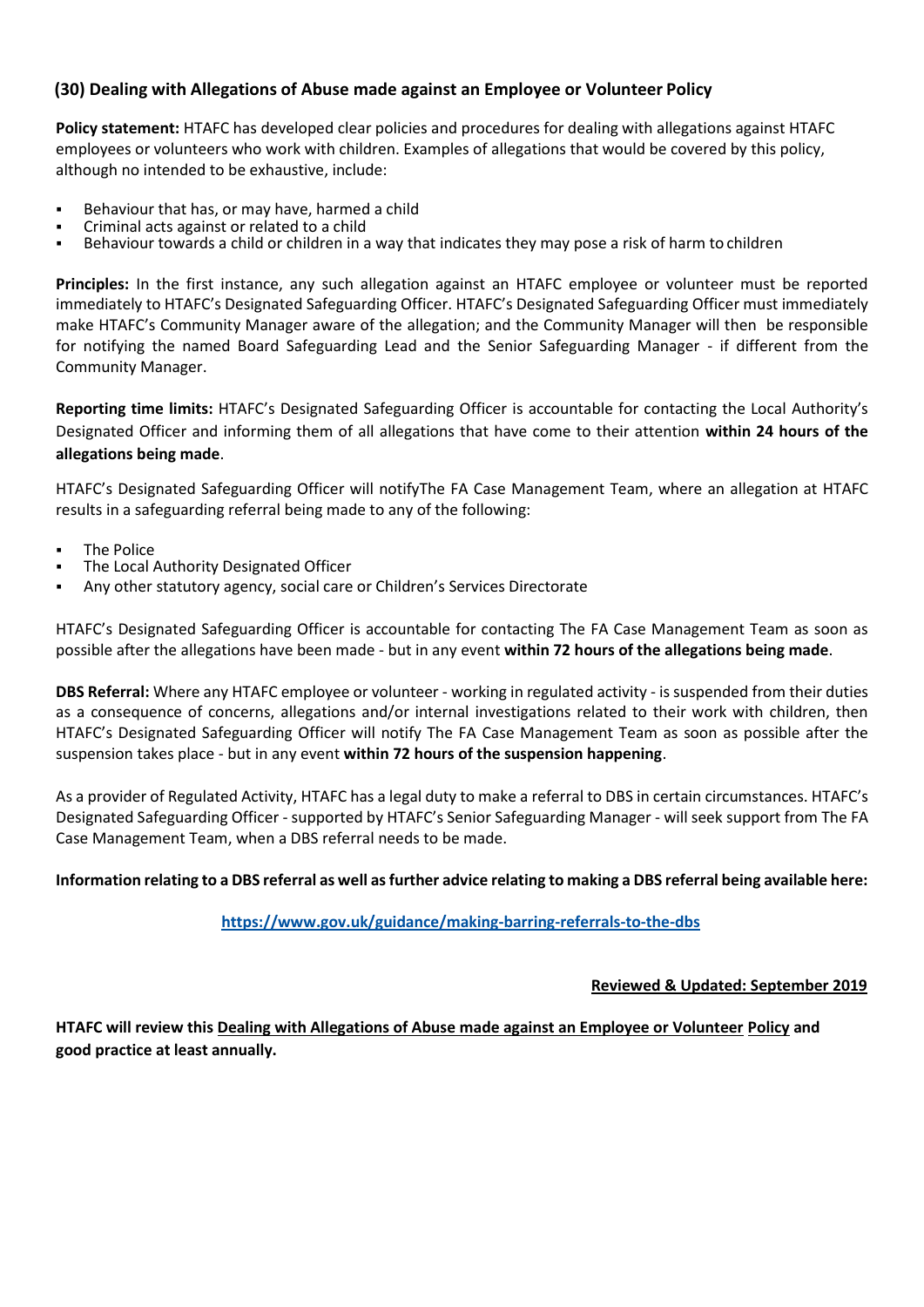# **(31) Procedure for Dealing with Allegations made against an Employee or Volunteer**

**Purpose of procedure:** This procedure outlines what should happen if a child protection allegation is made against an adult working for, or involved in HTAFC. The procedure provides clear direction to those HTAFC staff who are called upon to deal with such allegations - and to manage the investigations that may result from them.

### **The aims of this procedure are:**

- To ensure that children who access the services and facilities provided by HTAFC and any other children who may come to its attention - are protected and supported following an allegation that they may have been abused by an adult from within HTAFC
- To ensure that there is a fair, consistent and robust response to any allegations made, so that the risk posed to other children by an abusive individual is managed effectively
- To facilitate an appropriate level of investigation into allegations whether they are said to have taken place recently; at any time the person in question has been employed by/volunteered with HTAFC; or prior to the person's involvement with HTAFC
- To ensure that HTAFC continues to fulfil its responsibilities towards members of staff and volunteers who may be subject to such investigations
- To ensure that individuals are able to continue in their role if they have been at the centre of allegations that are unfounded or deemed to be malicious in origin

### **This procedure applies to:**

- Any HTAFC staff member or volunteer to whom an allegation of abuse has been made and which involves another HTAFC staff member or volunteer
- Anyone in a managerial position (including HTAFC's Designated Safeguarding Officer, line managers and supervisors) who may be required to deal with such allegations and manage investigations that result from them

**How an allegation of possible abuse may be disclosed:** Allegations might be made against an adult working for, or who is involved with HTAFC in the following manner:

- A child or parent/carer making a direct allegation against an HTAFC staff member or volunteer
- A child or parent/carer expressing discomfort with the behaviour of an HTAFC staff member or volunteer that falls short of a specific allegation
- Another HTAFC staff member or volunteer directly observing behaviour that is a cause for concern
- HTAFC being informed by the Police or another statutory authority that an HTAFC staff member or volunteer is the subject of an investigation
- Information emerging from the renewal of a DBS check that suggests that an HTAFC staff member or volunteer may have committed an offence - or may have been involved in an activity - that could compromise the safety of the children they work with at HTAFC
- A HTAFC staff member or volunteer telling someone at HTAFC that they have been the subject of allegations; have actually harmed a child; or committed an offence against (or related to) a child

**What to do if an allegation is made, or information is received:** There are potentially two issues that need to be dealt with as a matter of urgency:

### **1. Is a child in immediate danger or do they need emergency medical attention?**

- If a child is in immediate danger and is with you, remain with them and call the Police
- If the child is elsewhere, contact the Police and explain the situation to them
- If the child needs emergency medical attention, call an ambulance and, while you are waiting for it to arrive, get help from HTAFC's first aider
- If a first aider is not available, use any first aid knowledge that you may have yourself to help the child. You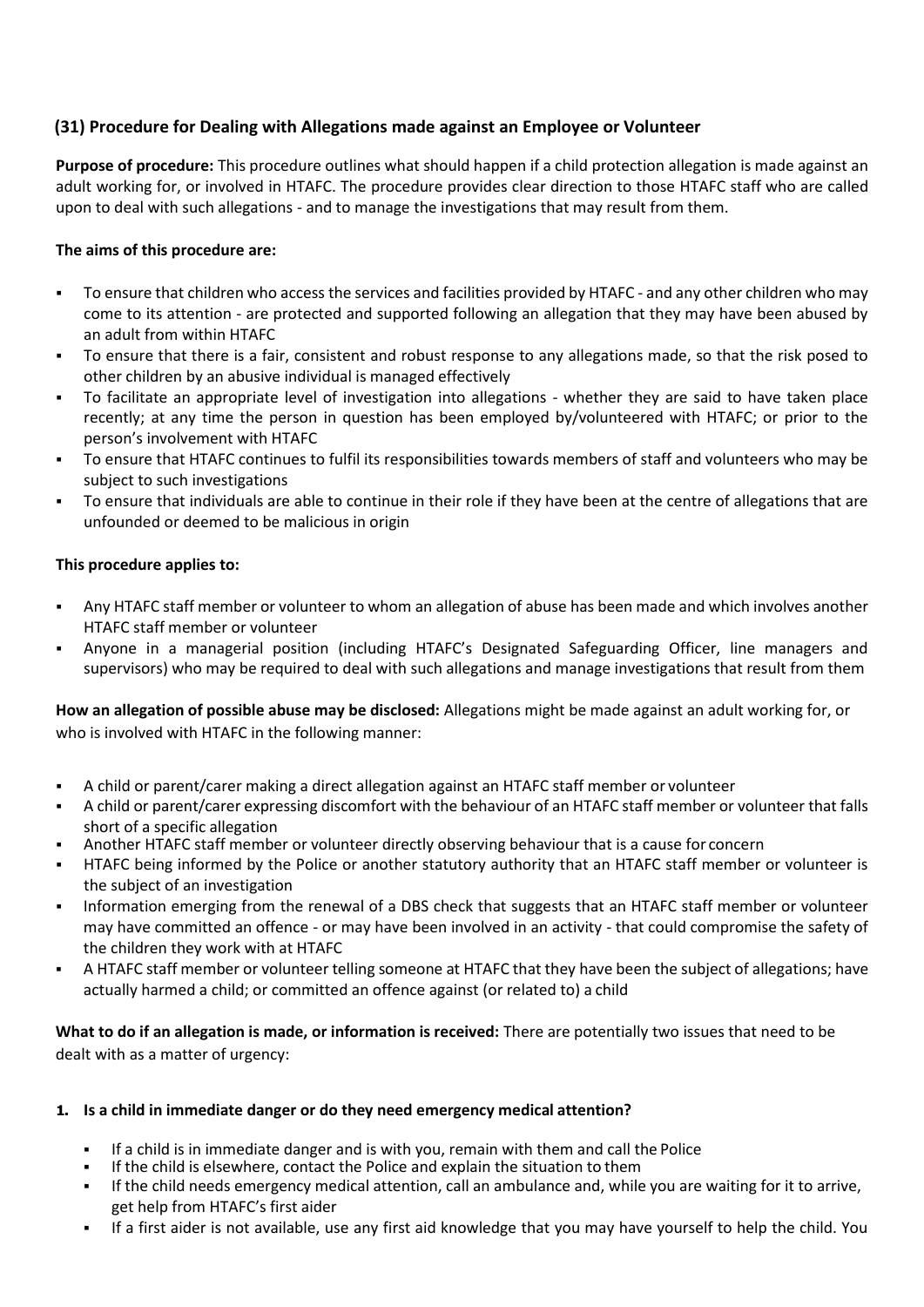must also contact your line manager and HTAFC's Designated Safeguarding Officer to let them know what is happening.

The HTAFC staff member or HTAFC manager should also inform the child's family if the child is in need of emergency medical attention - and arrange to meet them at the hospital or medical centre.

The parents/carers should be informed that an incident has occurred; that the child has been injured; and that immediate steps have been taken to get help.

**2. Is the HTAFC person at the centre of the allegation working with children now?** If this is the case, the concern needs to be discussed immediately with HTAFC's Community Manager and the Designated Safeguarding Officer. Either the Community Manager or Designated Safeguarding Officer should then, in a sensitive manner, remove the staff member or volunteer involved in the allegation from direct contact with children.

It should then be explained to the person, in private, that there has been a complaint made against them, although the details of the complaint should not be given at this stage. The person should be informed that further information will be provided as soon as possible but that, until consultation has taken place with the relevant agencies and within the organisation, they should not be working with children. It may be best, under the circumstances, for the person to return home on the understanding that the either HTAFC's Community Manager or Designated Safeguarding Officer will telephone them later in the day.

The information provided to them at this stage will need to be very limited. This is because discussions need to take place first with other agencies who may need to be involved, such as the Local Authority's Designated Officer, the Local Authority's Children's Social Care Department, the Police, as well as the FA and EFL Trust.

If the person is a member of a Trade Union or other professional organisation, they should be advised to make contact with that Body. Arrangements should also be made for the HTAFC staff member or volunteer to receive ongoing support in line with the responsibilities the organisation has towards theirwelfare.

**Conducting an investigation:** Once any urgent necessary steps have been taken, attention can be given to dealing with the full implications of the allegations. **There are up to three possible lines of enquiry when an allegation is made:**

- **1. A Police investigation of a possible criminal offence.**
- **2. Enquiries and an assessment by the Local Authority Children's Social Care Department about whether a child is in need of protection.**
- **3. Investigation by HTAFC and possible disciplinary action being taken against the person in question. This will include implementing a plan to manage any risk posed by the individual to children connected with HTAFC until the outcome of the other investigations and enquiries are known.**

**Reporting an allegation or concern:** If the allegation is made by a child or family member to an HTAFC staff member or volunteer - or if an HTAFC staff member or volunteer observes concerning behaviour by a colleague at first hand this should be reported immediately to the staff member/volunteer's line manager and HTAFC's Designated Safeguarding Officer - who will be HTAFC's lead in relation to handling the allegation.

If a staff member has received an allegation or observed something of concern about their own manager, the staff member should report the allegation or concern to the person more senior to their manager.

If the person who is the subject of the concern is the Designated Safeguarding Officer, the matter should be reported to HTAFC Managing Director and SSM Garry Plant.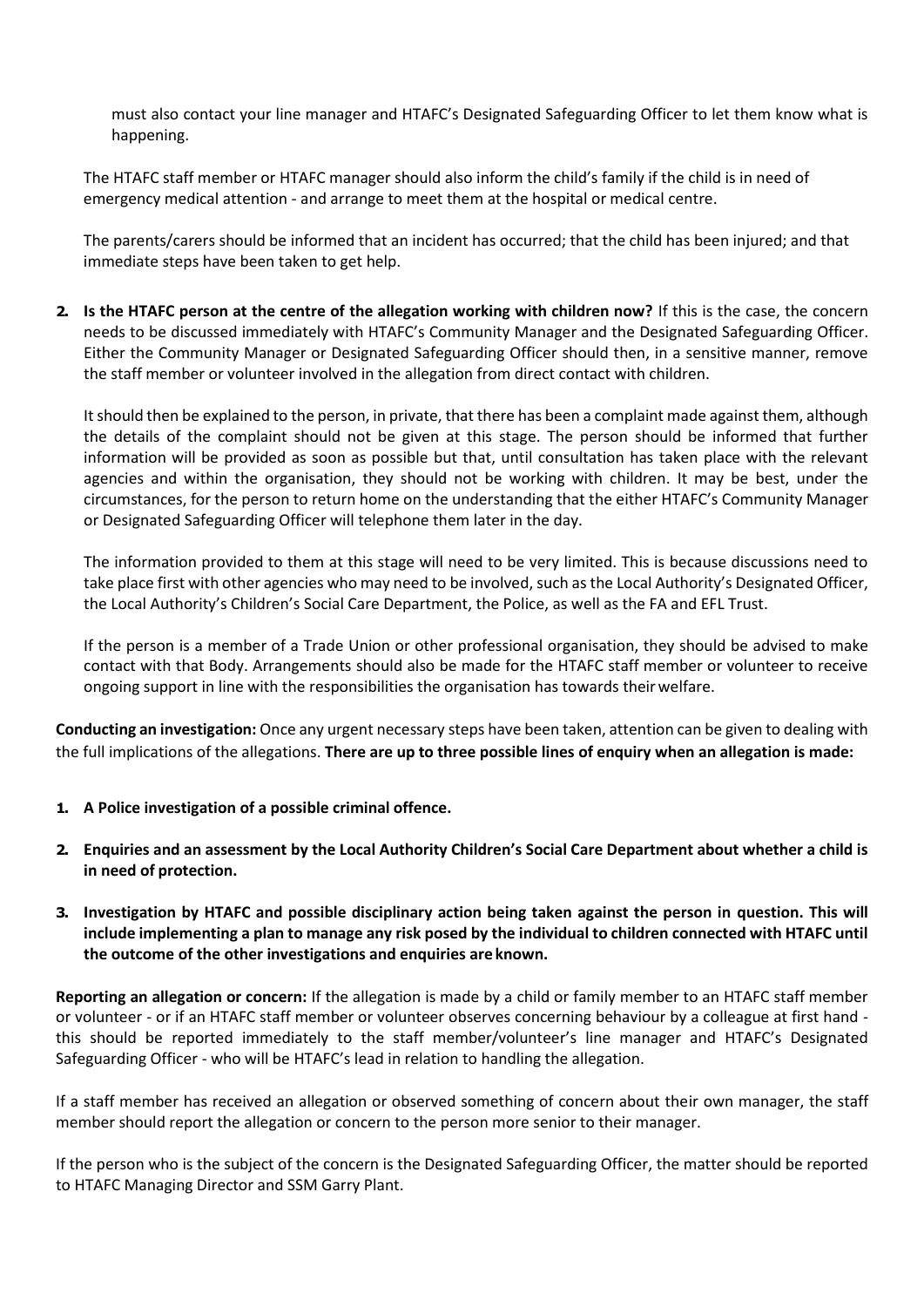**When to involve the Local Authority's Designated Officer:** The Designated Safeguarding Officer **must** report the allegation to the Local Authority's Designated Officer **within 24 hours**if the alleged behaviour suggests that the person in question:

- May have behaved in a way that has harmed or may have harmed a child
- Has possibly committed a criminal offence against or related to a child
- Has behaved towards a child in a way that suggests that they may be unsuitable to work with children

### **This should also happen even if the individual has volunteered the information themselves.**

The Local Authority's Designated Officer may be told of the allegation from another source. If this is the case, then the first information received by HTAFC may be when the Local Authority's Designated Officer makes contact with HTAFC's Designated Safeguarding Officer in order to explain the situation.

Whoever initiates the contact, there will be discussion between the Local Authority's Designated Officer and HTAFC's Designated Safeguarding Officer to share information about the nature and circumstances of the allegation, and to consider whether there is any evidence to suggest that it may be false or unfounded.

If there is any reason to suspect that a child has suffered (or be likely to suffer) significant harm and there are no obvious indications that the allegation is false, the Local Authority's Designated Officer, in cooperation with HTAFC, will make an immediate referral to the Local Authority Children's Social Care Department to ask for a strategy discussion.

The Local Authority's Designated Officer and HTAFC's Designated Safeguarding Officer will take part in the strategy discussion. HTAFC's Designated Safeguarding Officer - and any other representative from HTAFC – will co-operate fully with this and any subsequent discussion with the Children's Social Care Department.

HTAFC will ask from the outset that the Children's Social Care Department shares any information obtained during the course of their enquiries with HTAFC's Designated Safeguarding Officer where it has any relevance to the person's employment or volunteering with the organisation.

**Dealing with a criminal offence:** If there is reason to suspect that a criminal offence may have been committed (whether or not the threshold of 'significant harm' is reached), the Local Authority's Designated Officer will contact the Police and involve them in a similar strategy discussion, which will include HTAFC's Designated Safeguarding Officer.

The Local Authority's Designated Safeguarding Officer - and any other representative from HTAFC - will cooperate fully with any discussion involving the Police and will ask for similar cooperation from the Police in terms of the sharing of information relevant to the person's employment or volunteering with the organisation.

Discussions with the Police will also explore whether there are matters that can be acted on in a disciplinary process while the criminal investigation takes place - or whether disciplinary action must wait until the criminal process is completed.

**Talking to parents about the allegation or concern:** If the child's parents/carers do not already know about the allegation, HTAFC's Designated Safeguarding Officer and the Local Authority's Designated Officer will discuss how they should be informed and by whom.

**Talking to the person who is the subject of the allegation:** The person at the centre of the allegation will be informed as soon as possible after the initial consultation with the Local Authority's Designated Officer. However, if a strategy discussion with Children's Social Care or the Police is needed, this might have to take place before the person concerned can be spoken to in full. The Police and Children's Social Care Department may have views on what information can be disclosed to the person.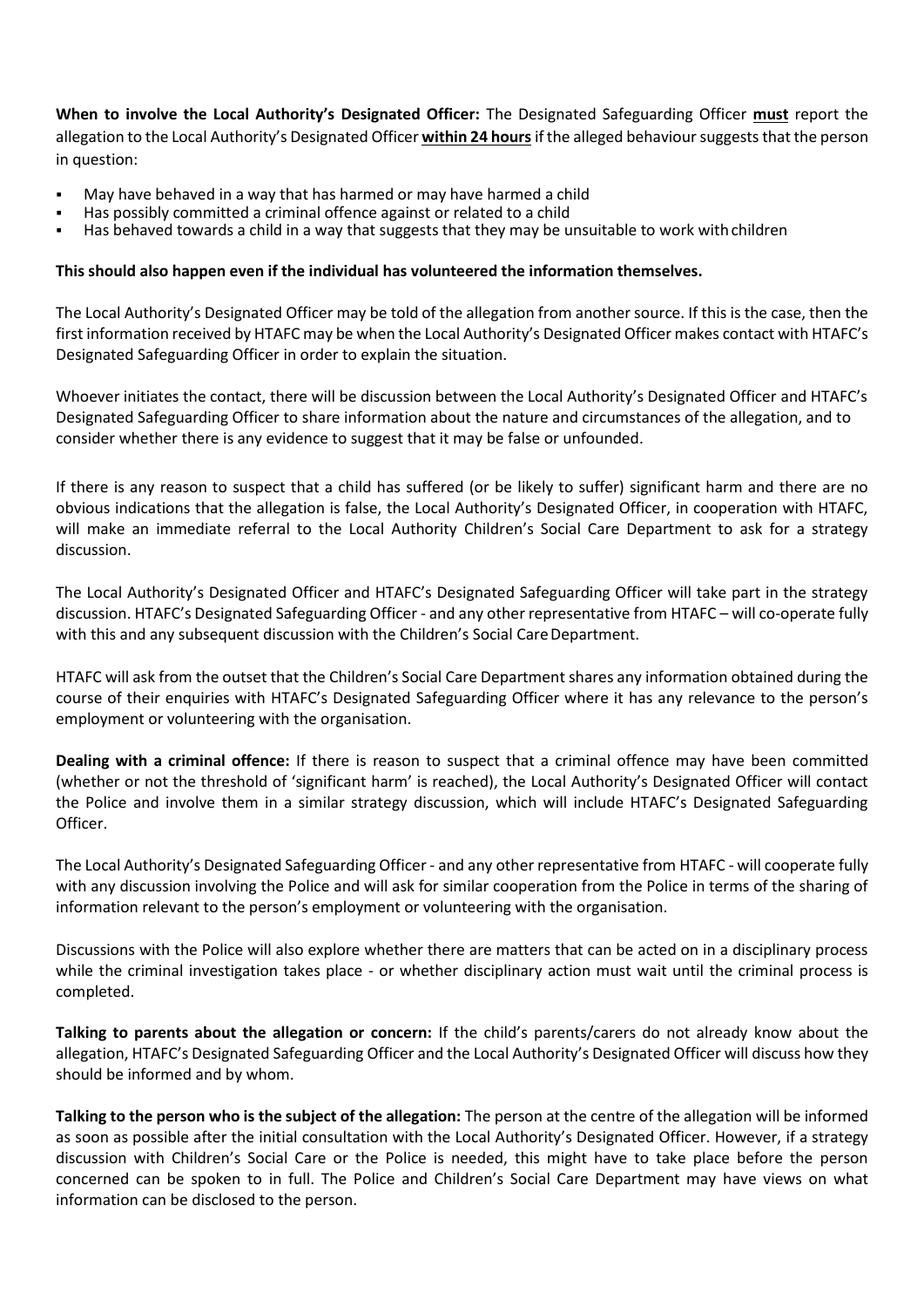Only limited information will be given to the person in question, unless the investigating authorities have indicated that they are happy for all information to be disclosed - or unless there is no need for involvement from these statutory agencies.

HTAFC's Designated Safeguarding Officer will keep in close communication with the Local Authority's Designated Officer and the other agencies involved, in order to manage the disclosure of information appropriately.

**Taking disciplinary action:** If the initial allegation does not involve a possible criminal offence, HTAFC's Designated Safeguarding Officer and the line manager of the person at the centre of the allegation will consider whether formal disciplinary action is needed.

If the Local Authority Children's Social Care Department has undertaken any enquiries to determine whether a child or children are in need of protection, HTAFC's Designated Safeguarding Officer will take account of any relevant information from these enquiries when considering whether disciplinary action should be brought against the person at the centre of the allegations. **The following timings should be kept to wherever possible, depending on the nature of the investigation:**

- If formal disciplinary action is not needed, other appropriate action should be taken within **three working days**
- If disciplinary action is required and can be progressed without further investigation this should take place **within 15 days**
- If HTAFC decides that further investigation is needed in order to make a decision about formal disciplinary action, HTAFC's Designated Safeguarding Officer will discuss with the Local Authority's Designated Officer the possibility of this investigation being done by an independent person to ensure that the process is objective. Whether or not the investigation is handled internally or independently, the report should be presented to HTAFC's Designated Safeguarding Officer within **10 working days**
- Having received the report of the disciplinary investigation, HTAFC's Designated Safeguarding Officer should decide **within two working days** whether a disciplinary hearing is needed
- If a disciplinary hearing is needed, it should be held within **15 working days**
- HTAFC's Designated Safeguarding Officer will continue to liaise with the Local Authority's Designated Officer during the course of any investigation or disciplinary proceedings - and will continue to use the Local Authority's Designated Officer as a source of advice and support

If a criminal investigation is required, it may not be possible to make decisions about initiating disciplinary proceedings - or about the person's future work arrangements - until this is concluded. The Police are required to complete their work as soon as reasonably possible and to set review dates, therefore HTAFC's Designated Safeguarding Officer will either liaise with the Police directly or via the Local Authority's Designated Officer to check on the progress of the investigation and criminal process.

The Police are required to inform HTAFC immediately if the person is either convicted of an offence or acquitted or, alternatively, if a decision is made not to charge them with an offence, or to administer a caution. In any eventuality, once the outcome is known, HTAFC's Designated Safeguarding Officer will contact the Local Authority's Designated Officer to discuss the issue of disciplinary proceedings.

**If the allegation is substantiated and if, once the case is concluded, HTAFC dismisses the person or ceases to use their services, or the person ceases to provide their services, HTAFC's Designated Safeguarding Officer will consult with the Local Authority's Designated Officer about referral of the incident to the Disclosure and Barring Service (DBS). This should take place within a month.**

**Managing risk and supporting the person at the centre of the allegation:** The first priority of HTAFC must always be the safety and welfare of children. However, as an employee or volunteer of HTAFC, the person who is the subject of the allegation has a right to be treated in a fair, sensitive and non-judgemental manner - and to have their privacy respected - as far as this ensures the safety of the child and other children.

Information about the allegation must only be shared on a need to know basis with those directly responsible for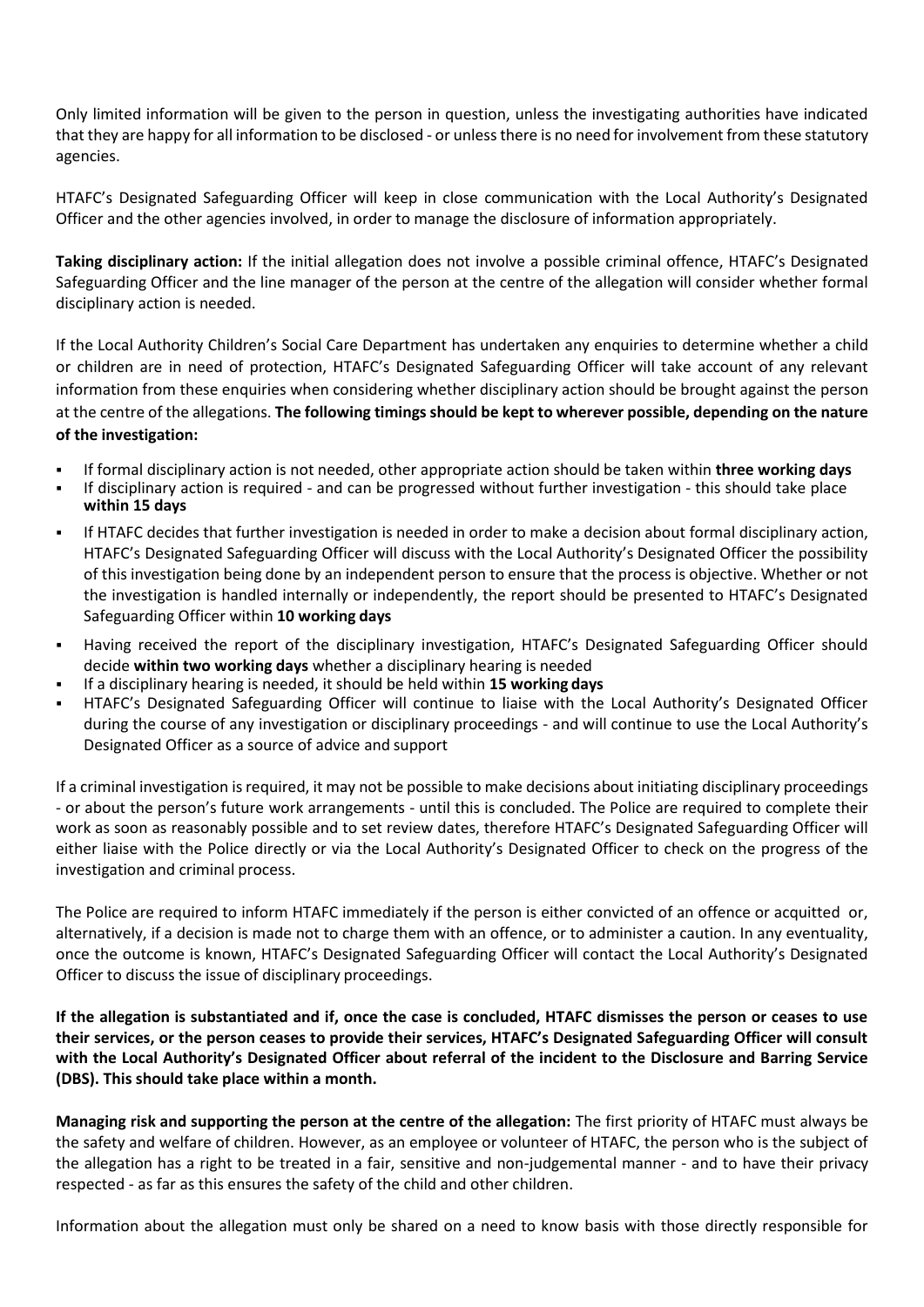supervising and managing the staff member or volunteer. Any other information (for example, explanations to other staff members as to why the person is not at work or working to different arrangements) should be agreed and negotiated with the individual concerned.

If the person is a member of a Trade Union or a professional organisation, they should be advised to make contact with that body as soon as possible after being informed that they are the subject of an allegation. Arrangements should also be made for them to receive ongoing support and information about the progress of the investigation. The possible risk of harm to children presented by the person who is the subject of an allegation needs to be carefully managed both during and after any conclusion to the investigation processes following the allegation. This means that HTAFC may need to consider suspending the person if there is cause to suspect that a child may be at risk of significant harm, or if the allegation is serious enough to warrant investigation by the Police - or if it is so serious that it could lead to dismissal. However, a decision to suspend should not be taken automatically, as there may be other ways of managing any risk presented by the person.

The situation should be discussed fully between HTAFC's Designated Safeguarding Officer, the individual's line manager and the Local Authority's Designated Officer - who will seek the views of the Police and the Children's Social Care Department on the question of possible suspension. The conclusions of the discussion should also be carefully documented. Grounds for suspension should be clearly set out if this is the conclusion. If suspension is not the conclusion, then a clear plan should be made as to how any possible risk posed by the individual is to be managed. This could involve, for example, changes to the person's duties so that they do not have direct contact with children, and/or increased levels of supervision whilst at work.

If it is decided, once the case has been concluded, that a person who has been suspended - or who has taken sick leave due to the stress induced by the allegation - is able to return to work, HTAFC's Designated Safeguarding Officer and the line manager of the person who has been the subject of the allegations should consider how best to support the individual in this process. A plan to facilitate a return will be drawn up in consultation with the individual themselves and should take into account the need to manage any remaining child protection risks; as well as supporting the person concerned, after what will have been and will remain a very difficultexperience.

If the decision is that the person cannot return to work and has to be dismissed or chooses to resign, the HTAFC's Designated Safeguarding Officer and the Local Authority's Designated Officer will discuss the need for the matter to be referred to the Disclosure and Barring Service and/or to any professional body to which the person may belong.

### **HTAFC does not enter into compromise agreements with individuals who resign following the conclusion of investigations into allegations made against them, and will always comply with its statutory obligations to share information about the individual in the interests of protecting children and young people.**

If the allegation is found to be without substance or fabricated, HTAFC will consider referring the child in question to the Children's Social Care Department for them to assess whether they are in need of services or whether they may have been abused by someone else. If it is felt that there has been malicious intent behind the allegation, HTAFC will discuss with the Police whether there are grounds to pursue any action against the person responsible.

**Keeping a record of the investigation:** All those involved in dealing with the allegation should keep clear notes of the allegations made; how they were followed up; any actions and decisions taken; together with the reasons for these.

These notes should be compiled gradually as the situation unfolds, with each entry being made as soon as possible after the event it describes. The notes should be signed and dated by the person making them, and the person's name should be printed alongside.

The notes should be kept confidentially on the file of the person who is the subject of the allegation. Discussion should take place with the Local Authority's Designated Officer to determine whether any aspects of the notes may not be shared with the person concerned. If there are no reasons not to do so, a copy of the records should be given to the individual.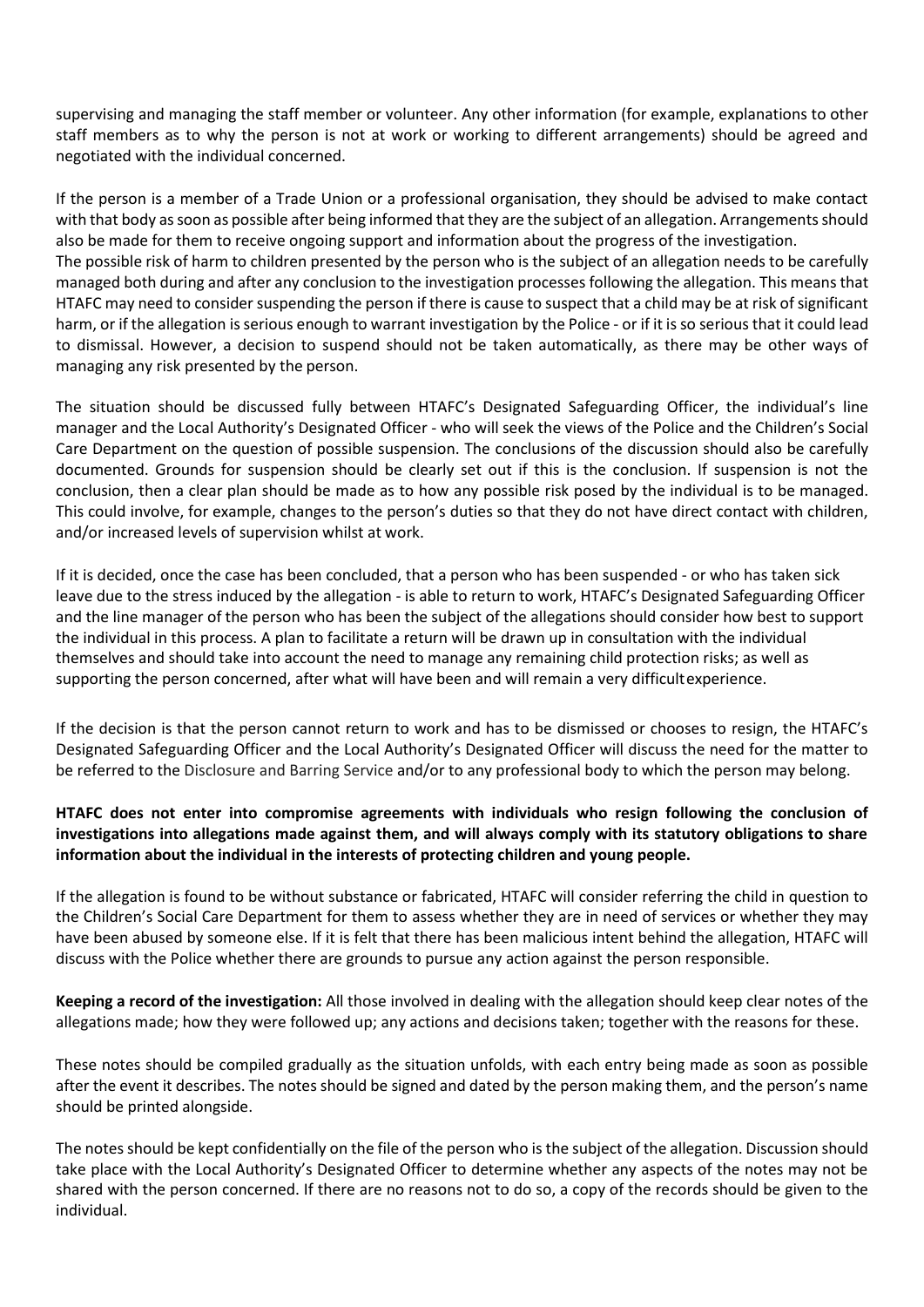The notes should be held on file for a 10-year period, whether or not the person remains with HTAFC for this period.

### **Reviewed & Updated: September 2019**

**HTAFC will review this Procedure for Dealing with Allegations made against an Employee or Volunteer and good practice at least annually**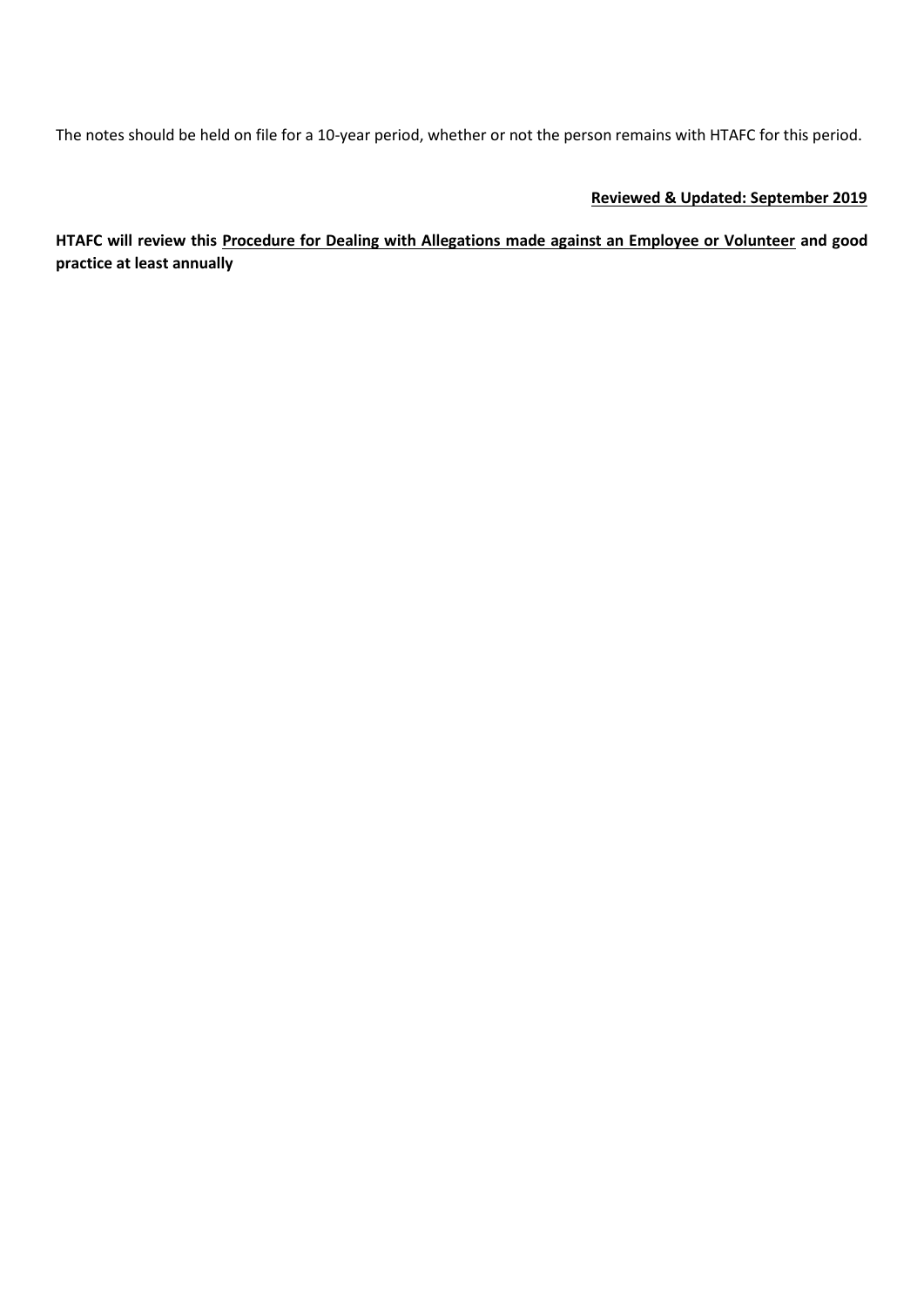# **(32) Procedure for Dealing with Allegations Made Against another Child**

The different types of abuse that one child can do to another have been detailed in sections 19 through to 24 of this Handbook. HTAFC staff members and volunteers should refer to these sections when reading this procedure.

**Purpose of procedure:** The purpose of this procedure is to provide a clear direction to staff that are called upon to deal with allegations made against a child, by another child and to manage investigations and care plans which may result from them. **This procedure applies to:**

- Any HTAFC staff member or volunteer to whom an allegation of abuse has been made which suggests that another child is responsible
- Anyone in a managerial position, including HTAFC's Designated Safeguarding Officer, line managers and supervisors who may be required to deal with such allegations and manage investigations and care plans that result from them

# **The aims of this procedure are:**

- To ensure that children who attend HTAFC and any other children who may come to the attention of HTAFC are protected and supported following an allegation that they may have been abused by another child involved with HTAFC
- To ensure that there is a fair, consistent and robust response to any allegations of this nature so that the risk posed to other children by the child in question is managed effectively
- To facilitate an appropriate level of investigation into allegations, whether they relate to recent alleged activity, said to have taken place during the time that the child in question has been involved with HTAFC, or whether they relate to abuse which allegedly took place prior to the child's involvement with HTAFC
- To ensure that HTAFC continues to fulfil its responsibilities towards children who may be subject to such investigations and are in need of support
- To ensure that there is an appropriate response in situations where allegations are unfounded or deemed to be malicious in origin

### **Ways that allegations might be made against another child or young person involved with HTAFC could include the following:**

- A child or parent/carer might make a direct allegation against another child
- A child or parent/carer might express discomfort with the behaviour of another child that falls short of a specific allegation
- Another child, HTAFC staff member or volunteer may directly observe behaviour from one child towards another that gives cause for concern
- HTAFC may be informed by a parent, or by the Police, or another statutory authority that a child is the subject of an investigation
- A child may volunteer information to HTAFC that they have harmed another child or is at risk of doing so or has committed an offence against or related to a child

**Is this a child protection issue or bullying?** When faced with a situation of one child behaving inappropriately towards another, a decision needs to be made about whether the problem behaviour constitutes bullying or a child protection concern. This is a decision that needs to be reached by HTAFC's Designated Safeguarding Officer, in consultation with the staff member/volunteer responsible for the child; the staff member/volunteer's line manager; and, if necessary, the Local Authority Children's Social Care Department. If the conclusion is that the behaviour is an example of bullying, and if both children attend HTAFC, it needs to be dealt with under the **Anti- bullying Policy & Procedure** detailed in this Handbook.

If, however, it is behaviour that could be described as child abuse and has led to the victim possibly suffering significant harm, then it must be dealt with under child protection procedures. This should include all incidents of sexual assault and all but the most minor incidents of physical assault. **The following checklist can be used to help inform the decision:**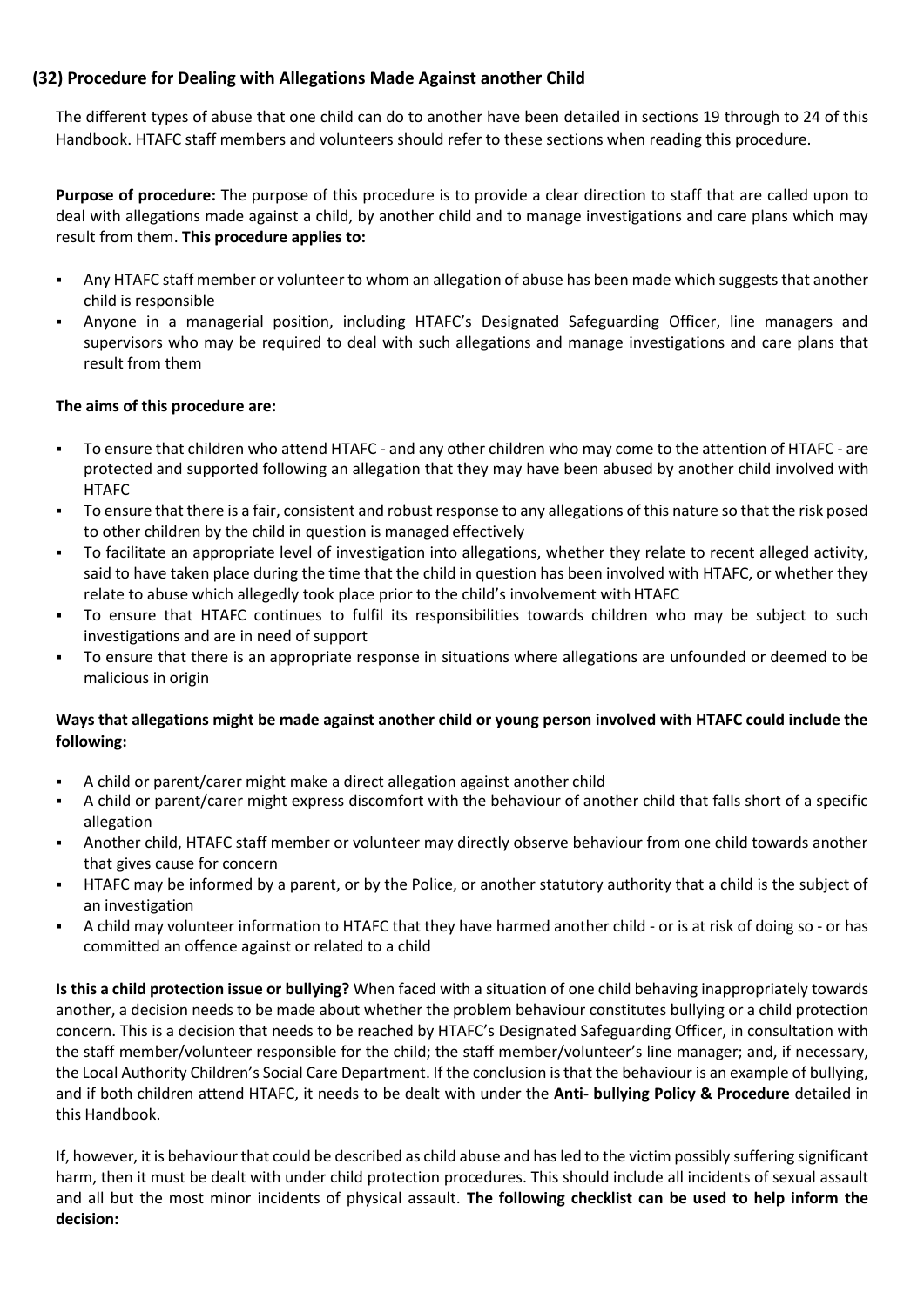### **Bullying**

- The difference of power between the bully and the person being bullied is relatively small
- The bullying behaviour may be from a number of children/young people acting in a group rather than from one child acting alone
- It may also, but not necessarily, be directed towards a group of other children rather than an individualchild
- The behaviour involves teasing or making fun of someone, excluding a child from games and conversations, pressurising other children not to be friends with someone, spreading hurtful rumours or circulating inappropriate photographs/images/drawings, cyberbullying, shouting at or verbally abusing someone, stealing someone's possessions, making threats, or harassment on the basis of race, gender, sexuality ordisability
- The behaviour has not previously been a concern and the bully or bullies may have been responding to group pressure
- The behaviour is perceived as bullying by the victim

**Please note:** Physical or sexual assault, or forcing someone to do something embarrassing, harmful or dangerous is also included in the list of bullying behaviours, but are the most likely to constitute a child protection concern if the victim suffers significant harm as a result of the behaviour.

### **Child protection concerns**

- The difference of power between the child who is abusing and the person being abused is significant e.g. there is an age difference of more than two years, there is a significant difference in terms of size or level of ability, the abuser holds a position of power (such as being a helper, volunteer or informal leader) or the victim is significantly more vulnerable than the other child or young person
- The behaviour involves sexual assault or physical assault (other than the most minor physical assault)
- The child who is the victim of the behaviour may have suffered significant harm
- The behaviour may not necessarily be perceived by the victim as abusive, particularly if it is sexual innature
- The behaviour is not a one-off incident and is part of a pattern of concerning behaviour on the part of the child who is abusing
- The behaviour, if sexual, is not part of normal experimentation that takes place between children

**Is this sexual abuse or normal experimentation?** All children develop an interest in their own sexuality from a young age and seek to learn about sex from their peers. It is important not to label normal, healthy behaviour as deviant or abusive. It is equally important not to allow sexually abusive behaviour perpetrated by one child towards another to go unchecked - as this is harmful both for the victim and the perpetrator. There are ways of assessing whether sexual behaviour between children is abusive or not. **Indicators of abusive behaviour include:**

- There is a significant difference in age, dominance or understanding between the children
- The behaviour was accompanied by the use of threats or bribes
- The behaviour was carried out in secret

For the purposes of this procedure however, it is enough to say that if there is any question that the behaviour could be abusive, the matter should be discussed - by HTAFC's Designated Safeguarding Officer - with the Local Authority Children's Social Care Department or with the **NSPCC Helpline** which is **0808 800 5000**.

This can initially take place without the names of the children being disclosed, although such information will have to be provided if the view of the Children's Social Care Department or the NSPCC is that the behaviour may constitute significant harm and that an investigation is needed.

#### **What to do if you have child protection concerns**

If you believe that the child who has been allegedly abused, or the child who has allegedly perpetrated the abuse, is in immediate danger or requires emergency medical attention you must take the following action: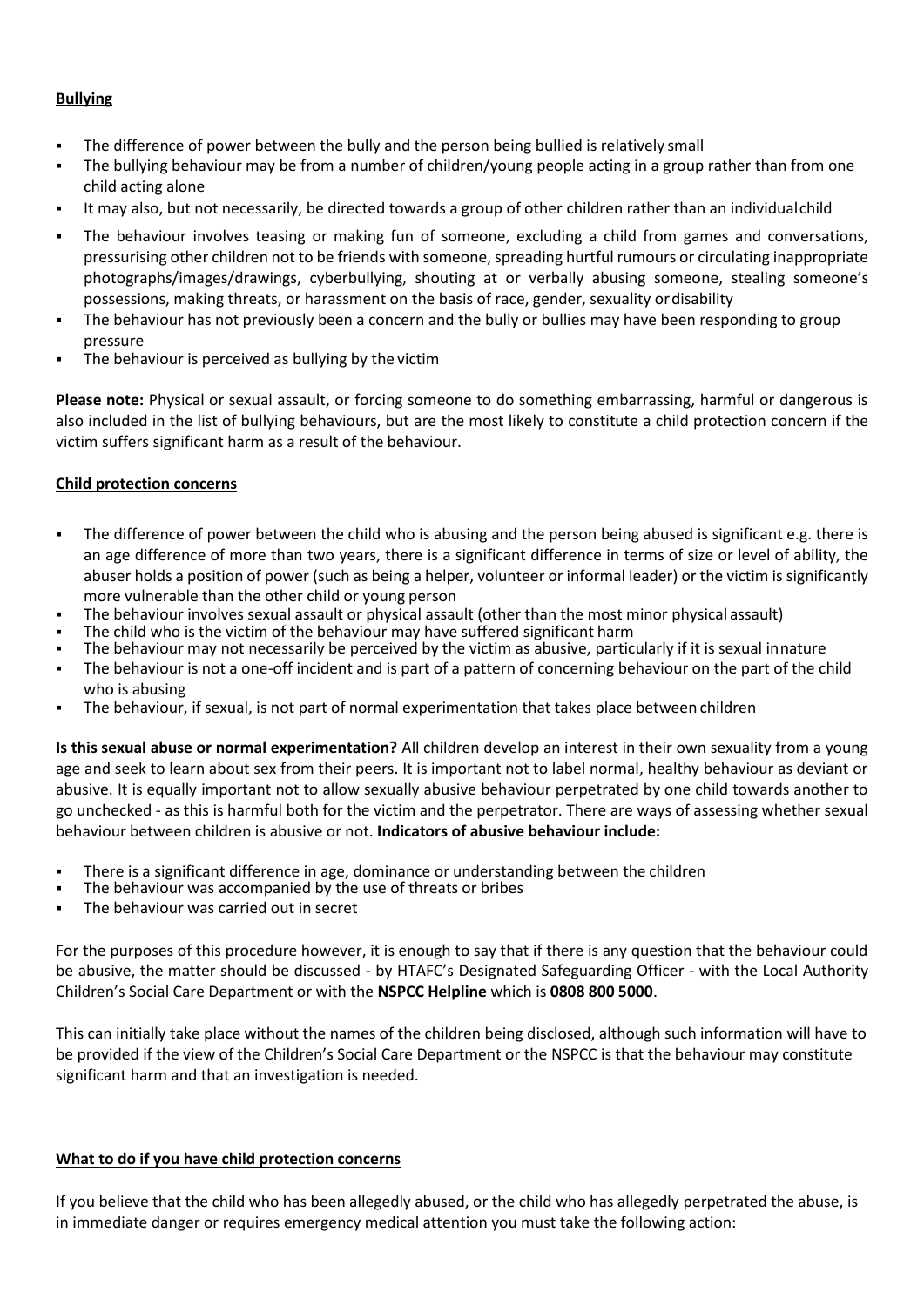- If either child is in immediate danger and is with you, remain with them and call the Police if you are unable to remove the danger yourself
- If the child is elsewhere, contact the Police and explain the situation to them
- If a child needs emergency medical attention, call an ambulance and while you are waiting for it to arrive, get help from your first aider
- If the first aider is not available, use any first aid knowledge that you may have yourself to help the child
- You also need to contact your line manager or HTAFC's Designated Safeguarding Officer to let them know what is happening

A decision will need to be made about when and who should inform the families of both the child who has been abused and the child who has allegedly perpetrated the abuse, as well as the Local Authority Children's Social Care Department.

**Please note:** If the child who is the alleged victim is not known to HTAFC, it is not your role to inform the child's family. Even if the child who is the alleged victim is known, the Police and/or the Health Services, should be part of the decision making process if they have been contacted.

The paramount consideration should always be the welfare of the children involved. **Issues that will need to be taken into account are:**

- The children's wishes and feelings
- The parents' right to know (unless this would place the child who has allegedly perpetrated the abuse in danger, or would interfere with a criminal investigation)
- The impact of telling or not telling the parents
- The current assessment of the risk to the child who has been abused and the source of that risk
- The current assessment of any risk to the child who has allegedly perpetrated the abuse and the source of that risk
- Any risk management plans that currently exist for either child

### **Once any immediate danger or emergency medical need has been dealt with, the procedure set out below should be followed:**

- **1.** The member of staff/volunteer who has been informed of the allegation or who has the concern, should make notes of what they have been told - or their direct concerns - using the reporting form and should discuss these with their line manager **within 24 hours**. HTAFC's Designated Safeguarding Officer should also be involved in the discussion.
- **2.** If both children are known to HTAFC and if their families do not already know about the allegation or concern, the member of staff/volunteer, line manager or HTAFC's Designated Safeguarding Officer should discuss it with them unless:
	- The view is that someone (for example the child who has allegedly perpetrated the abuse) may be put in danger by the family being informed
	- Informing the family might interfere with a criminal investigation

### **If either of these circumstances applies, discussions with the families should only take place after this has been agreed with the Local Authority Children's Social Care Department.**

- **3.** If only the child who is alleged to have harmed another child is known to HTAFC then, subject to the considerations set out above, discussions with only this child's family should take place.
- **4.** The child who is the subject of the allegation should also be informed of what has been said about them. However, if the view is that Children's Social Care Department or the Police should be involved, the child should only be informed after discussion and agreement with these agencies. These agencies may have views about what information should be disclosed to the child at this stage.
- **5.** If there is still uncertainty about whether the allegation or concern constitutes a child protection issue, HTAFC's Designated Safeguarding Officer should discuss with Children's Social Care Department or with the NSPCC Helpline without disclosing the identity of either child/family.
- **6.** If, having discussed the situation fully and taken advice if necessary, HTAFC's Designated Safeguarding Officer concludes that the alleged behaviour does not constitute a child protection issue, then consideration should be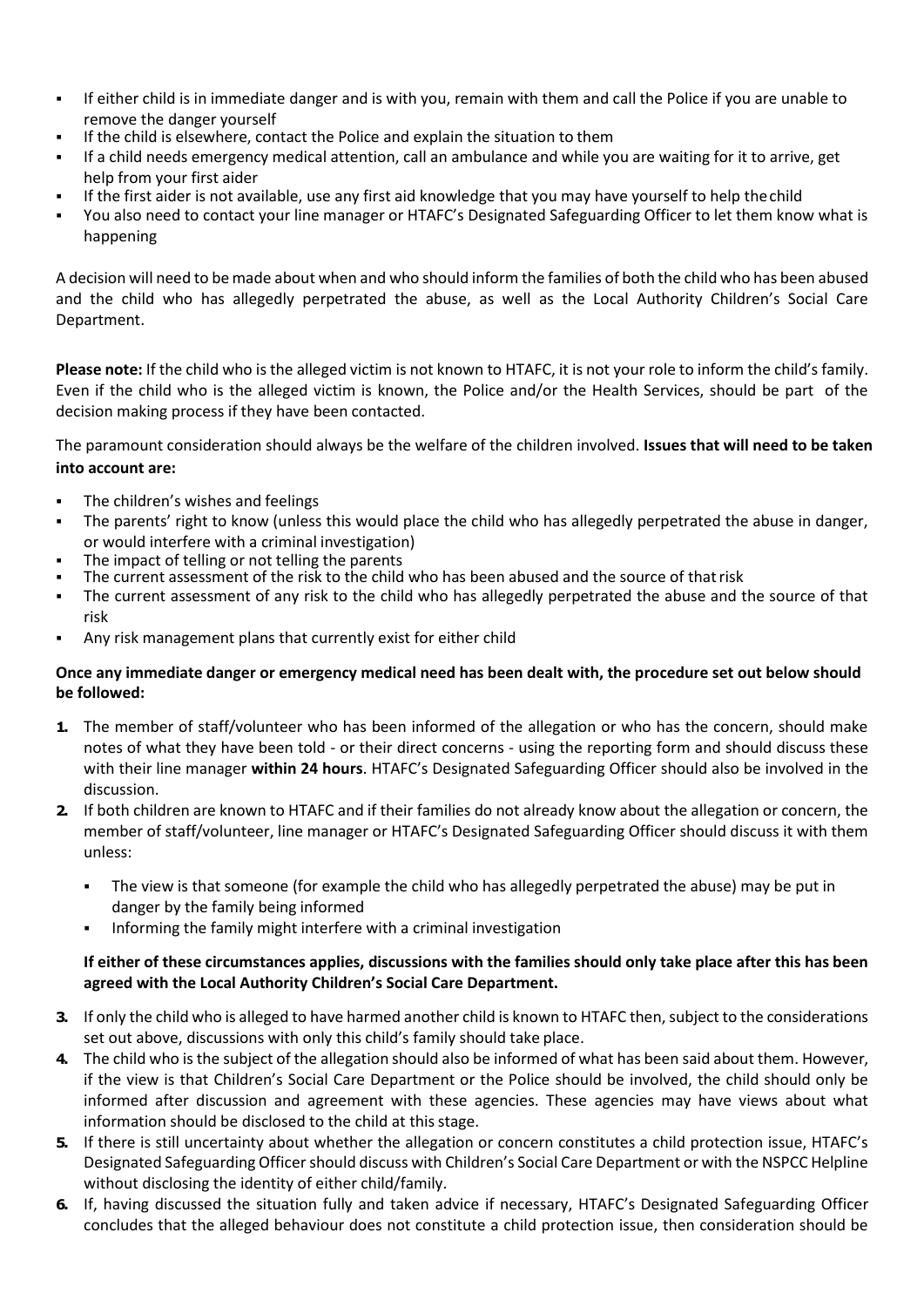given to whether the **Anti-bullying Policy and Procedure** should be used (if both children are known to the organisation) and whether either or both children should be referred for other services.

- **7.** If the view is that the behaviour does indeed amount to a child protection issue, then HTAFC's Designated Safeguarding Officer should refer both children to the Local Authority Children's Social Care Department and confirm the referral in writing **within 24 hours**.
- **8.** Pending the outcome of the referral to the Children's Social Care Department and the possible investigation or assessment that may follow from this, any risk that may be posed to other children by the child who has allegedly harmed another child will need to be carefully managed. This should be done on an inter-agency basis in accordance with procedures developed by the Local Safeguarding Children Board for children who display harmful behaviour towards others.
- **9.** HTAFC's Designated Safeguarding Officer should enquire of the Children's Social Care Department whether these procedures are being used and, if so, should ask to be involved in or at least kept informed of inter- agency decisions made in accordance with these procedures.
- **10.** If the procedures are not being used but HTAFC remains concerned that the child could pose a risk to other children, then HTAFC's Designated Safeguarding Officer should consider whether the child can continue to be involved with HTAFC and if so, on what basis. This is a situation that needs to be kept under regular review as the investigation and assessment conducted by the statutory agencies is carried out and reaches a conclusion. It may also need to be reviewed regularly following the conclusion of the assessment process, as the child may be receiving support that should, with time, reduce the level of risk they present.
- **11.** If the allegation is found to be without substance or fabricated, HTAFC will consider referring the child who was said to have been harmed to the Children's Social Care Department for them to assess whether they are in need of services (for example, the child may have been abused by someone else).
- **12.** If it is felt that there has been malicious intent behind the allegation, HTAFC will discuss with the Police whether there are grounds to pursue any action against the person responsible.

### **How to respond to a child who says that they - or another child - is being abused by another child:**

- Reassure the child that they have done the right thing by telling someone about it
- Tell them that you now have to do what you can to keep them (or the child who is the subject of the allegation) safe
- Let the child know what you are going to do next and who else needs to know about it
- Let the child tell their whole story don't try to investigate or quiz the child, but make sure that you are clear as to what they are saying
- If possible, explain to the child's parent/carer what has happened. Do this first without the child there, and then summarise it again in front of the child so that it is an open subject between parent/carer and child. This may enable them to talk about it together more easily.
- Check out what the child would like to happen as a result of what they have said, but don't make or infer promises you can't keep
- Give the child the **ChildLine** phone number which is **0800 1111**
- Make sure that the parent/carer has support too

#### **How to respond to a child who says that they have abused another child:**

- Reassure the child that they have done the right thing by telling someone about it
- Tell them that you now have to do what you can to keep them and the child who has been abused safe
- Let the child know what you are going to do next and who else needs to know about it
- Let the child tell their whole story don't try to investigate or quiz the child, but make sure that you are clear as to what they are saying
- If there is no risk to the child from the child's parent/carer, then explain to the parent/carer what has happened. Do this firstly without the child there, and then summarise it again in front of the child so that it is an open subject between parent/carer and child. This may enable them to talk about it together moreeasily.
- Check out what the child expects to happen as a result of what they have said offer reassurance where appropriate but don't make or infer promises you can't keep
- Reassure the child that, with help, the problem can be sorted out and that what has happened does not make them an abuser for life
- Give the child the **ChildLine** phone number which is **0800 1111**
- Remember that the child who has behaved in this way is a child in need of support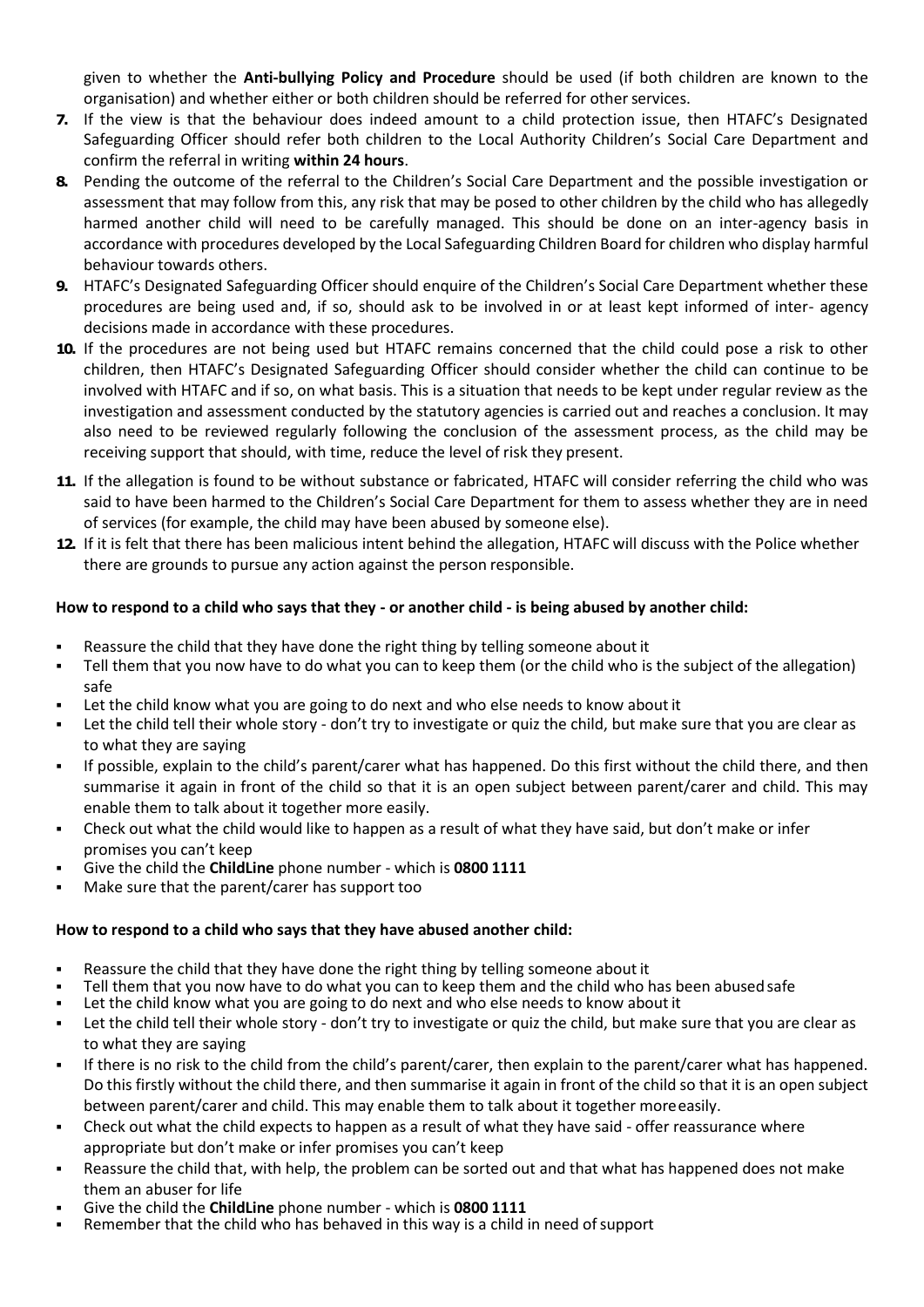Make sure that the parent/carer has support too

**Recording the concerns:** Use the **Reporting Concerns about a Child Form** (available from HTAFC's Designated Safeguarding Officer) to record the concern and for clear steps on how you should deal with it. The relevant sections of the form should be completed and signed at each stage of the procedure. It can be used to forward information to the statutory child protection authorities if a referral to them is needed.

### **Reviewed & Updated: September 2019**

**HTAFC will review this Procedure for Dealing with Allegations Made Against another Child and good practice at least annually.**

# **(33) E-Safety Policy**

**This policy - and the procedures that it underpins - apply to all HTAFC staff members and volunteers, as well as anyone else that works for and on behalf of HTAFC. The purpose of HTAFC's e-safety policy is to:**

- **1.** Protect children and young people who receive HTAFC's services and make use of information technology (such as mobile phones, games consoles and the Internet) as part of their involvement with theorganisation
- **2.** To provide HTAFC staff members and volunteers with the overarching principles that guide the organisations approach to e-safety;
- **3.** To ensure that, as an organisation, HTAFC operate in line with its values and within the law in terms of how information technology is used

### **HTAFC recognises that:**

- The welfare of the children who come into contact with HTAFC's services is paramount and should govern the approach to the use and management of electronic communications technologies
- All children, regardless of age, disability, gender, racial heritage, religious belief, sexual orientation or identity have the right to equal protection from all types of harm or abuse
- Working in partnership with children, their parents, carers & other agencies is essential in promoting children's welfare & in helping children to be responsible in their approach to e-safety
- The use of information technology is an essential part of everyone's lives; it is involved in how HTAFC as an organisation gather and store information; as well as how we all communicate with each other. It is also an intrinsic part of the experience of the children who use HTAFC's services - and is greatly beneficial to all. However, it can present challenges in terms of it is used responsibly and - if misused either by an adult, young person or a child can be actually or potentially harmful to them.

### **HTAFC will seek to promote e-safety by:**

- **a.** Developing a range of procedures that provide clear and specific directions to HTAFC staff members and volunteers on the appropriate use of ICT
- **b.** Supporting and encouraging the children using HTAFC's services to use the opportunities offered by mobile phone technology and the internet in a way that keeps themselves safe and shows respect for others
- **c.** Supporting and encouraging parents and carers to do what they can to keep their children safe online and when using their mobile phones and game consoles
- **d.** Incorporating statements about safe and appropriate ICT use into the codes of conduct, both for HTAFC staff members and volunteers, as well as for children
- **e.** Developing an e-safety agreement for use with children and their parents/carers
- **f.** Use HTAFC's procedures to deal firmly, fairly and decisively with any examples of inappropriate ICT use, complaints or allegations, whether by an adult or a child (these may include breaches of filtering, illegal use, cyberbullying, or use of ICT to groom a child or to perpetrate abuse)
- **g.** Informing parents and carers of incidents of concern as appropriate
- **h.** Reviewing and updating the security of HTAFC's information systems regularly
- **i.** Providing adequate physical security for ICT equipment
- **j.** Ensuring that user names, logins and passwords are used effectively
- **k.** Using only official email accounts provided via the organisation, and monitoring these as necessary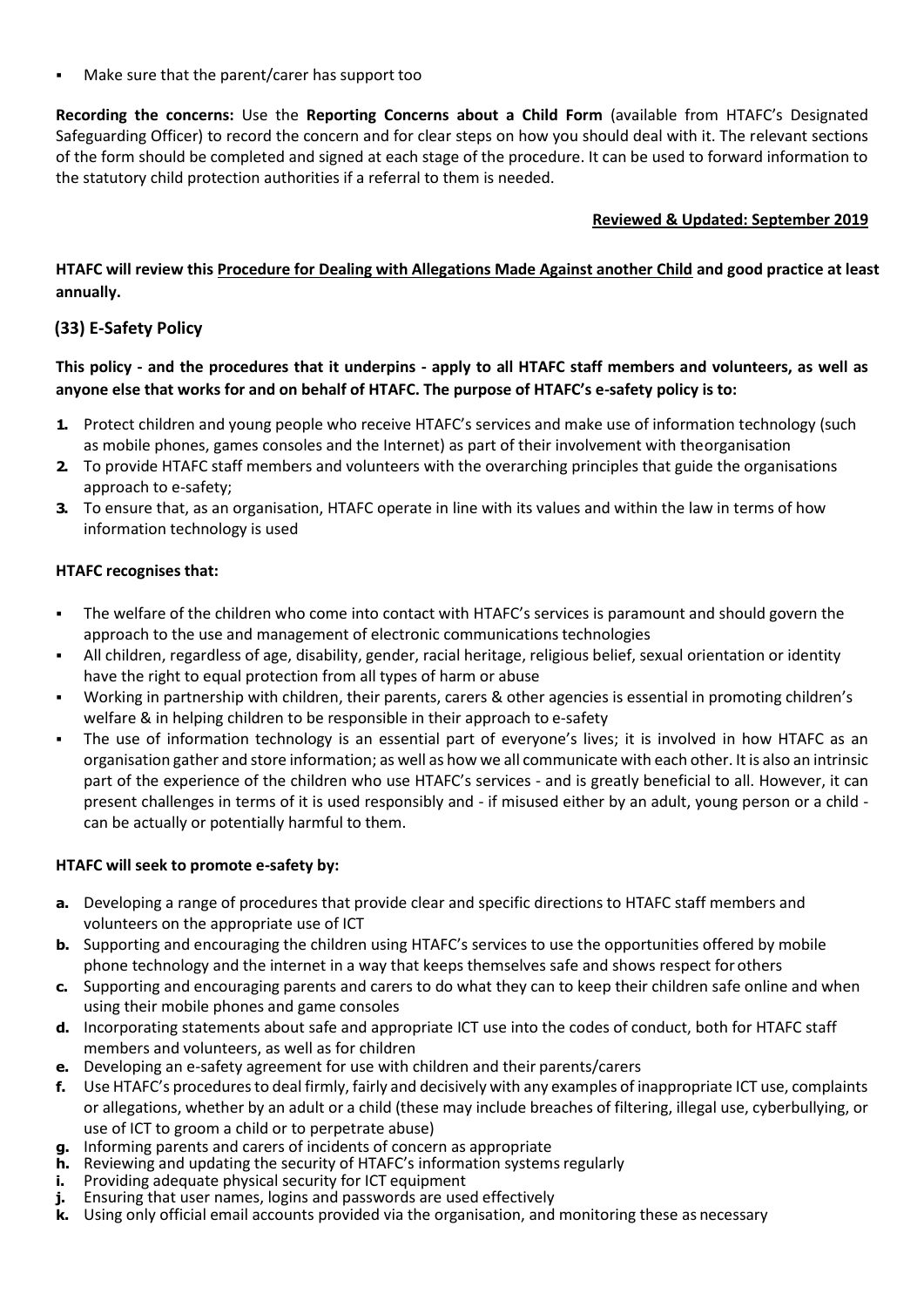- **l.** Ensuring that the personal information of HTAFC staff members, volunteers and service users (including service users' names) are not published on HTAFC's website
- **m.** Ensuring that images of children and families are used only after written permission has been obtained and then only for the purpose for which consent has been given
- **n.** Any social media tools used in the course of HTAFC's work with children and families will be risk assessed in advance by the member of HTAFC staff or volunteer wishing to use them
- **o.** Providing effective management for HTAFC staff and volunteers on ICT issues, through supervision, support and training
- **p.** Examining & risk assessing any emerging new technologies before they are used within the organisation

#### **Reviewed & Updated: September 2019**

**HTAFC will review this E-Safety Policy and good practice at least annually.**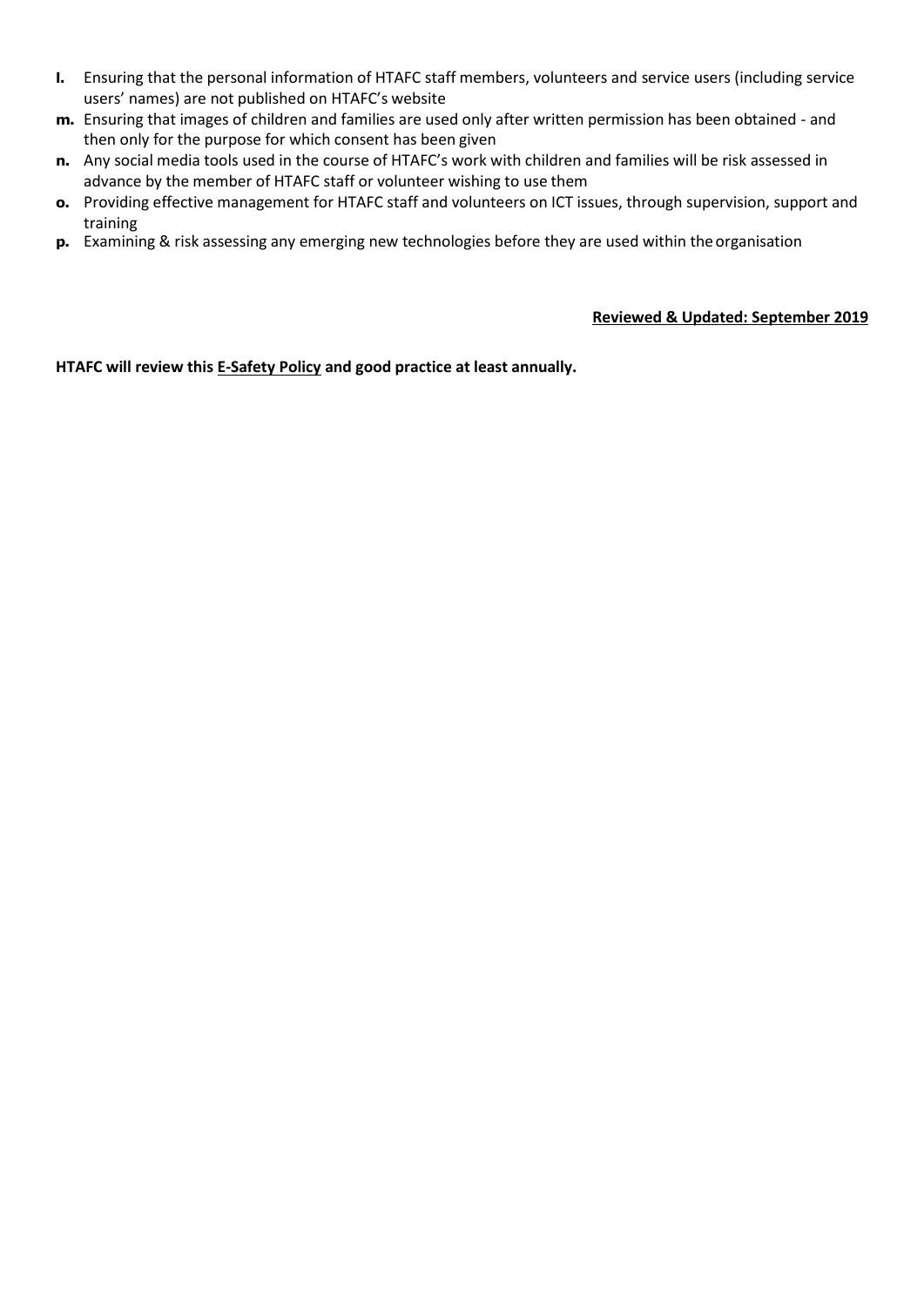# **(34) Prevent Duty Policy**

**Background:** The Prevent Duty requires specified authorities to have due regard to the need to prevent people from being drawn into terrorism. The Prevent Duty is part of the Counter-Terrorism & Security Act 2015 and commenced with effect on 1<sup>st</sup> July 2015. The Prevent Strategy is seeking to:

- Respond to the ideological challenge of terrorism and aspects of extremism, and the threat that is faced from those who promote these views
- Provide practical help to prevent people from being drawn into terrorism and ensure they are given appropriate advice and support
- Work with a wide range of sectors where there are risks of radicalisation which needs to be addressed, including education, criminal justice, faith, charities, the internet and health

Under the Prevent Duty, all schools and childcare providers are considered specified authorities and therefore must have due regard to the need to prevent people being drawn into terrorism.

**N.B :** Extremism is vocal or active opposition to fundamental British values, including democracy, the rule of law, individual liberty and mutual respect and tolerance of different faiths and beliefs. The definition of extremism for the purposes of HTAFC's interpretation of its responsibilities under the Prevent Duty also includes calls for the death of members of our armed forces, whether in this country or overseas.

**Policy statement:** HTAFC is committed to the protection and safeguarding of all children that utilise the services it offers. As such, HTAFC will have due regard to the Prevent Duty and will take the steps outlined in this **Prevent Duty Policy** as part of its commitment to child protection and safeguarding. Therefore, this policy demonstrates HTAFC's intention to:

- Make every effort to identify children that may be vulnerable to radicalisation and take the appropriate actions to protect them.
- Promote fundamental British Values (where our interactions permit) to help build a child's resilience to radicalisation and enable them to challenge extremist views.

### **HTAFC's approach to its responsibilities will focus on four key themes as follows:**

### **1. Risk assessment; 2. Working in partnership; 3. Staff training & 4. IT policies Each of the**

#### **above core four themes are explained in greater detail below:**

**1. Risk Assessment:** As part of its risk assessment processes, HTAFC will undertake a risk assessment of the children that attend and utilise its services to identify any risk of individuals being drawn into terrorism - including support for extremist ideas that are part of terrorist ideology.

Whilst HTAFC realises that there is no single way of identifying an individual who is likely to be susceptible to a terrorist ideology, as with managing our other safeguarding risks and responsibilities, HTAFC's staff members and volunteers will be alert to changes in a child's behaviour which could indicate that they may be in need of help or protection. HTAFC accepts that children at risk of radicalisation may display different signs or seek to hide their views. HTAFC's staff members and volunteers will use their professional judgement in identifying children who might be at risk of radicalisation and bring any concerns they have to HTAFC's Designated Safeguarding Officer who will ensure that any action taken is proportionate.

HTAFC accepts that even very young children may be vulnerable to radicalisation by others - whether in the family or outside - and consequently display concerning behaviour. The Prevent Duty does not require HTAFC's staff members or volunteers to carry out unnecessary intrusion into family life, but as with any other safeguarding risk, HTAFC must take action if there is any behaviour that raises concerns. **Possible signs of radicalisation include:**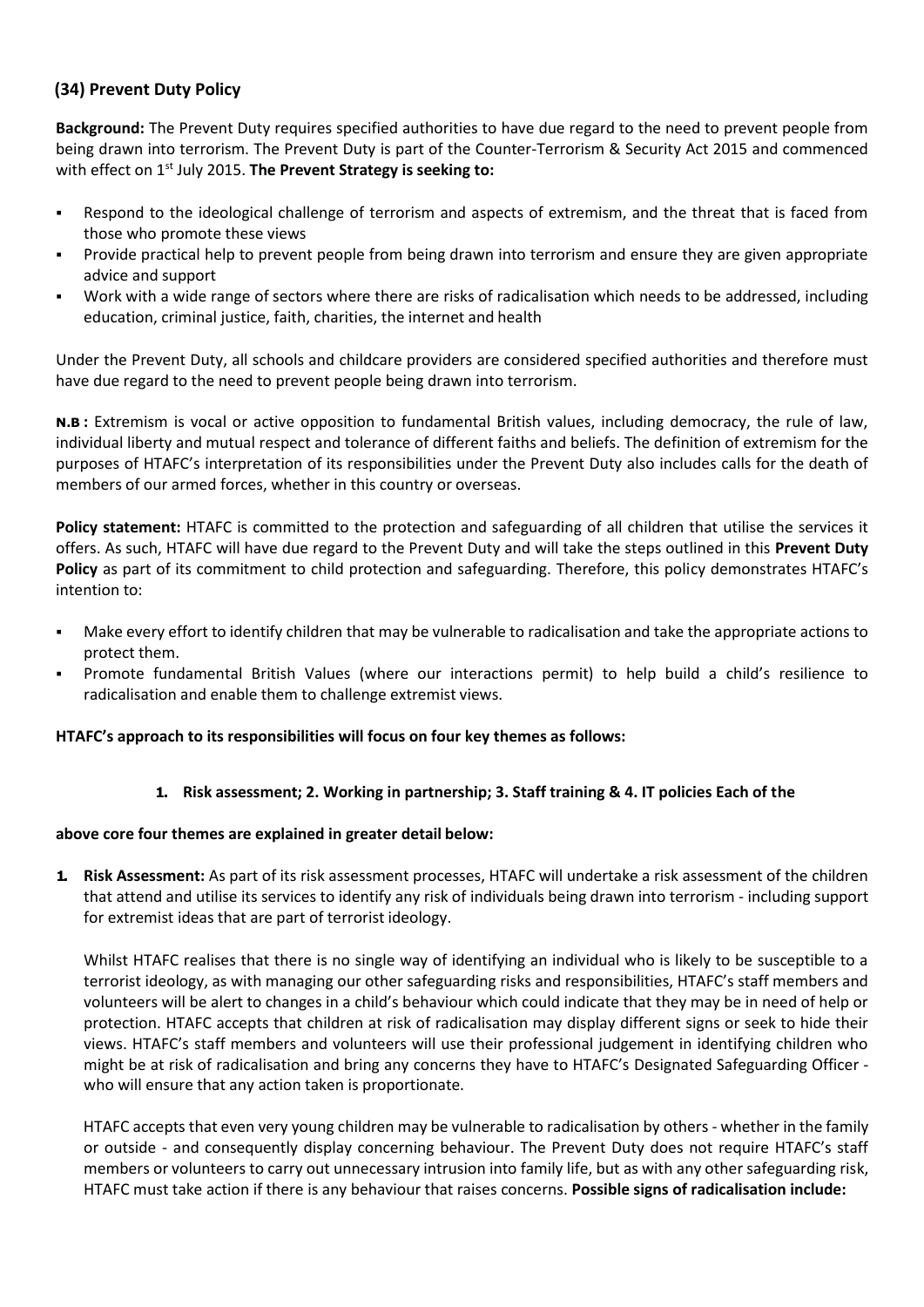- **a)** The individual's views become increasingly extreme regarding another section of society or government policy
- **b)** The individual becomes increasingly intolerant of more moderate views
- **c)** The individual expresses a desire/intent to take part in or support extremist activity
- **d)** They are observed downloading, viewing or sharing extremist propaganda from the web
- **e)** They become withdrawn and focused on one ideology
- **f)** The individual may change their appearance, their health may suffer (including mental health) and they may become isolated from family, friends, peers or social groups.

HTAFC staff members and volunteers should refer to HTAFC's **Child Protection & Safeguarding Policies and Procedures** relating to the **Procedure for Responding to Signs or Suspicions of Abuse** if they have any concerns relating to children at risk of radicalisation. Where it is felt that there is a concern with regard to radicalisation, then HTAFC's Designated Safeguarding Officer will make the referral to the **Channel Programme**.

**What is the Channel Programme:** The Channel is a programme which focuses on providing support at an early stage to people who are identified as being vulnerable to being drawn into terrorism. It provides a mechanism for organisations to make referrals if they are concerned that an individual might be vulnerable to radicalisation. An individual's engagement with the programme is entirely voluntary at all stages. **Further information relating to the Channel Programme is available at the end of this policy.**

**2. Working in partnership:** HTAFC will continue to work with and build upon its existing local partnership arrangements with the Local Safeguarding Children Boards (LSCBs) - who are responsible for co-ordinating what is done by local agencies for the purposes of safeguarding and promoting the welfare of children. HTAFC already takes in to account the relevant policies and procedures of the LSCB - which includes following the threshold guidance indicating when a child might be referred forsupport.

Where HTAFC's local authority provides Home Office funded dedicated Prevent co-ordinators, the organisation will work in partnership with them. In addition, HTAFC will work with local Police and any other civil society organisations that may be able to provide advice and support to the organisation with regard to implementing the duty.

Finally, HTAFC will continue to work closely with parents, carers and families who are in a key position to spot signs of radicalisation. Where concerns are raised, HTAFC will assist and advise families and point them to the right support mechanisms.

**3. Staff training:** Where HTAFC's risk assessment identifies that there is a **high risk** of children who use its services being at risk of radicalisation, it will ensure that the appropriate employees participate in the Home Office's **Workshop to Raise Awareness of Prevent (WRAP)**. As a minimum, HTAFC's Designated Safeguarding Officer will undertake the **WRAP** training to ensure that they are able to provide advice and support to other members of HTAFC's staff and volunteers on protecting children from the risk of radicalisation.

However, as part of HTAFC's commitment to raise awareness generally about the Prevent Duty and the associated responsibilities, all employees and volunteers will be required to complete the **Channel General Awareness Training** on-line module and print out their **Certificate of Completion**. The **Channel General Awareness Training Module** can be found here:

### **[http://course.ncalt.com/Channel\\_General\\_Awareness/01/index.html](http://course.ncalt.com/Channel_General_Awareness/01/index.html)**

The **Channel General Awareness Training Module** is a free resource and takes just 25 minutes to complete. This on-line module provides an introduction to how to identify factors that can make people vulnerable to radicalisation, as well as case studies illustrating the types of intervention that may be appropriate, in addition to Channel.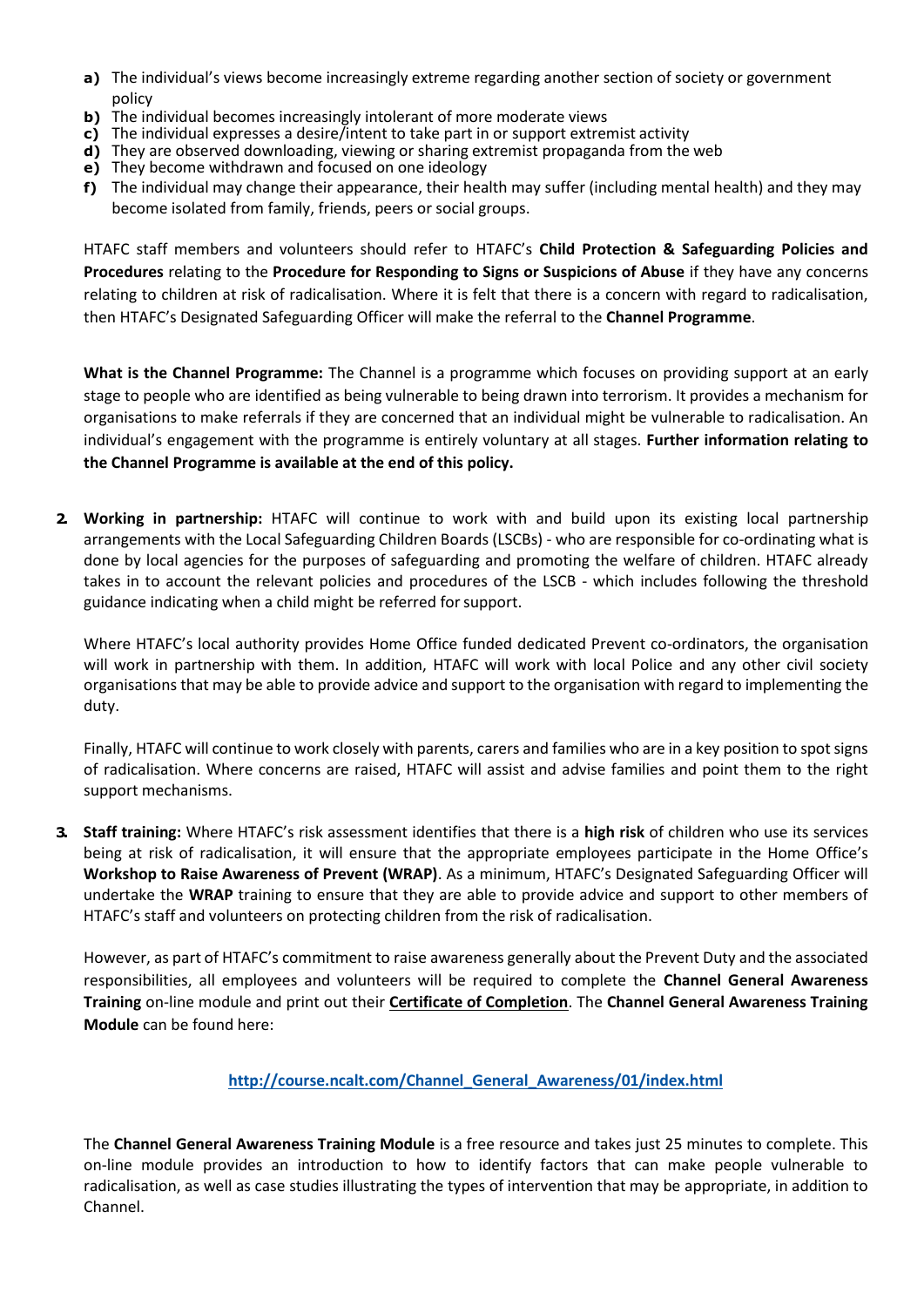**4. IT policies:** HTAFC acknowledges its duty to ensure that children are safe from terrorist and extremist material when using the internet whilst accessing the organisations services. To this end, HTAFC has in place suitable internet filtering which it will ensure is regularly updated. HTAFC will require every child who accesses the internet via its computers (and other IT equipment that can access the internet) to sign its **E-Safety Agreement** which is available form HTAFC Designated Safeguarding Officer.

All of HTAFC's staff members and volunteers will need to be aware of the risks posed by the online activity of extremist and terrorist groups and further guidance and advice will be provided by HTAFC's Designated Safeguarding Officer.

#### **Reviewed & Updated: September 2019**

**HTAFC will review this Prevent Duty Policy and good practice at least annually.**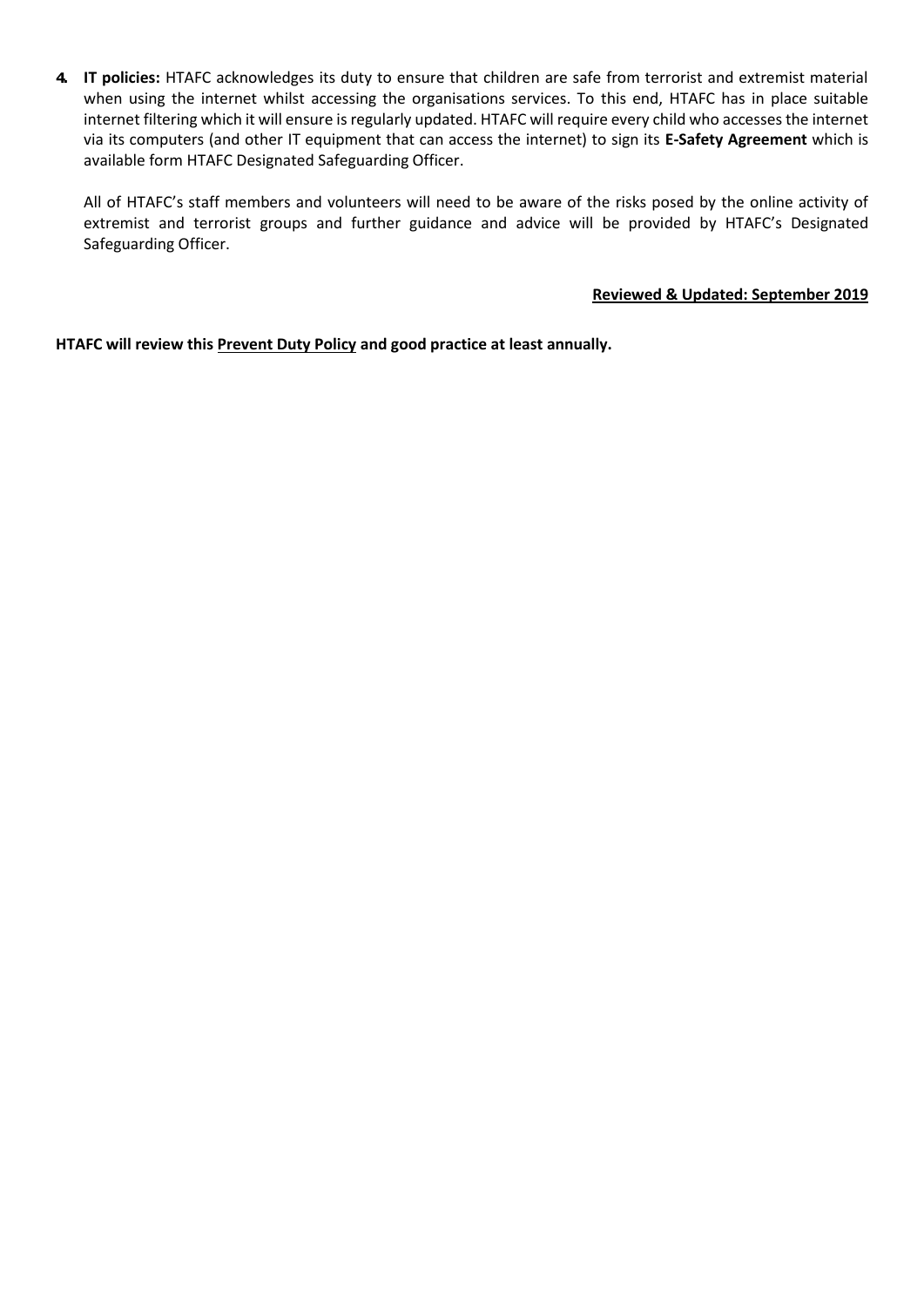# **(35) Building Resilience Against the Radicalisation of Children & Young People Policy**

HTAFC acknowledges its responsibilities in helping to build the resilience - of the children who use its services - to radicalisation. This will be achieved through providing a safe environment for debating controversial issues and helping them to understand how they can influence and participate in decision-making. HTAFC will use its notice boards and appropriate delivery opportunities to promote fundamental British values. **The British values as far as the Prevent Duty is concerned are:**

- **Democracy:** Respect for democracy and support for participation in the democratic process
- **The rule of law:** Respect for the basis on which the law is made and applies in England
- Individual liberty: Support and respect for the liberties of all within the law
- **Mutual respect and tolerance of different faiths and beliefs:** Support for equality of opportunity for all and respect and tolerance of different faiths and religious and other beliefs

These fundamental British values will be integrated into the work of HTAFC with the children it works with as appropriate. This will include - but is not be limited to - personal, social and health education to explore sensitive or controversial issues and equipping them with the knowledge and skills to understand and manage difficult situations. HTAFC will help children to recognise and manage risk, make safer choices, and recognise when pressure from others threatens their personal safety and wellbeing. This approach can help them develop effective ways of resisting pressures, including knowing when, where and how to get help. HTAFC will help the children it works with to develop positive character traits such as resilience, determination, self-esteem, andconfidence.

In addition - and always where appropriate to the specific interaction - HTAFC will seek to incorporate opportunities to provide the knowledge, skills and understanding to prepare children to play a full and active part in society. Specifically, this will be to explore political and social issues critically, to weigh evidence, to debate, and to make reasoned arguments. Ultimately, the way that HTAFC approaches its work with children will always underpin the principles of democracy and give them opportunities to understand how laws are made andupheld.

As a consequence of the diverse backgrounds that the children that access our services come from, HTAFC has an excellent opportunity to reinforce the diverse national, regional, religious and ethnic identities in the United Kingdom and the need for mutual respect and understanding.

**What to do if an HTAFC staff member or volunteer has a concern:** As detailed in the **Prevent Duty Policy**, if an HTAFC staff member or volunteer has a concern that a particular child is at risk of radicalisation, then in the first instance they should refer to HTAFC's **Child Protection & Safeguarding Policies and Procedures**. In particular, this means following the **Procedure for Responding to Signs or Suspicions of Abuse**. However, in all cases, please discuss your concerns with HTAFC's Designated Safeguarding Officer.

### **Reviewed & Updated: September 2019**

**HTAFC will review this Building Resilience Against the Radicalisation of Children & Young People Policy and good practice at least annually.**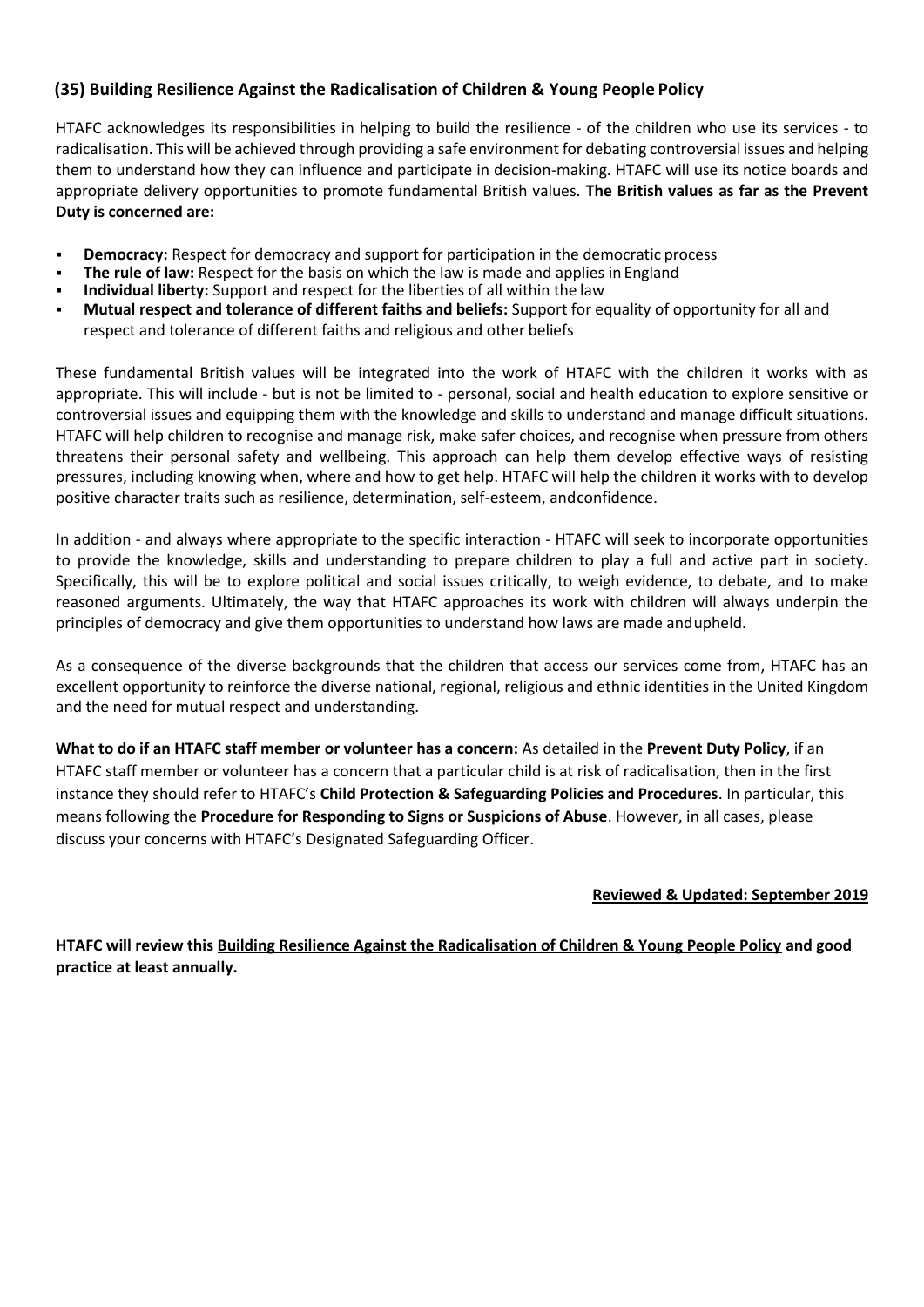# **(36) Guidance on Prevent and the Channel Programme**

- **What is Prevent?** Prevent is the Government's strategy to stop people becoming involved in violent extremism or supporting terrorism, in all its forms. Prevent works within the non-criminal space, using early engagement to encourage individuals and communities to challenge violent extremist ideologies and behaviours.
- **What is Channel?** Channel is an early intervention multi-agency process designed to safeguard vulnerable people from being drawn into violent extremist or terrorist behaviour. Channel works in a similar way to existing safeguarding partnerships aimed at protecting vulnerable people.
- Who does Channel work with? Channel is designed to work with individuals of any age who are at risk of being exploited by extremist or terrorist ideologues. The process is shaped around the circumstances of each person and can provide support for any form of radicalisation or personal vulnerabilities.
- How does Channel work? Each Channel Panel is chaired by a local authority and brings together a range of multiagency partners to collectively assess the risk and can decide whether a support package is needed. The group may include statutory and non-statutory partners, as well as lead safeguarding professionals. If the group feels the person would be suitable for Channel, it will look to develop a package of support that is bespoke to the person. The partnership approach ensures those with specific knowledge and expertise around the vulnerabilities of those at risk are able to work together to provide the bestsupport.
- **What does Channel support look like?** Channel interventions are delivered through local partners and specialist agencies. The support may focus on a person's vulnerabilities around health, education, employment or housing, as well as specialist mentoring or faith guidance and broader diversionary activities such as sport. Each support package is tailored to the person and their particular circumstances.
- How will the person be involved in this process? A person will always be informed first if it's felt that they would benefit from Channel support. The process is voluntary and their consent would be needed before taking part in the process. This process is managed carefully by the Channel Panel.
- Who can make a referral? Anyone can make a referral. Referrals come from a wide range of partners including education, health, youth offending teams, Police and social services.
- What happens with the referral? Referrals are first screened for suitability through a preliminary assessment by the Channel Coordinator and the local authority. If suitable, the case is then discussed at a Channel panel of relevant partners to decide if support is necessary.
- **EXEL 15 And ST AT A CONCERT A CONCERT A CONCERT A CONCERT A CONCERT A CONCERT FOLLOW Reads** a concern: If you believe that someone is vulnerable to being exploited or radicalised, please follow HTAFC's **Child Protection & Safeguarding Policies and Procedures** and raise your concerns in confidence to HTAFC's Designated Safeguarding Officer, who will be responsible for raising concerns to Channel if appropriate.

### **Please refer to the flowchart on the next page which identifies the Channel process for HTAFC…**

#### **Reviewed & Updated: September 2019**

**HTAFC will review this Guidance on Prevent and the Channel Programme at least annually.**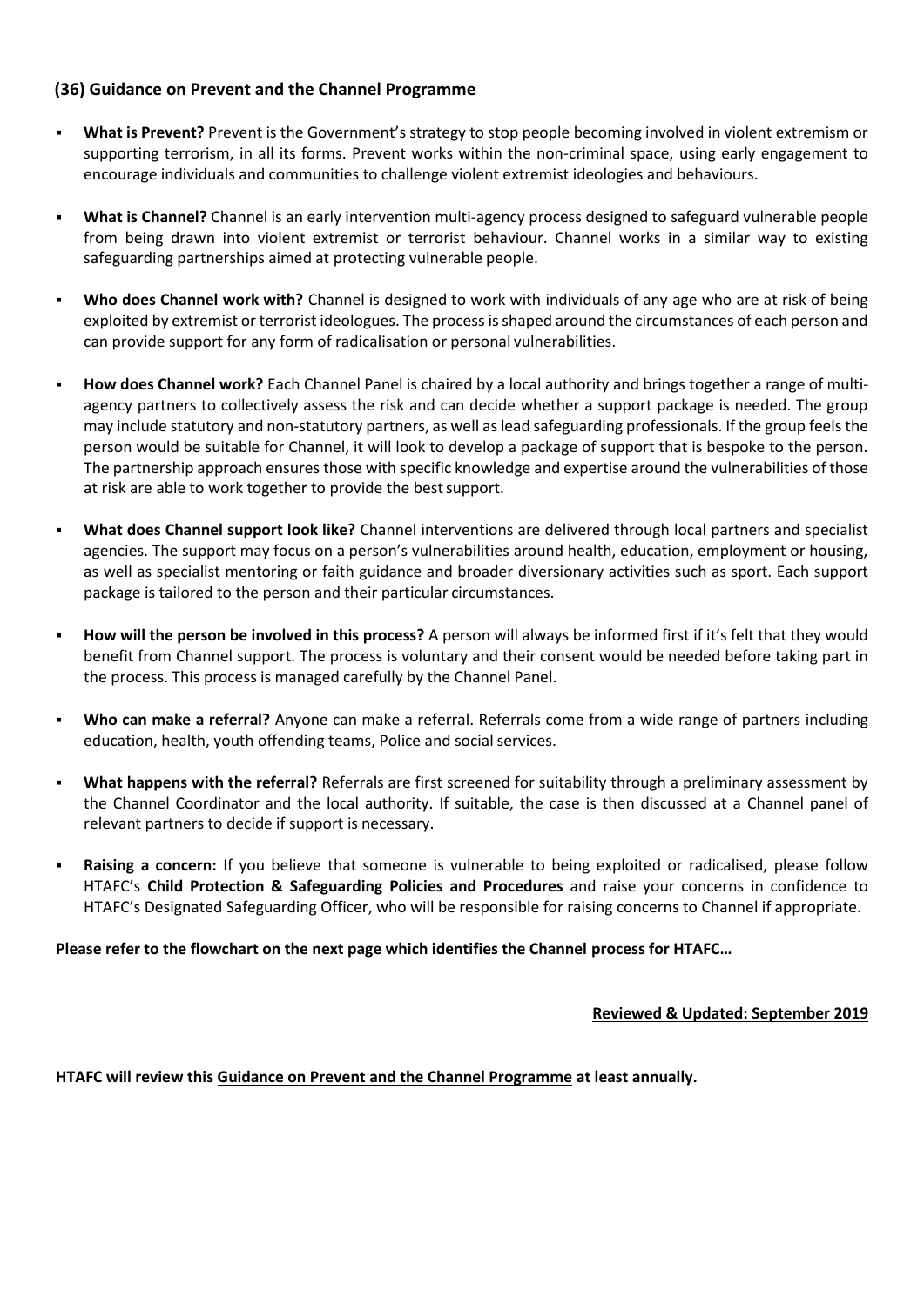### **(37) The Channel Process within HTAFC**

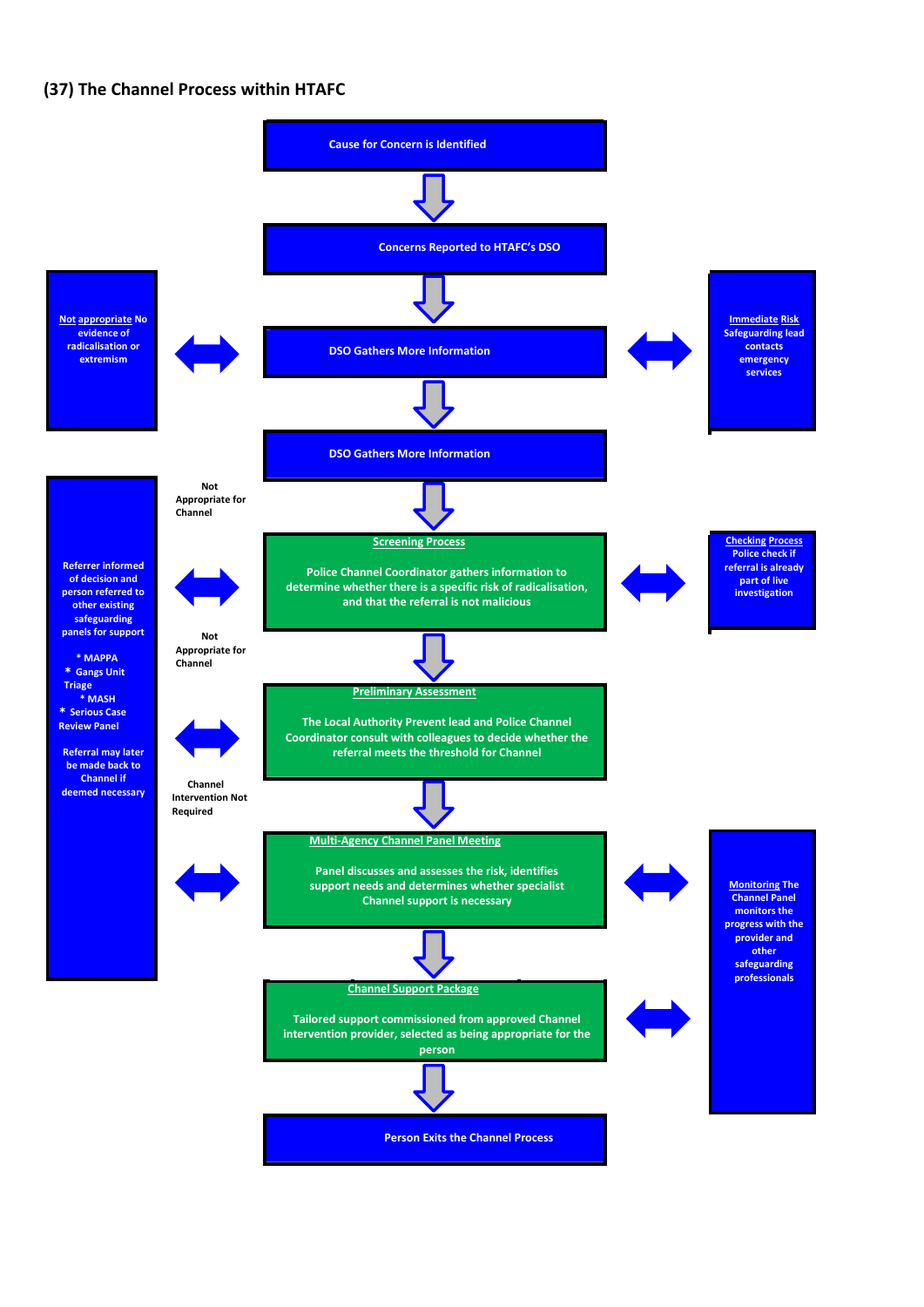# **(38) Ongoing Safeguarding Training, Professional Development & Support Policy**

**Policy statement:** The only way that HTAFC can be certain that its strategy for implementing safeguarding is effective, is through the induction; the training (and regular refresher training); as well as the on-going professional development of all its staff and volunteers. It is for this reason that HTAFC have developed a **Training Policy** which identifies the distinct steps that the organisation will take to ensure the competence of its key safeguarding personnel; as well as all its remaining staff and volunteers.

**Induction training:** Upon appointment, all staff and volunteers will undertake a structured induction programme during their probationary period. While induction training will cover many elements related to a new recruit becoming familiar with the organisation and the role they have been recruited for, every new staff member and volunteer will receive specific induction training relating to safeguarding and promoting the welfare of children.

Further details relating to induction training can be found in the **Safer Induction Policy** detailed in this Handbook.

**Training & refresher training:** Following induction, it is the policy of HTAFC that all staff and volunteers will undertake further training (and refresher training) as necessary to provide them with relevant skills and knowledge to safeguard effectively. To ensure this policy is effective, HTAFC will budget the necessary resources (including time and travel opportunities) for both training and training events. While this will naturally include the training necessary for effective role performance, it will also include - as a matter of course - further safeguarding training linked to maintaining the best standards of child protection; and as appropriate to their role and level of contact with children. **This will include such subject areas as:**

- Understanding the legislation and any specific regulations regarding safeguarding
- Updates (and refresher training) on recognising indicators and signs of abuse
- HTAFC's procedures for responding to, reporting, recording and referral of concerns, allegations or

disclosures of abuse

- The relevant process for reporting and managing allegations against staff and volunteers
- Ongoing anti-bullying support, training and guidance to support staff and volunteer to be effective at preventing and responding to all forms of bullying, including racist homophobic and sexual bullying

In addition, HTAFC line managers are required to ensure that all staff and volunteers receive safeguarding and child protection updates at regular staff meetings between any formal training and refresher training received throughout the year. Where appropriate, HTAFC will put staff and volunteers onto the annual "FA Safeguarding Children Workshop" to help meet the requirements of training and refresher training.

**On-going professional development:** While all staff and volunteers are encouraged generally to undertake Continual Professional Development (CPD) to maintain and keep up to date their skills, certain HTAFC staff members are obligated to undertake CPD as part of their role responsibilities for the organisation. Listed below are the minimum CPD requirements for the following HTAFC safeguarding staff members:

**Safeguarding Manager (SSM):** This post-holder must attend mandatory Safeguarding SSM Training every two years.

**Designated Safeguarding Officers (DSOs):** This post-holder must attend mandatory Safeguarding DSO training annually.

**How HTAFC will support employees and volunteers:** HTAFC recognises that employees and volunteers working for the organisation and who have become involved in supporting/working with a child who has suffered harm - or appears to be likely to suffer harm - may find the situation stressful and upsetting. It is HTAFC's paramount concern that all employees and volunteers receive all necessary support in these circumstances.

HTAFC will support all employees and volunteers who find themselves in this situation, by providing an opportunity to